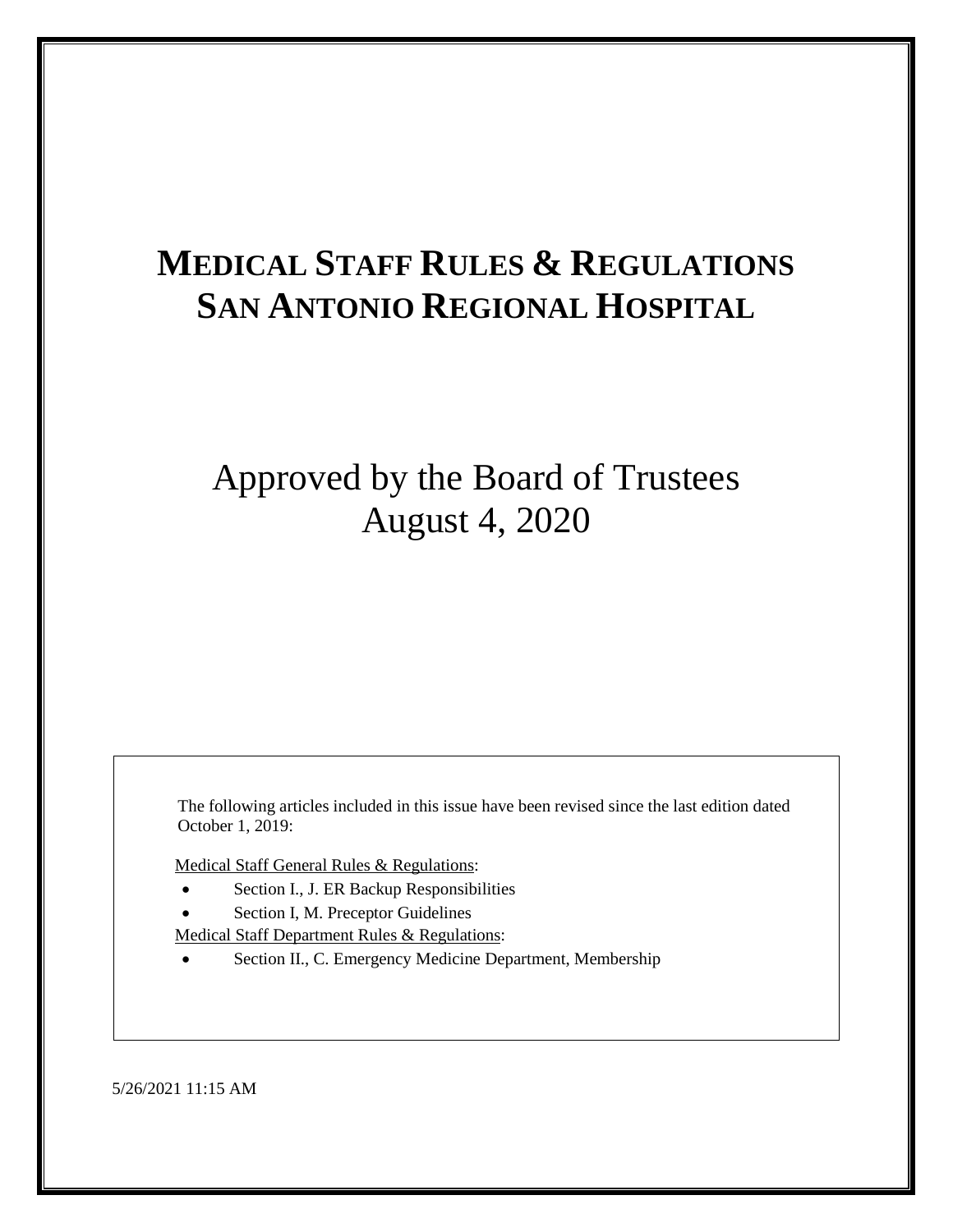# **Table of Contents**

| I. |    | Page 4     |
|----|----|------------|
|    |    | Page 4-6   |
|    |    | Page 6     |
|    |    | Page 6-7   |
|    |    | Page 7-8   |
|    |    | Page 8     |
|    | F. | Page 8-9   |
|    |    | Page 9     |
|    |    | Page 9     |
|    | I. | Page 9-10  |
|    | J. | Page 10    |
|    |    | Page 10-11 |
|    |    | Page 11-14 |
|    |    | Page 14    |
|    |    | Page 14    |
|    |    | Page 14-16 |
|    | P. | Page 16    |
|    |    | Page 16    |
|    |    | Page 16    |
|    | S. | Page 16-18 |
|    | T. | Page 18    |
|    |    | Page 19-20 |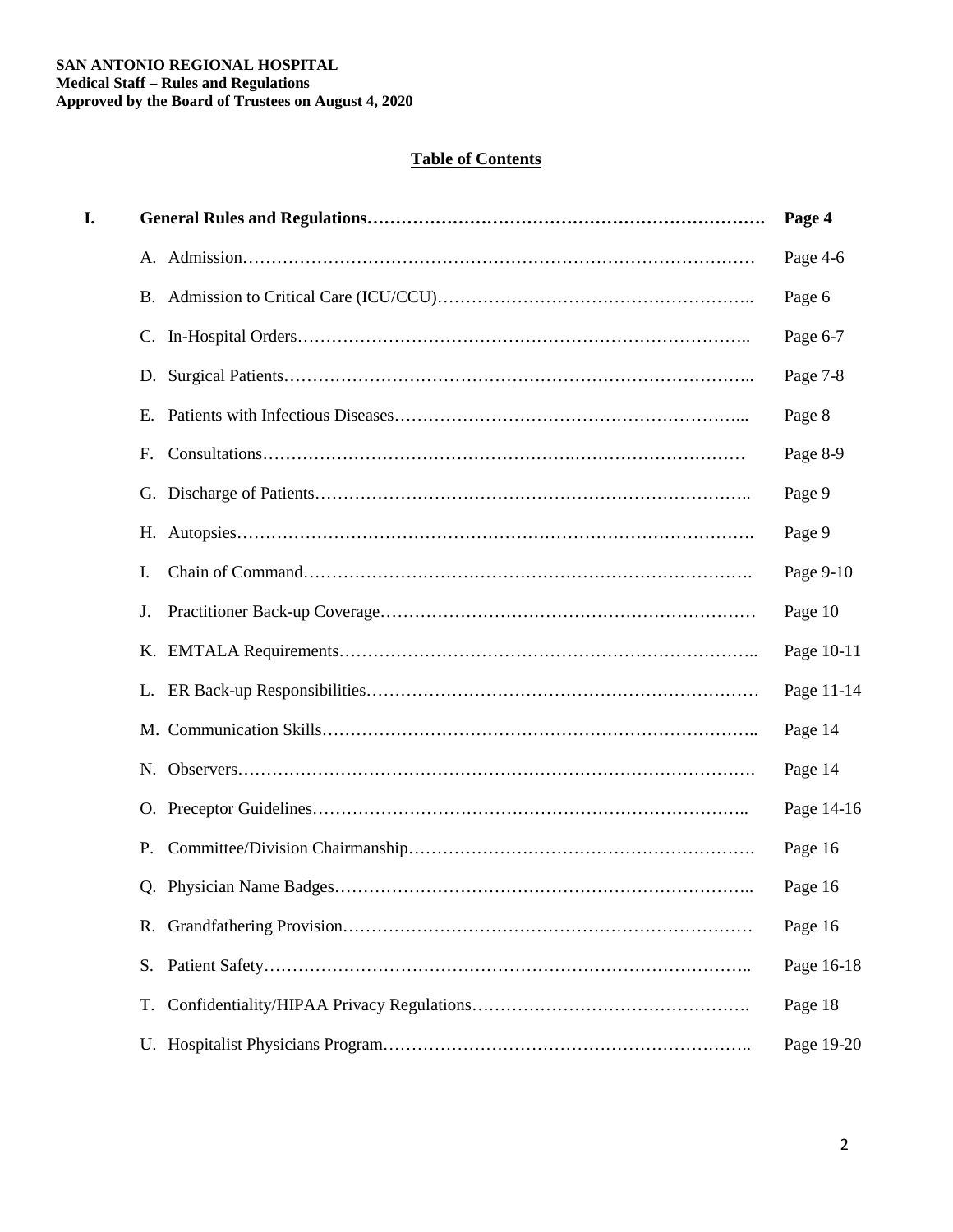# **SAN ANTONIO REGIONAL HOSPITAL Medical Staff – Rules and Regulations Approved by the Board of Trustees on August 4, 2020**

| П. |    | Page 21    |
|----|----|------------|
|    |    | Page 21-22 |
|    |    | Page 22-23 |
|    |    | Page 23-24 |
|    |    | Page 24-25 |
|    |    | Page 25-28 |
|    | 1. | Page 25-28 |
|    | 2. | Page 28    |
|    | F. | Page 29-30 |
|    |    | Page 30    |
|    |    | Page 31    |
|    | Ι. | Page 31-37 |
|    |    | Page 38-39 |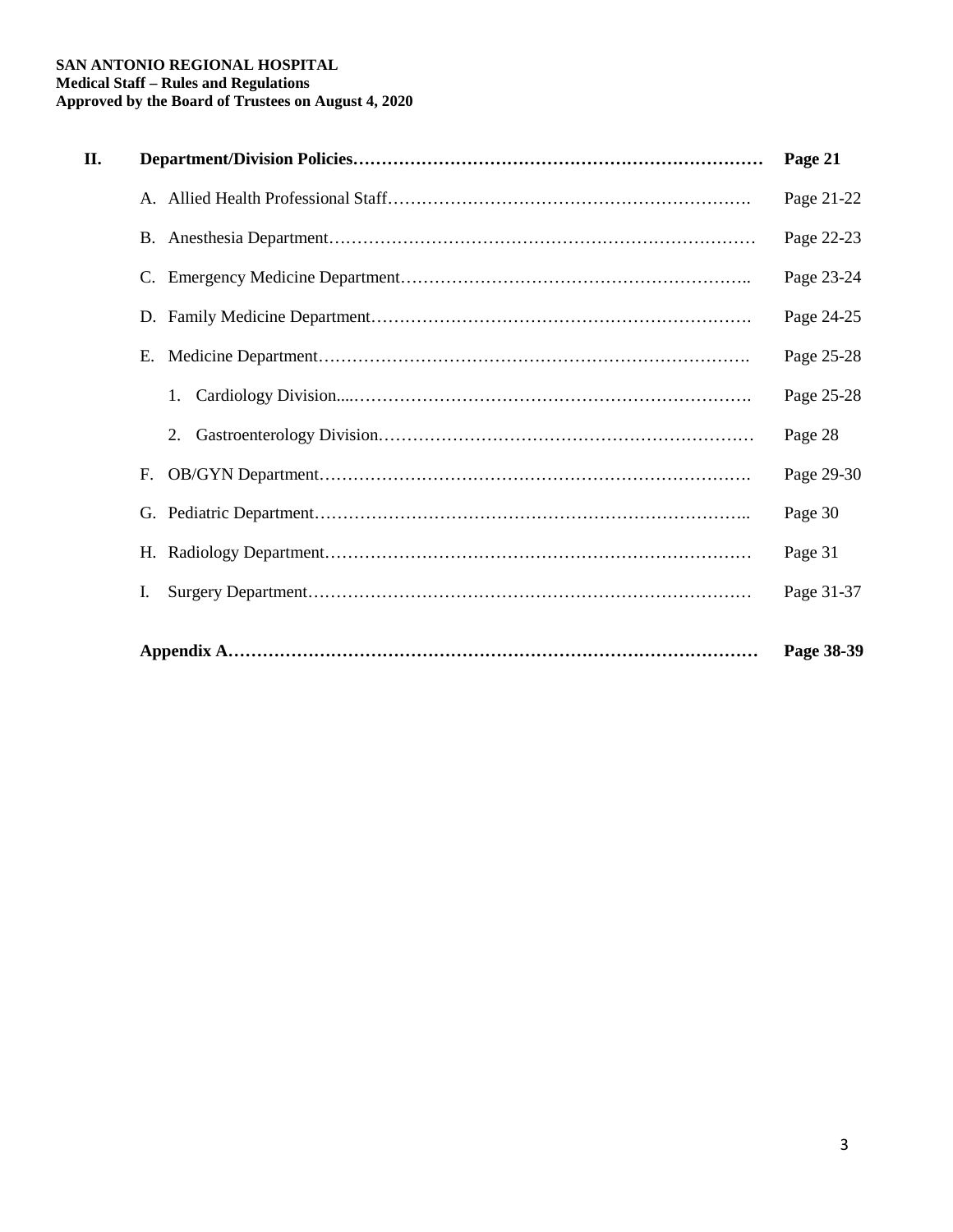# **I. GENERAL RULES AND REGULATIONS**

# **A. Admission**

- 1. All patients must be admitted and discharged by a Member of the Medical Staff.
- 2. Except in an emergency, no patient shall be admitted to the Hospital until a provisional diagnosis has been stated. In the case of an emergency, the provisional diagnosis shall be stated as soon after admission as possible. Physicians admitting the patient shall be held responsible for giving such information as may be necessary to assure the protection of the patient and others.
- 3. The attending physician shall be responsible for the preparation of a complete and legible medical record for each patient. A discharge summary is required in all inpatient cases. The final and/or discharge diagnosis shall be recorded on the chart at the time of discharge unless pathological and/or laboratory reports are pending, but no later than fourteen (14) days after discharge (Title 22 requirements). There shall be a clinical summary of the chart of any patient who expires. All information contained in the record is the property of the Hospital. The records shall not be removed from the Hospital unless required by a court order, subpoena or statute. Contents of the discharge summary shall be as follows:
	- Admission Date
	- Discharge Date
	- Admission Information
	- Admission Diagnosis
	- Discharge Diagnosis
	- Brief History of Physical Illness
	- **Hospital Course** 
		- o Significant Findings
		- o Diagnostic Data
		- o Procedures and Treatment Provided
	- Physical Exam
		- o Vitals and Measurements
	- Discharge Medications
		- o Home
		- o Prescription
	- Discharge Plan/Recommendations
	- Patient Discharge Condition
		- o Discharge Disposition
		- o Pending Test Results/Studies
- 4. Contents of an History and Physical

A complete history and physical examination shall be recorded in all cases within twenty-four (24) hours after admission, except for patients admitted in labor. Patients re-admitted thirty (30) days after discharge must have an interval history and a complete current physical examination.

For all inpatients, observation patients, and for those outpatients having procedures requiring general, spinal or epidural anesthesia, or IV moderate sedation, the history and physical must include the following documentation as appropriate. The history and physical must be completed by a physician Member of the Medical Staff.

- Medical History
- Chief Complaint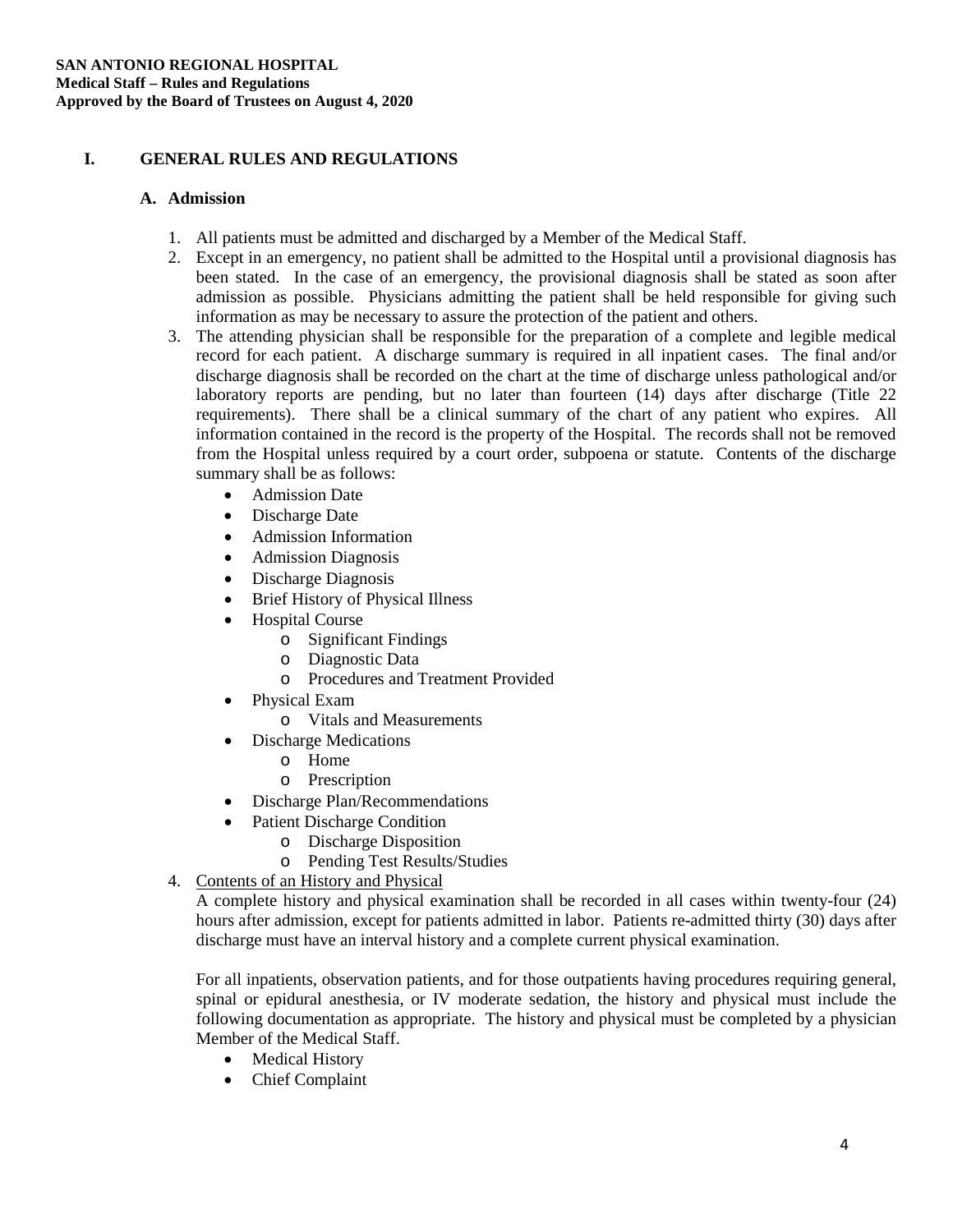- History of the current illness, including, when appropriate, assessment of emotional, behavioral and social status
- Relevant past medical, family and/or social history appropriate to the patient's age
- Review of body systems
- A list of current medications
- Any known allergies including past medication reactions and biological allergies
- Existing co-morbid conditions
- Physical examination; current physical assessment
- Provisional diagnosis; statement of the conclusions or impressions drawn from the medical history and physical examination
- Initial plan; statement of the course of action planned for the patient while in the hospital
- **System Review**
- Physical
	- o General to include vital signs
	- o Skin
	- o HEENT
	- o Neck
	- o Cardio Pulmonary
	- o Abdomen
	- o Lymphatic
	- o Extremities
	- o Neurological
	- o Rectal
	- o Pelvic
- Diagnostic data
- Impressions or Admitting
	- o Diagnosis Specificity
- Admission Qualification

# Obstetrical History and Physical

The admission history and physical for all routine obstetrical patients must be completed on the obstetrical admission physical examination form or a complete history and physical must be dictated. All patients undergoing cesarean section or post-partum tubal sterilization procedures must have a complete history and physical examination recorded.

# Podiatry and Oral/Maxillofacial History and Physicals

Podiatrists and Oral/Maxillofacial Surgeons may perform a history and physical on all their preoperative patients provided that cases where the patient is ASAIII (American Society of Anesthesiologists Classification System) or higher, a concomitant consultation from an MD or DO (primary care or specialist) is on the chart prior to surgery.

# Radiology History and Physical

The following radiology procedures require a history and physical prior to the procedure:

- Percutaneous nephrostomy
- Percutaneous biliary drainage
- Angioplasty and stent placement
- Vena Cava Filter insertion
- Thrombolytic therapy and de-clotting procedures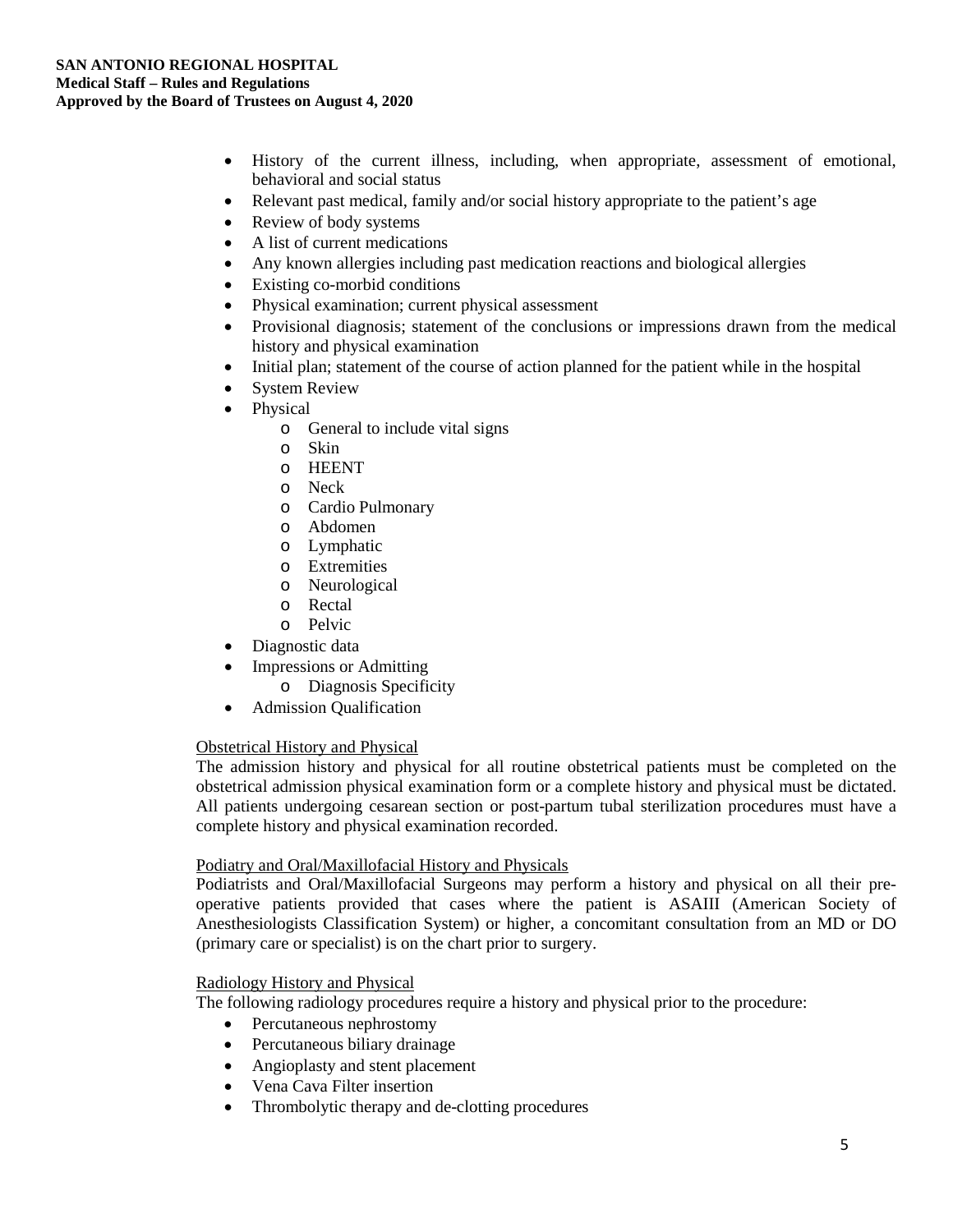- Arterial embolization procedures
- Any procedure which is done with conscious sedation

Outpatients undergoing these procedures will receive a history and physical by the Radiologist with completion of the Outpatient Services History and Physical form. Inpatients can have these procedures done without an additional dictated or written history and physical by the Radiologist, except when there has been a significant change in the patient's condition since admission.

Pediatric patients undergoing these procedures will be admitted to Pediatrics and the history and physical is performed by the attending physician.

- 5. All hospitalized patients must be seen daily by a physician Member of the Medical staff, who shall document a progress note (preferably electronically in SAM) including date and time for written progress notes in the patient's chart no later than midnight of the day the patient was seen. For surgical patients, the surgeon who operated on the patient (or one with similar privileges) will follow the patient for post-operative care until the patient is surgically stable and the surgeon signs off the case. Progress notes shall include the following:
	- Date and Time
	- SOAP/APSO Note
	- Diagnosis Specificity
	- Progression of Care
	- Level of Care
	- Diagnostic Data
- 6. Outpatient Observation Stay (OOS) patients will be seen within eighteen (18) hours or less of admission by a physician Member of the Medical Staff.

# **B. Admission to Critical Care (ICU/CCU)**

All patients admitted from the Emergency Department should be seen by a physician within two (2) hours of being admitted to any intensive care unit.

# **C. In-Hospital Orders**

1. All orders shall be entered by physicians directly into SAM using computerized physician order entry (CPOE). Verbal orders will be permitted only in rare circumstances such as medical emergencies. Telephone orders will be permitted when physicians are outside of the Hospital, and in emergent situations. Verbal and telephone orders other than for drugs may be accepted by any licensed, registered, or nationally certified health professional provided that the orders received relate to the licensed, certified, or registered area of competence of the individual, such as: Audiologists, Cardiopulmonary/Pulmonary Technologists/Technicians, Dietitians, Laboratory Technologists, Occupational Therapists, Orthopedic Technologists, Physical Therapists, Radiological Technologists, Respiratory Technologists, Respiratory Therapists, and Speech Pathologists. Telephone and verbal orders for administration of medications may be received and recorded by licensed health professionals who are expressly authorized under their practice acts to receive orders to administer drugs. This includes Registered Nurses, Licensed Vocation Nurses, Pharmacists, Physical Therapists (for certain topical drugs), and Respiratory Therapists when the order relates specifically to respiratory therapy. These professionals will enter such orders into SAM immediately upon receiving them. The responsible physician shall authenticate all unsigned telephone/verbal orders within fortyeight (48) hours.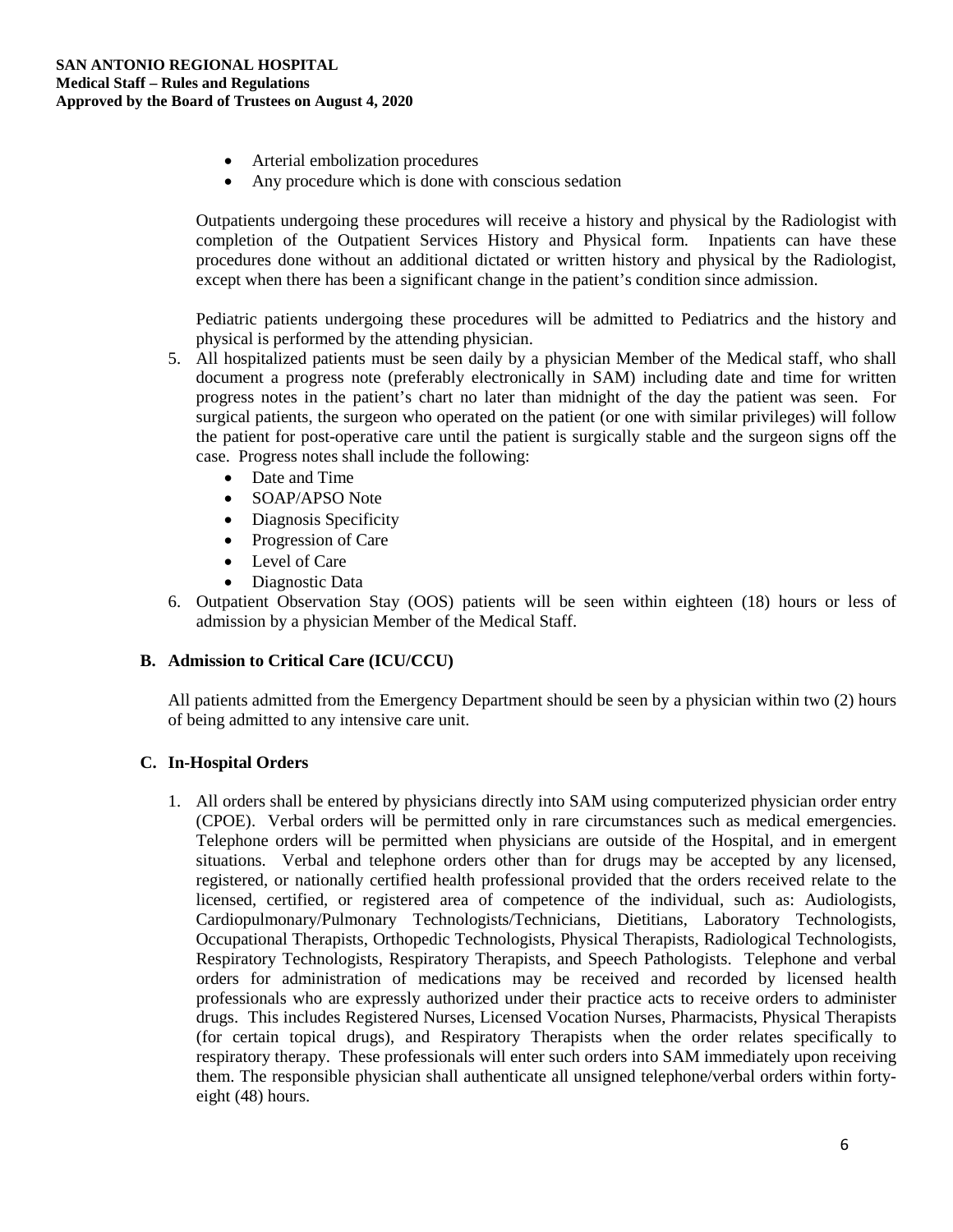- 2. All medication orders must be reviewed, renewed, changed, and/or discontinued at least every thirty (30) days. Automatic stop orders prior to thirty (30) days may be established for classes of drugs and/or individual drug entities. These automatic stop orders are determined by a collaborative effort of the Medication Functional Team and the Pharmacy and Therapeutics Committee, with approval of the recommendations by the Medical Executive Committee. A prescriber's medication order for a specific duration of drug therapy supersedes automatic stop orders. Medication orders shall not be discontinued without notifying the physician. If the order expires during the night, the expiration shall be called to the attention of the physician the following morning.
- 3. Verbal, telephone, faxed and protocol orders will be sent to the physician's Message Center (inbox) for signature. Physicians may designate a proxy to sign their orders (i.e., during vacation or weekend call).
- 4. Experimental or investigational drugs may be used only by physicians approved by the Institutional Review Board.

# **D. Surgical Patients**

- 1. When the history and physical examination are not recorded on the chart before the time of the preoperative medication, the operation shall be postponed unless the attending surgeon:
	- Completes the required history and physical, including preoperative diagnosis and operative procedure.
	- The history and physical examination or an interval history and physical examination shall be performed and recorded within twenty-four (24) hours prior to surgery (Title 22) and before the preoperative medication is given.
- 2. Minimum requirements for preoperative testing on both ambulatory and inpatient surgery patients undergoing general, spinal or epidural anesthesia are as follows:
	- Hemoglobin and Hematocrit or CBC within seven (7) days prior to surgery (females eleven (11) years of age and over, males sixty (60) years of age and over).
	- Serum Potassium within seven (7) days prior to surgery for patients on diuretics.
	- Serum Glucose or Accucheck immediately prior to surgery, and prior to discharge for diabetics.
	- EKG within three (3) months prior to surgery (females fifty (50) years of age and over, males forty-five (45) years of age and over).
	- Additional elective laboratory testing may be ordered at the discretion of the physician and as long as the minimum requirements are met; it need not be restricted to the seventy-two (72) hour time frame.
	- Pre-op chest x-rays are required for those patients who are over sixty (60) years of age and/or have a history of pulmonary disease. This requirement can be omitted for those patients that have had a chest x-ray that is normal for their age in the last six (6) months.
- 3. Results of these tests should be recorded on the chart before the pre-op medication is given.
- 4. If the above criteria are not met, the operation shall be postponed unless the surgeon states in writing that such delay would be detrimental to the patient.
- 5. The only exception to the above is a Category I emergency situation.
- 6. Prior to any cancer surgery based on a diagnosis from outside of this Hospital, the slides and pathology report will be reviewed at the discretion of the surgeon.
- 7. For patients less than forty (40) years of age, with American Society of Anesthesiologists ASA-1, the pre-operative laboratory testing requirements are omitted.
- 8. These requirements can be waived at the surgeon's discretion for patients having procedures with local anesthesia and/or outpatient surgeries.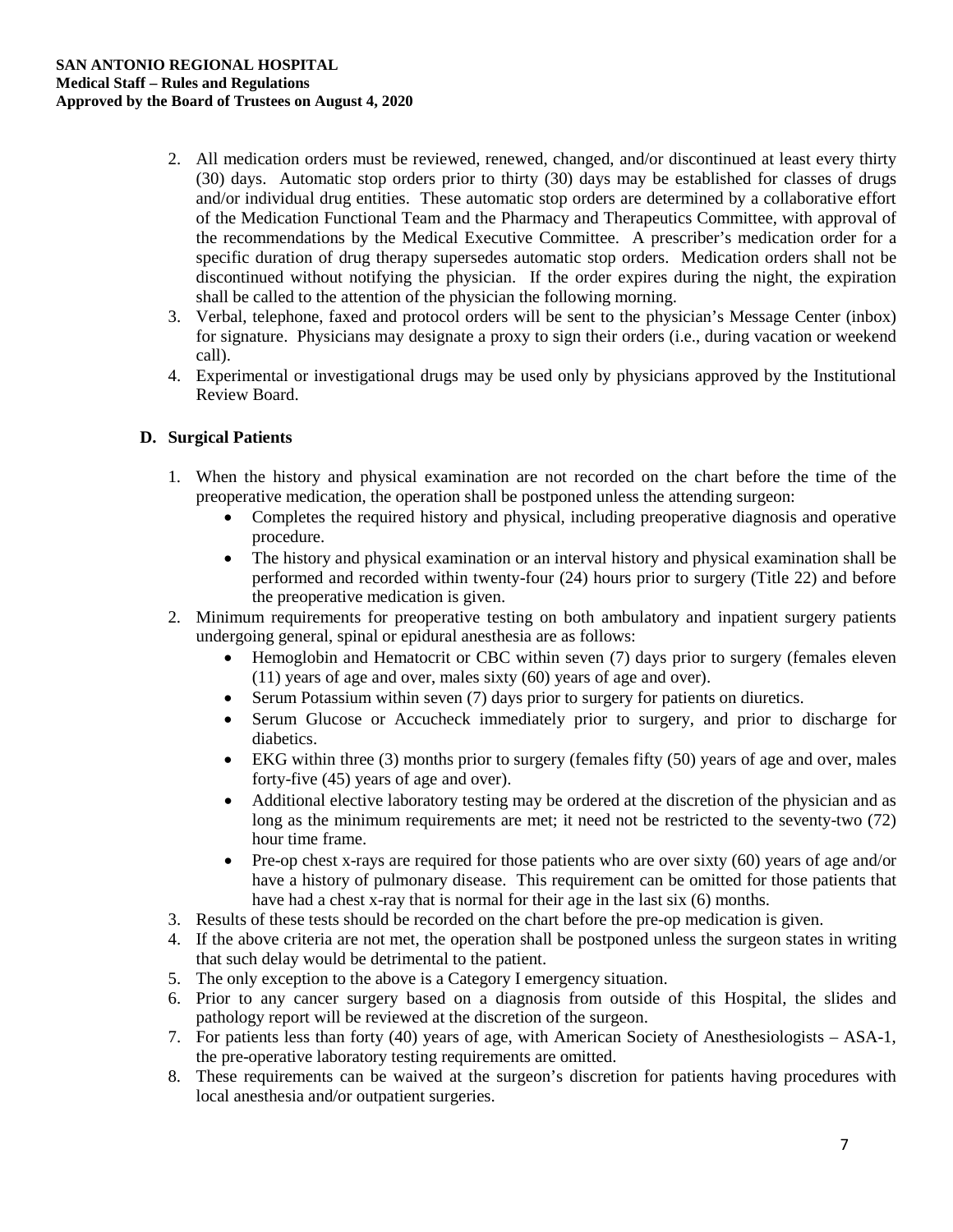- 9. All operations performed shall be fully recorded by the attending surgeon within twenty-four (24) hours after surgery. Contents of the operative report shall be as follows:
	- Date of Surgery
	- Preoperative Diagnosis
	- Postoperative Diagnosis
	- Preoperative Condition
	- Postoperative Condition
	- Anesthesia
	- Surgical Assistant
	- Anesthesiologist
	- Name of Operation/Procedure
	- Procedure/Technique Description
	- Description of Surgical Site Infection, if present
	- Findings
	- Complications
	- Level of Care
- 10. A post-anesthesia evaluation must be completed and documented by anesthesia no later than 48-hours after surgery or a procedure requiring anesthesia services.
- 11. All tissue removed during surgical procedures, endoscopic procedures and obstetrical procedures shall be sent to the pathology laboratory for examination. Exceptions for San Antonio Regional Hospital have been granted by the Department of Health Services for the following: intrauterine device, first ribs, prepuce of newborn.
- 12. The Medical Staff has defined procedures requiring Informed Consent as follows:
	- All procedures performed in the Operating Room, Heart Catheterization Lab, Endoscopic Lab, invasive procedures done in Radiology, and Labor and Delivery Operating Room Suite.
	- All procedures requiring the use of anesthesia; i.e., moderate (conscious) sedation or deep sedation.
	- Transfusions of blood or blood products.

# **E. Patients with Infectious Diseases**

In all patients with contagious disease, proper isolation techniques must be used. These diseases include: chickenpox, rubella (German measles), rubeola (measles), mumps, whooping cough, possible active tuberculosis, typhoid, infectious hepatitis, meningococcal infections, meningitis, encephalitis, poliomyelitis, herpes zoster, AIDS, and staphylococcal aureus coagulase positive infections.

# **F. Consultations**

- 1. The patient's physician is responsible for securing prompt consultations when indicated for medical and behavioral medicine needs. It is the responsibility of the physician (including a specialist who wishes to obtain a consultation from the primary care physician) who is requesting consultation, to select the appropriate consultant and to contact the consultant personally. Physicians should inform the consultant of the reason why consultation is needed and the level of urgency. The request for consultation from any physician and need for consultation must be documented in the patient's medical record.
- 2. A surgical consultation is required prior to surgery, except in emergencies, when the surgeon is not the attending physician.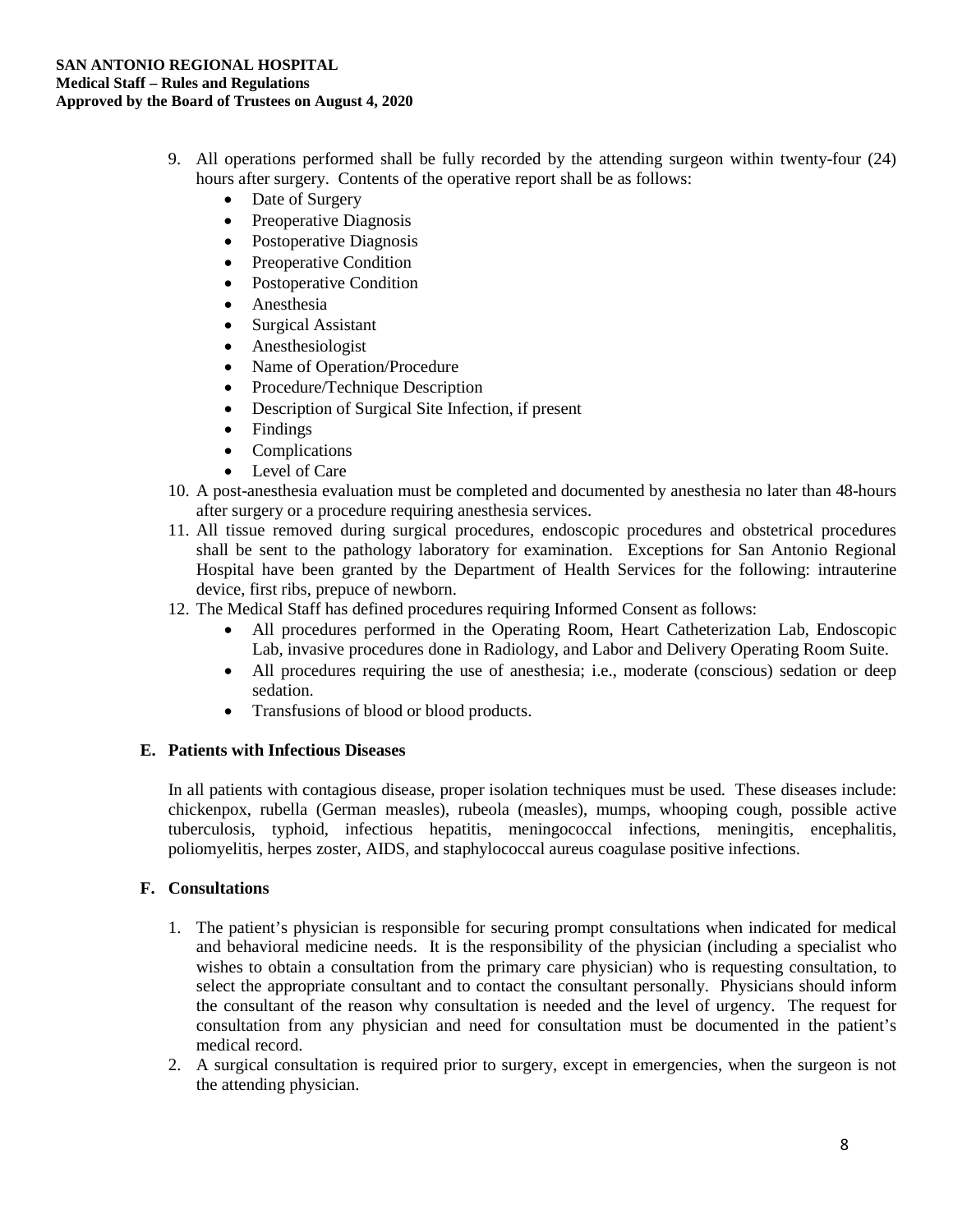- 3. Consultations shall be performed within twenty-four (24) hours of the request, or sooner, as appropriate to the patient's condition. Consultation notes shall include the following:
	- Consultation Date
	- Referring Physician
	- Reason for Consult
	- History Present Illness
	- Review of System
	- Past History
	- Social History
	- Family History
	- Diagnostic Data
	- Recommendation
	- Diagnosis Specificity
	- Medications
	- Physical Exam
	- Assessment and Plan

# **G. Discharge of Patients**

Patients shall be discharged only on order of the attending physician.

When a patient leaves the Hospital against the advice of the attending physician, or refuses treatment recommended by the attending physician, the patient shall be requested to sign a statement releasing the physician and the Hospital from any responsibility. An explanatory note shall be made on the chart and that notation witnessed by a third party.

# **H. Autopsies**

Autopsy is recommended in the following circumstances:

- Unanticipated death.
- Death occurring within forty-eight (48) hours of surgery or invasive diagnostic procedure.
- Death incident related to pregnancy or within seven (7) days of pregnancy.
- Deaths where the cause is sufficiently obscure to delay completion of the death certificate.
- Deaths, which qualify as a Coroner's case, but jurisdiction is not accepted by the Coroner.

The physician will secure consent from the family or surrogate to perform an autopsy and document in the medical record. When an autopsy is refused by the next of kin documentation in the patient chart is recommended. The Pathologist will notify the attending physician when an autopsy is to be performed.

# **I. Chain of Command**

In situations involving concerns with the management of a patient, a lack of timely response to the emergency department or other patient care areas, or other situations requiring the assistance of a Medical Staff officer, the following sequence of command shall be followed:

- Division Chairman, if applicable
- Chairman of Department
- Vice Chairman of Department
- President of the Medical Staff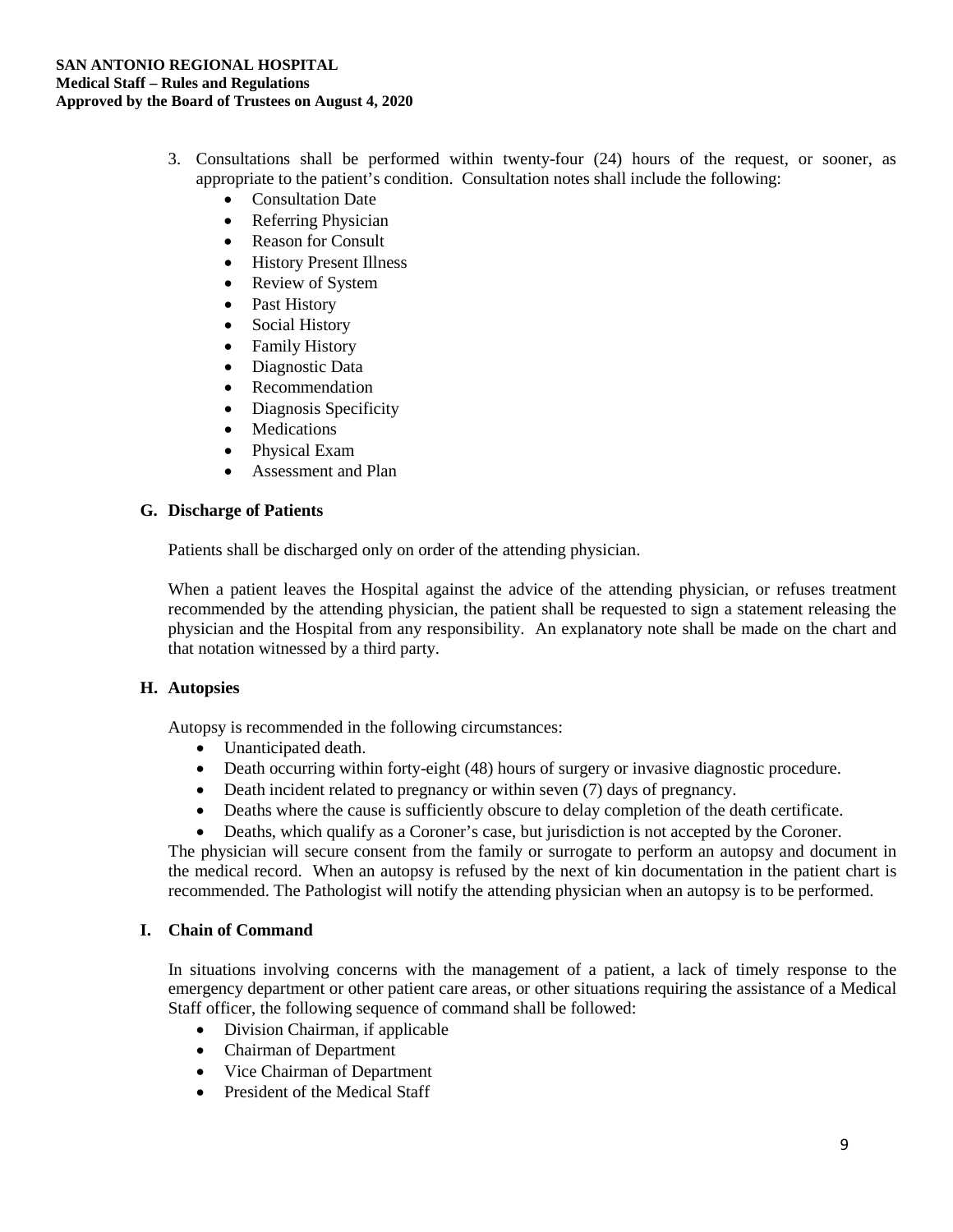- President-Elect
- Immediate Past President
- President of the Hospital or designee

#### **J. Practitioner Back-up Coverage**

All staff members who are granted clinical privileges are required to provide and regularly update names of one or more designated back-up practitioners who have comparable clinical privileges and are willing to provide back-up in case a practitioner cannot be reached by any department of the Hospital. Exceptions to this requirement include Surgical Assistants, Allied Health Professionals and contracted inhouse groups (i.e., Anesthesia, Pathology, Radiology and Emergency Medicine). This list of back-up practitioners will be made available to all nursing units and departments including the Emergency Department. This list will be utilized to try to contact the designated back-up practitioner when a particular practitioner cannot be reached. This procedure may be utilized prior to invoking the "Chain of Command" outlined in Section I.

# **K. EMTALA Requirements**

- 1. Medical Screening Examinations and Disposition of Patients
	- a. All persons presenting at the Hospital for emergency medical services shall receive appropriate medical screening and stabilizing treatment in compliance with State and Federal laws pursuant to the Emergency Department policy "Medical Screening of Patients Seeking Emergency Care; Transfer of Patients with Emergency Medical Conditions". This may include admission to the Hospital and delivery of obstetrical patients.
	- b. Medical screening examinations in the Emergency Department will be conducted by qualified physicians or other authorized personnel (See Nurse Practitioner/Urgent Care Clinic Standardized Procedure). Patients who are eighteen (18) weeks gestation or greater and have a pregnancy related complaint will be transported to the Labor and Delivery department for medical screening and any necessary stabilizing treatment. When a medical screening is conducted in the Labor and Delivery department, it may be conducted by nursing professionals who meet the qualifications set forth in "Labor and Delivery EMTALA Compliance Policy".
	- c. No medical screening or stabilizing treatment is to be delayed in any way to inquire about the insurance status of a patient or to inquire whether the patient is able to pay for such services.
	- d. Medical screening examinations shall include a physical examination of potentially affected systems, as well as any available testing necessary to rule out the presence of an "emergency medical condition" as defined in the Emergency Department policy "Medical Screening of Patients Seeking Emergency Care; Transfer of Patients with Emergency Medical Conditions". When appropriate, medical screening shall include consultation with specialty physicians.
	- e. The contents of a medical screening examination for obstetrical patients are specified in the labor and delivery "EMTALA Compliance Policy".
		- If maternal and fetal status is determined to be stable and true labor cannot be established, the obstetrician responsible for the patient may discharge the patient. The obstetrician is responsible for certifying the patient's false labor on the OB Observation Record within twenty-four (24) hours.
		- Patients who are having contractions and have not yet delivered may only be discharged after an obstetrician has determined that the patient is stable for discharge. Stable for discharge means that within reasonable clinical confidence, the patient has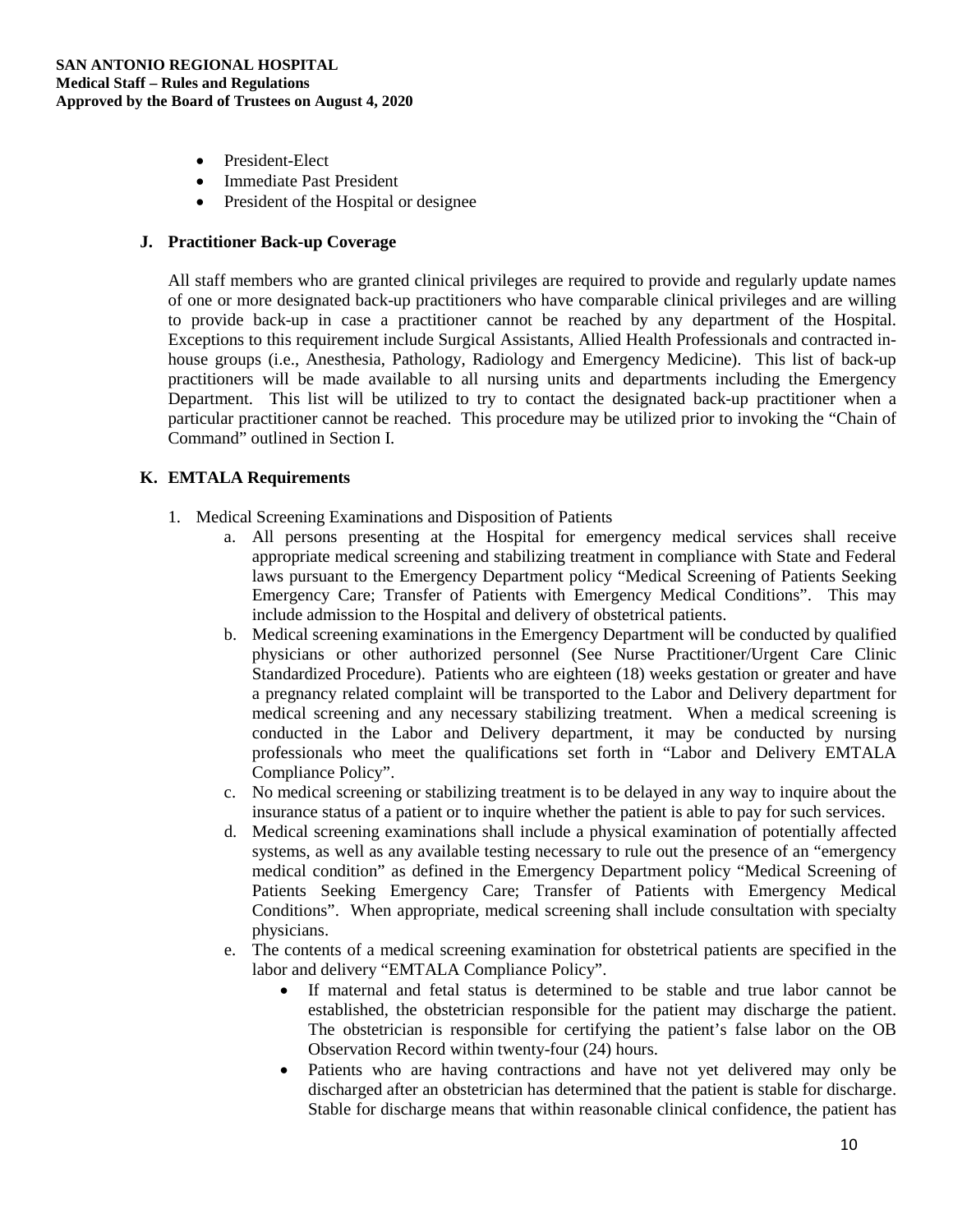reached the point where her continued care, including diagnostic work-up and/or treatment could be performed as an outpatient or later as an inpatient. Before discharging the patient, the Obstetrician must provide a plan for appropriate followup care with discharge instructions.

- 2. Transfers or Discharges of Patients
	- a. All transfers and discharges of patients with an "emergency medical condition" from the Emergency Department must be in compliance with the Emergency Department policy "Medical Screening of Patients Seeking Emergency Care; Transfer of Patients with Emergency Medical Conditions, Inter-facility and Intra-facility Patient Transfers".
	- b. No referral or transfer to other facilities shall be made from the Emergency Department without approval of the Emergency Department or attending physician.
	- c. A patient may not be transferred if they have an "emergency medical condition" which is not stabilized unless:
		- The patient requests the transfer, or
		- A physician has determined that based upon the reasonable risks and benefits to the patient and upon the information available at the time, the medical benefits reasonably expected from the transfer outweigh the increased risk to the individual's medical condition. The physician making such a determination must complete the "Physician Assessment and Certification for Transfer" form and include a summary of the risks and benefits upon which certification is based. The patient should then be transferred with qualified personnel and with the necessary and medically appropriate transportation equipment and pertinent medical records in accordance with the Hospital policy referenced above.
- 3. Documentation
	- a. Qualified professionals performing medical screening examinations shall document the results of their screening and testing if applicable and indicate whether the patient has an "emergency medical condition," and whether the patient has been stabilized or is stable. Particular attention should be given to evaluation of the patient's pain status, if applicable, with documentation addressing the patient's pain status on transfer or discharge.
	- b. The responsible obstetrician must evaluate the patient's written outpatient record within twenty-four (24) hours including any fetal monitoring strips obtained during a patient's observation period, sign the record and countersign any physician orders.

# **L. ER Back-up Responsibilities**

- 1. Physicians serving on the ER back-up roster may be called to see patients who require their care in the Emergency Department or admission to the Hospital. All physicians on ER back-up call must respond within thirty (30) minutes to calls from the Emergency Department. The on-call physician must be physically present in the Emergency Department within thirty (30) minutes or as deemed appropriate by the Emergency Medicine physician or at the request of any other Medical Staff Member caring for the patient. In the case of a patient that requires admission to SARH, or transfer to another facility, the admitting/transferring physician must give orders within two (2) hours of this physician being notified about the case. The ER back-Up physician is also required to provide emergency services and/or consultation to hospitalized patients when requested to do so by another Member of the Medical Staff caring for the patient, the Department Chairman, or any other individual as listed in the chain of command identified in Section I.
- 2. A list of appropriate physicians will be provided to patients who can be discharged but need followup care.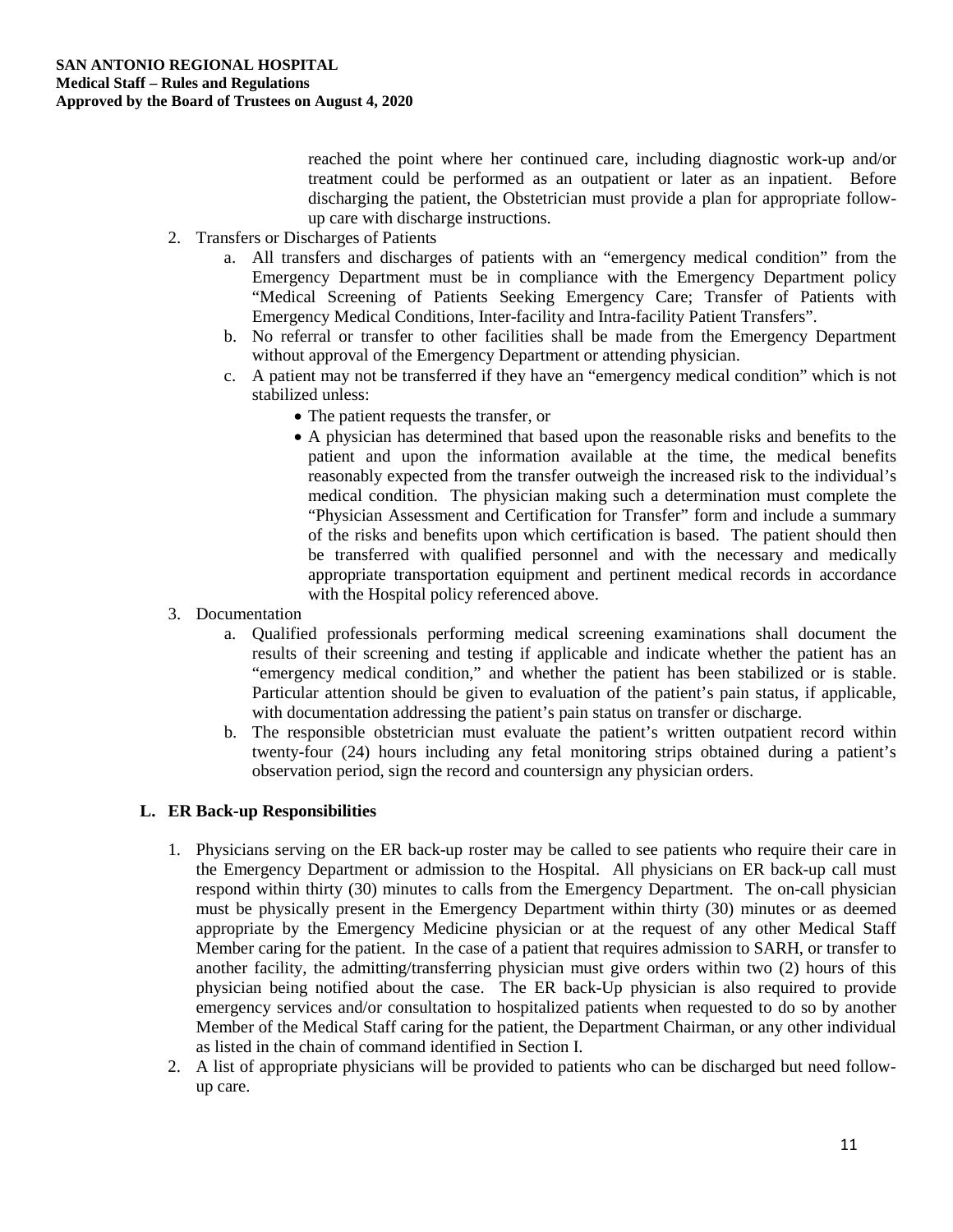- 3. When the patient does not have a personal physician, it will be the sole responsibility and authority of the attending Emergency Medicine Physician to determine the ER back-up physician to be called.
- 4. The Medical Executive Committee shall determine which Departments and Divisions will provide ER back-up. Any decision that affects the level of service available to the community shall be made in consultation with the Hospital administration and be subject to approval by the Board of Trustees.
- 5. Members of the Medical Staff under preceptoring shall not be included on the ER back-up roster until all core privilege preceptoring requirements are met.
- 6. ER call shall be considered mandatory for all physicians. If a Department can demonstrate it has adequate ER call coverage, the Department may submit a request for waiver of this requirement. The request for waiver must be in writing to the Medical Executive Committee for approval the Medical Executive Committee will not grant approval of a waiver without consulting with Hospital Administration to assure there will be no impact on ER call coverage or impact on other departments or services.
- 7. Physicians sixty (60) years of age or older may be exempted from the emergency call as long as adequate coverage continues to be provided in that specialty. Requests must be in writing to the appropriate department and Medical Executive Committee for exemption.
- 8. During term of office, the President of the Medical Staff may be excused from serving on the emergency back-up schedule if approved by the applicable Clinical Service Committee and the Medical Executive Committee.
- 9. Each ER call panel is to be comprised of physicians who have been granted privileges within that specialty. There is one call schedule and if the physician receives a call from the Emergency Department and they do not hold the privilege or it is out of their scope of care, it is their responsibility to find appropriate coverage. When an unassigned pediatric patient is presented to the Emergency Department, the Emergency Department will contact the on-call physician as follows:

• Patients age zero  $(0)$  years – seventeen  $(17)$  years will be assigned to pediatrics; and

Pediatric patients age five (5) years and above who require surgical intervention and have no medical condition which would require a pediatric consultation will be admitted by the surgeon. If the surgeon is uncomfortable with admitting the patient due to medical complications, a pediatric consultation can be obtained and the pediatrician can admit. If a conflict arises, the chain of command will be initiated.

- 10. Call Panels and Existing Physician Relationships
	- a. The Emergency Department will maintain a listing of on-call panels that may be comprised as follows:
		- Hospital Designated On-Call Panels (Hospital On-Call Panel) which may include contracted and non-contracted on-call panels maintained by the Hospital;
		- Alternate On-Call Panels (Alternate On-Call Panel) established by non-Hospital parties, where continuity of care is respected. Such panels must identify and include specialists and not solely rely on a Hospitalist to respond to requests for assistance from the Emergency Department and;
		- Designated Primary Care Coverage Arrangements arrangements whereby a community primary care physician designates another primary care physician or Hospitalist who is a Member of the Hospital's Medical Staff with admitting privileges to care for their patients.
	- b. Patients presenting in the Emergency Department will be asked if they have an established relationship with a primary care physician on the staff at San Antonio Regional Hospital. Such physicians may be a specialist who has provided care to a patient for an extended period such that the patient identifies the physician as their principal physician (i.e., Cardiologist). These physicians are referred to herein as "Assigned Patient Physicians".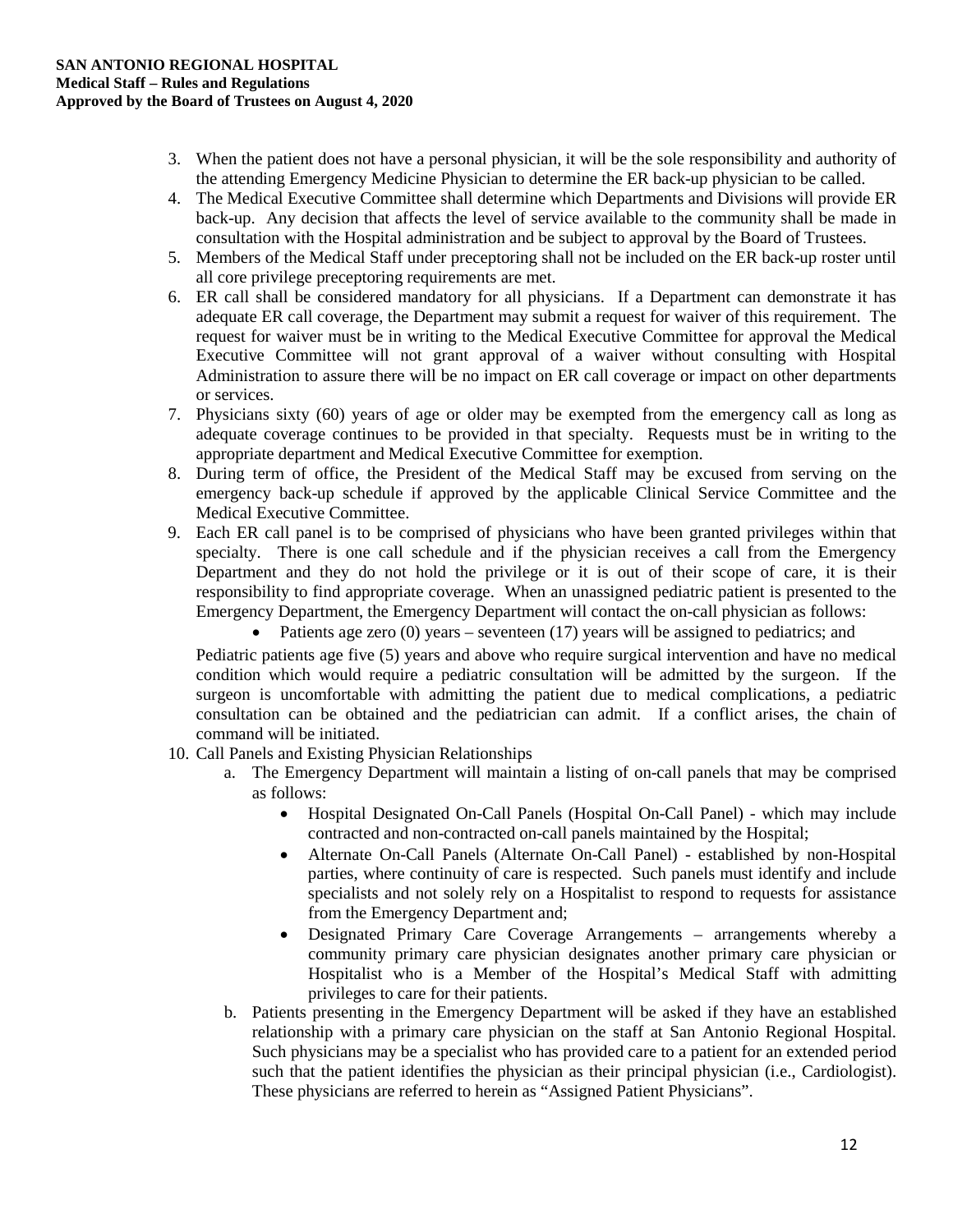- c. The determination as to whether an Emergency Department patient requires the services of all on-call panels or other physician rests solely with the Emergency Department physician caring for the Emergency Department patient in their sole discretion.
- d. If a patient presents to the Emergency Department with need for immediate care by specialists, there is no discretion as to which physician or panel to call; the Hospital on-call panel will be called and engaged. The Hospital on-call panel physician must respond to the Emergency Department within thirty (30) minutes and be in the Emergency Department within thirty (30) minutes after being contacted by the Emergency Department or such other timing in the discretion of the Emergency Medicine physician caring for the patient. (Medical staff Rules and Regulations, Section I, L, ER Backup Responsibilities).
- e. If a patient presents with an emergent condition, a condition that does not require immediate care, the Emergency Department physician may utilize an alternate on-call panel physician, a designated primary care coverage physician or an assigned patient physician. If these physicians do not respond within thirty (30) minutes their designated back-up physician will be called. If any of these alternative physicians are unavailable or do not respond as provided in the Medical Staff Rules and Regulations, in the sole discretion of the Emergency Medicine physician caring for the patient, the Hospital on-call panel physician shall be notified and must respond timely ("replacement Hospital on-call panel physician"). The replacement Hospital on-call panel physician shall become the designated on-call response physician for that patient and will provide care necessary to stabilize the patient's condition, even if the alternative panel physician arrives after the Hospital on-call panel has been engaged. In these cases, coverage by the Hospital on-call panel physician may continue through the entire inpatient stay if a safe transfer of care to an alternate on-call panel member cannot be accomplished. The determination of a safe transfer of care is in the sole discretion of the Hospital on-call panel physician.
- f. Any physician requested to provide services to Emergency Department patients by Emergency Department physicians, whether the Emergency Department on-call panel physician or an alternative physician, must respond timely and must be involved in the case until the patient's condition is stabilized including the provision of treatment in the Emergency Department or as an inpatient. The requirements for the provision of care for contracted on-call physicians must be met in all cases including post discharge follow-up care, or care coordination, related to the admission as appropriate.
- g. Failure to respond or provide care as provided in this policy is subject to Medical Staff and Hospital policies and procedures including the filing of a risk report in MIDAS, MPEC review and action as well as corrective action contained in agreements between the Hospital and the contracted on-call physicians.
- 11. Cardiology Division ER Backup Requirements
	- a. The Cardiology backup roster is to be comprised of Active Staff Members with privileges for invasive procedures as follows:
		- Temporary Pacemaker Insertion
		- Intra-Aortic Balloon Pump Insertion
		- Cardiac Catheterization
		- Percutaneous Coronary Intervention
	- b. Cardiologists must be available to respond within fifteen (15) minutes by phone and thirty (30) minutes in person when requested (or make appropriate arrangements with another cardiologist).
	- c. New cardiologists will not be placed on the emergency backup roster until they have been removed from preceptorship for cardiac catheterization and angioplasty procedures.
- 12. Surgery Department ER Backup Requirements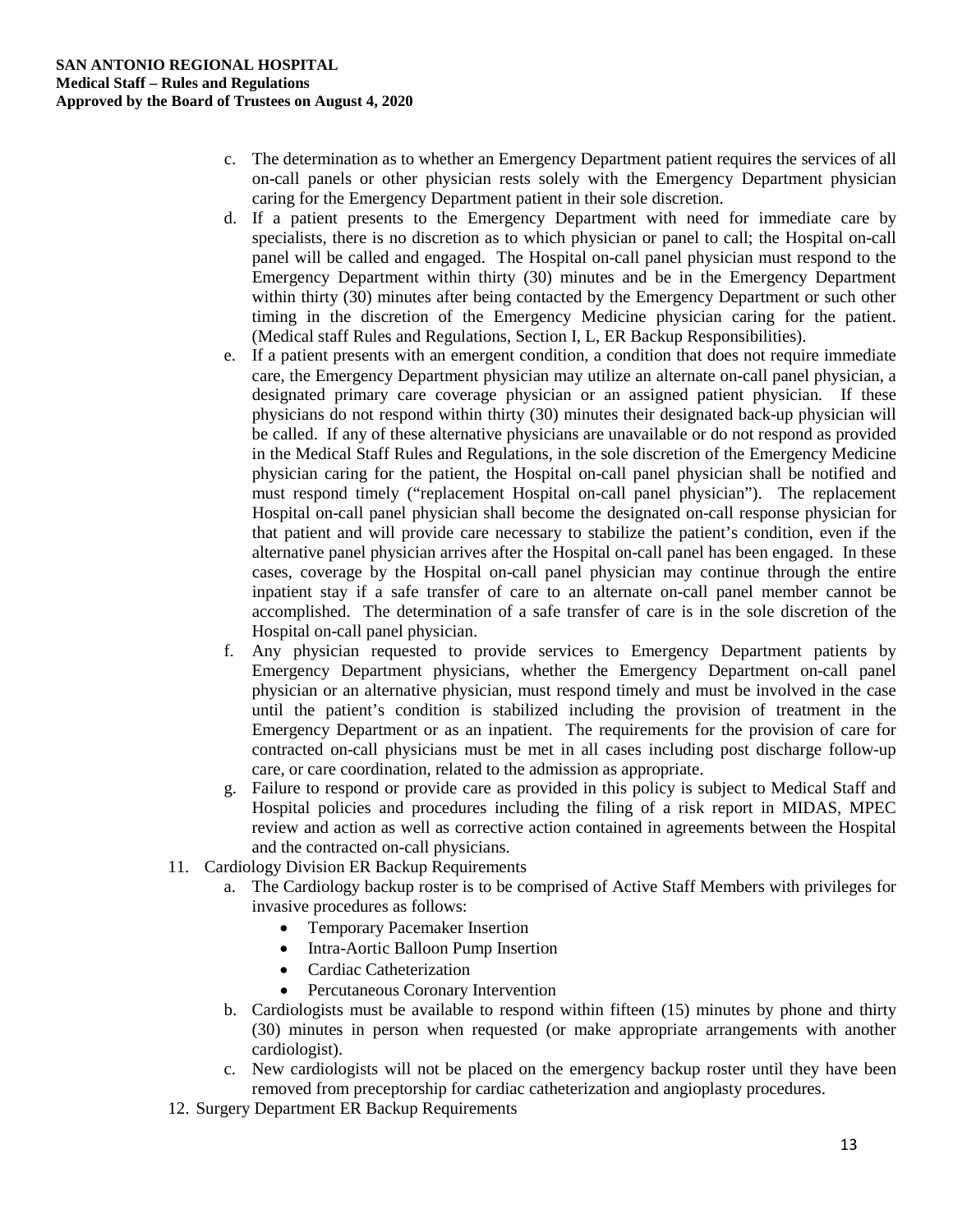The surgery emergency department call panel is to be comprised of physicians with comparable clinical privileges for General, Vascular and Thoracic Surgery. There is one call schedule and if the physician receives a call from the Emergency Department and they do not hold the privilege or it is out of their scope of care, it is their responsibility to find appropriate coverage.

# **M. Communication Skills**

Communication with patients, other physicians and Hospital personnel is essential for quality patient care. Therefore, only physicians, Dentists and Podiatrists who are able to communicate in English in a comprehensible manner, both orally and in writing, may be admitted as members of the Medical Staff. The following procedure shall be used to determine whether the applicant possesses satisfactory communication skills.

- 1. At the discretion of the Credentials Committee Chair, the applicant may be interviewed by the Credentials Committee.
- 2. The Credentials Committee may also, at its discretion, require the applicant to submit additional proof of their communication skills.
- 3. An applicant may also submit information which demonstrates their ability to arrange for an effective means of meeting the Hospital's needs to assure that there is adequate communication of the medical and administrative information that is required to maintain the standard of patient care.

# **N. Observers**

Physicians on the Medical Staff may have a medical observer accompany them within the facility, with approval to be granted on an individual basis in accordance with the Medical Staff Observer Policy #8710.4400.

# **O. Preceptor Guidelines**

- 1. Initial preceptoring guidelines shall consist of a minimum of three cases. Additional minimum cases may be assigned by the Clinical Department/Service as applicable. Preceptoring must be done by a Medical Staff Member with similar privileges. Any privileges delineated with direct observation shall be applicable to initial cases.
- 2. To achieve compliance with Article V, Section 5.3 of the Bylaws, documentation of satisfactory preceptorship from other licensed acute care Hospitals can be considered as part (up to 50%) of the preceptorship process (exception: See robotics preceptor/proctor requirements below).
- 3. If there is no Medical Staff Member with similar privileges, the MEC may approve an outside physician with known expertise in exercising these privileges at another Hospital, solely to preceptor the physician requesting these privileges.
- 4. Associates in practice may act as a proctor for no more than 50% of required cases. In the event of conflicts of interest or inability to meet this requirement, an exception may be made by the MEC.

# *The following Departments or Divisions have additional preceptoring requirements.*

# Anesthesia Department Preceptoring Requirements

The newly appointed Anesthesiologist shall have ten (10) of their cases preceptored within the time frame as outlined in the Medical Staff Bylaws (Article V., Section 5.3.1.). Of the ten (10) cases needed for preceptoring, the three (3) initial cases shall be under direct observation. Of the other seven (7) cases, they may be preceptored retrospectively, or direct observation, as determined by the Chair of Anesthesia at the time of appointment.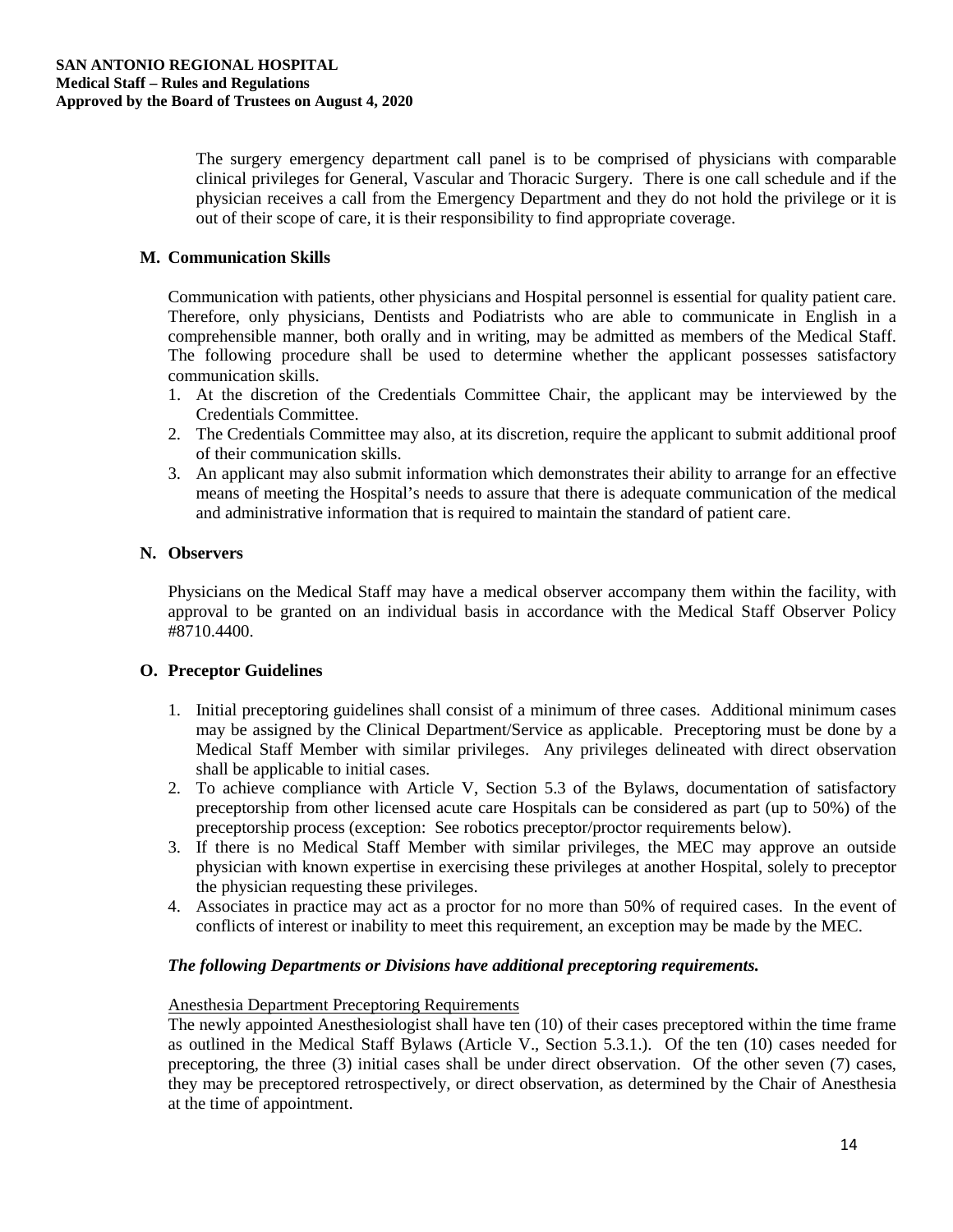For Pain Management physicians, ten (10) cases shall be preceptored within the time frame as outlined in the Medical Staff Bylaws (Article V., Section 5.3.1.). Of the ten (10) cases, the initial three (3) cases shall be direct observation and the remaining seven (7) either direct observation or retrospective chart review, to be determined at the time of initial appointment by the Chair of the Department of Anesthesia.

# Cardiology Division Preceptoring Requirements

*See Cardiology Section*

#### Emergency Department Preceptoring Requirements

The total number of cases that are reviewed for preceptoring will be ten (10). The review can be done either concurrently or retrospectively.

#### Medicine Department – Requirements for Gastroenterology Privileges

Preceptorship shall consist of a minimum of three (3) upper endoscopies, and three (3) ERCPs. These cases may be reviewed by direct observation or retrospectively as determined by the medicine department chairman/designee. Direct observation preceptoring may be used for new graduates or unknown physicians.

# OB/GYN Department Preceptoring Requirements

Preceptoring shall consist of a minimum of two (2) major abdominal surgeries, two (2) cesarean sections, two (2) vaginal surgeries and two (2) laparoscopic procedures by direct observation. All other privileges may be preceptored by retrospective chart review.

#### Robotics, OB/GYN Department Preceptoring Requirements

The surgeon will be required to perform their first three (3) robotic cases with an approved proctor under direct observation and the next five (5) cases under retrospective review. After successful completion and review by the OB/GYN Committee Chair/designee, the Surgeon will be granted unsupervised basic robotic Gynecological privileges. Upon satisfactory completion of fifteen (15) basic robotic Gynecological cases, the Surgeon may apply for Advanced Gynecological robotic privileges (see OB/GYN privilege form). An approved proctor is defined as a Surgeon who has performed twenty (20) cases in the prior two (2) years.

Exception: If a Surgeon has prior training and experience during Residency; and/or currently holds robotic privileges at another Joint Commission (TJC) accredited institution; and has performed a minimum of twelve (12) robotic cases within the prior twelve (12) months, the Surgeon may be granted robotic privileges with a minimum proctoring requirement of three (3) retrospective cases.

#### Pediatric Department Preceptoring Requirements

In addition to the minimum requirement of three (3) cases, circumcision will be proctoring under direct observation for a minimum on one (1) case.

# Surgery Department Preceptoring Requirements

Preceptoring shall consist of a minimum of six (6) cases. The preceptor may or may not be an assistant in surgery.

Proctoring will commence with the applicant's first case and will include a minimum of six (6) cases which shall represent a reasonable variety of cases for the privileges specifically requested and will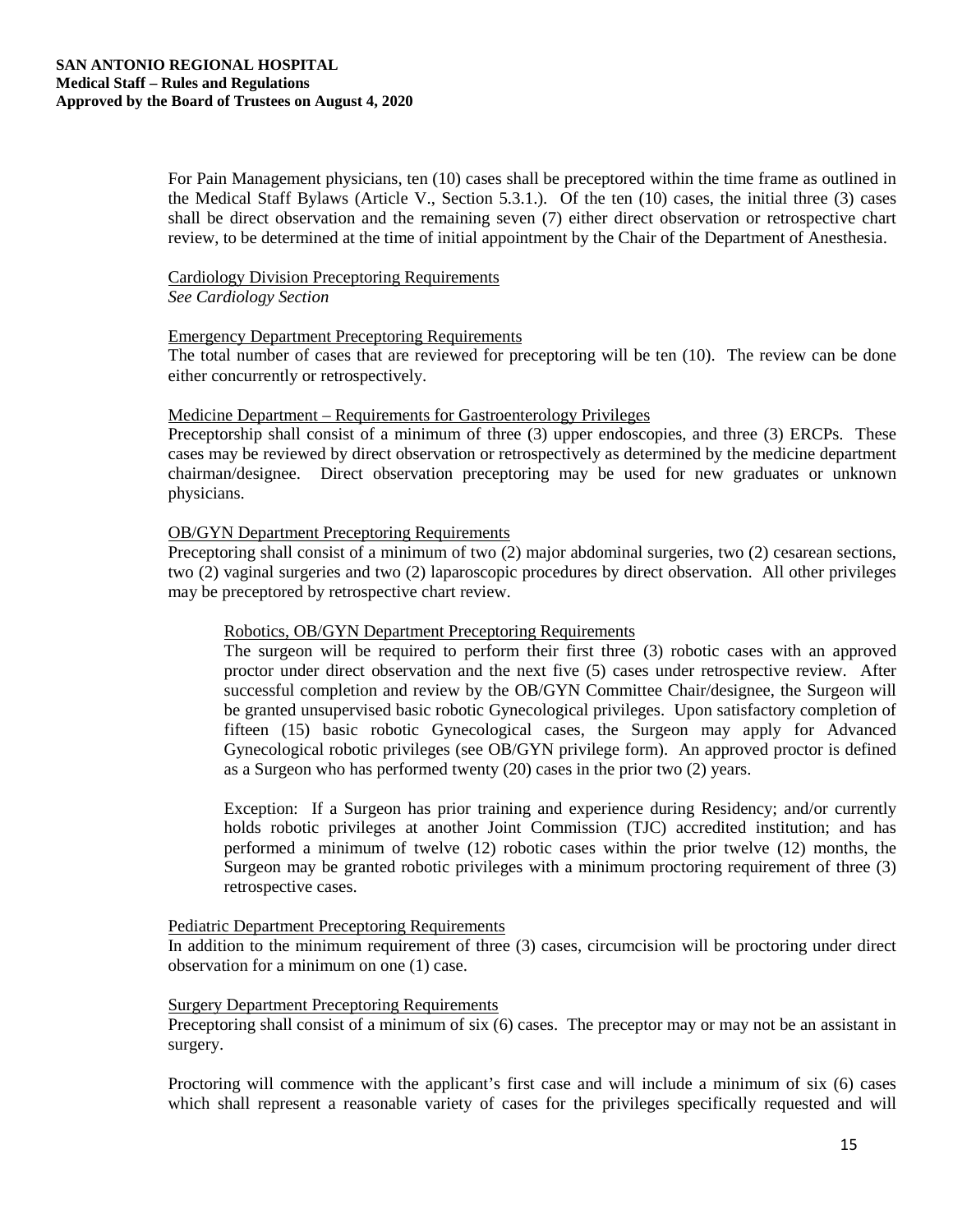proceed until the Surgery Department Chair/designee agreed that competence has been demonstrated. The procedure may not commence until the proctor has arrived as they are expected to be in the Operating room from inception of the surgery until they are satisfied the case is proceeding to an appropriate conclusion.

Requesting Practitioner Responsibilities:

- a. The practitioner must secure a proctor before the procedure and must inform the Surgery Department with the name of the proctor for each case.
- b. The practitioner will discuss the case(s) with the proctor ahead of time, including the pre-operative indications and evaluation.
- c. Proctoring must be for consecutive cases and completed before the end of the provisional time period. Additional time may be granted under extenuating circumstances. Failure to complete proctoring within the Provisional period may result in loss of Medical Staff membership and/or privileges.
- d. In emergency cases, attempts should be made to obtain a proctor. The Surgeon however maintains the ability to proceed without a proctor for patient safety.

#### Robotics, Surgery Department Preceptoring Requirements

The Surgeon will be required to perform their first three (3) robotic cases with an approved proctor under direct observation and their next five (5) cases under retrospective review. After successful completion and review by the Surgery Committee Chair/designee, the Surgeon will be granted unsupervised basic robotic surgical privileges.

# **P. Committee/Division Chairmanship**

To ensure continuity, chair of all Medical Staff Committees must be assigned to serve on that Committee for the year following serving as Chair of the respective Committee.

# **Q. Name Badges**

All Members of the Medical Staff and AHP Staff are required to wear an SARH issued identification badge.

# **R. Grandfathering Provision**

The Medical Executive Committee may approve additional requirements for Medical Staff members with regard to whether they are board certified or board eligible. It is the policy of the Medical Executive Committee to exempt existing Members of the Medical Staff from these additional requirements if they are Medical Staff Members at the time the requirements are approved.

# **S. Patient Safety**

1. Critical Test Results – All verbal or telephone reports of any critical test results will be repeated back by the physician. Whenever it is feasible to have a printed copy (fax, computer print-out, etc.) of the report with the "critical test results", it should also be used instead of relying solely on verbal/telephone information.

The Medical Staff defines critical test results requiring verbal read-back as follows:

a. Any critical laboratory value as defined in the Clinical Laboratory Departmental Policies and Procedures.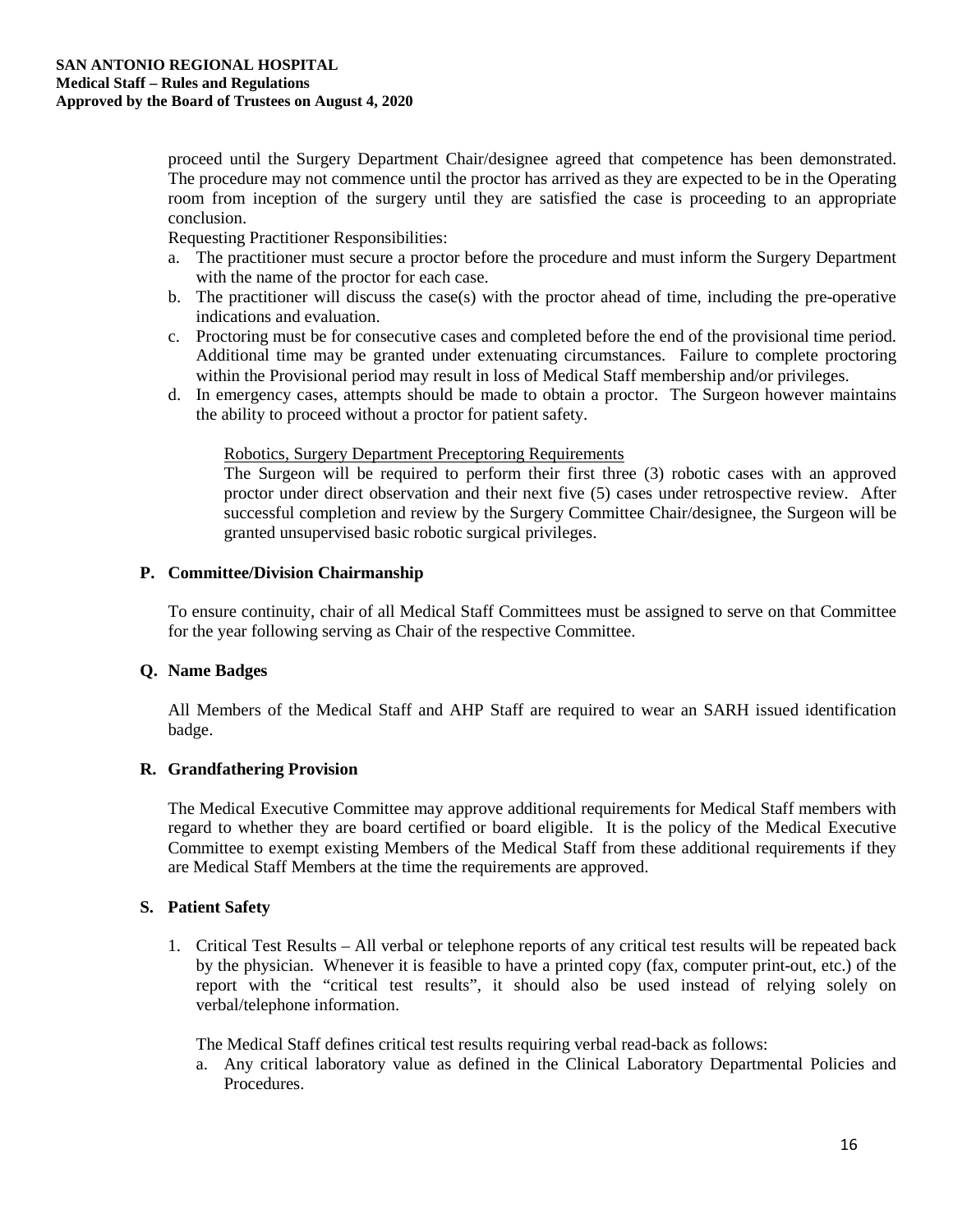- b. Any abnormal radiology finding deemed by the Radiologist to require immediate verbal physician notification.
	- The Radiologist must call the attending Surgeon to report both positive and negative results for a possible foreign body in the operating room.
	- The Radiologist must call the ordering physician to report an acute cerebrovascular accident/stroke.
- c. Any arterial blood gases (ABG) critical limits as defined in Respiratory Therapy Departmental Policies and Procedures.
- d. Any pathological findings deemed by the Pathologist to require immediate verbal physician notification.
- 2. Abbreviations The Medical Staff will refrain from using the abbreviations noted on the "Do Not Use" abbreviation list approved by the Medical Executive Committee and refer to Stedman's Abbreviation, Acronyms, and Symbols book for acceptable medical abbreviations.
- 3. Universal Protocol Site Marking and Time-Out Universal protocol guidelines are used prior to surgical or all operative and other invasive procedures that expose patients to more than minimal risk, including procedures done in settings other than the Operating Room, such as special procedure units or at the bedside (e.g. for procedures requiring informed consent). See Universal Protocol, Nursing Policy and Procedure.

This includes:

- a. Site marking requirements apply to procedures involving laterality (right-left distinction), multiple structures (e.g., fingers, toes, lesions) or multiple levels (e.g. spine).
	- Mark the site with the initials by the person performing the verification. In situations where initials are not practical (e.g., eye surgery), an alternate mark on the skin may be used (e.g., arrow, small dot, etc.).
	- Endoscopic procedures involving paired organs (fallopian tubes, ovaries, lungs) shall have an initial on applicable side which remains visible after draping.
	- When the site marking is not practical or site marking is refusing by the patient, an alternate method of site identification should be used (distinct wrist band, temporary suture around the surgical site, etc.).
- b. Pause immediately prior to the start of the procedure. At a minimum, the Surgeon, Anesthesiologist, and the Circulating Nurse will participate in the pause/time-out procedure and verify:
	- Patient's name.
	- Patient's MRN/FIN (or other approved identification number).
	- Procedure (word-for-word) as it is written on the consent form, including the Surgeon's name.
	- Site and side marking: The surgical/procedure team will visually look at the site and site marking (if the site marking is required) verifying that the site prepped matches the consent form site and side. Note: The physician performing the procedure will mark the side (if required) if they have not previously done so.
	- Correct patient position.
	- Correct implant and special equipment/requirements available.

Active communication techniques shall be used. Each member of the team may signal their concurrence verbally, with a nod, or with some other gesture.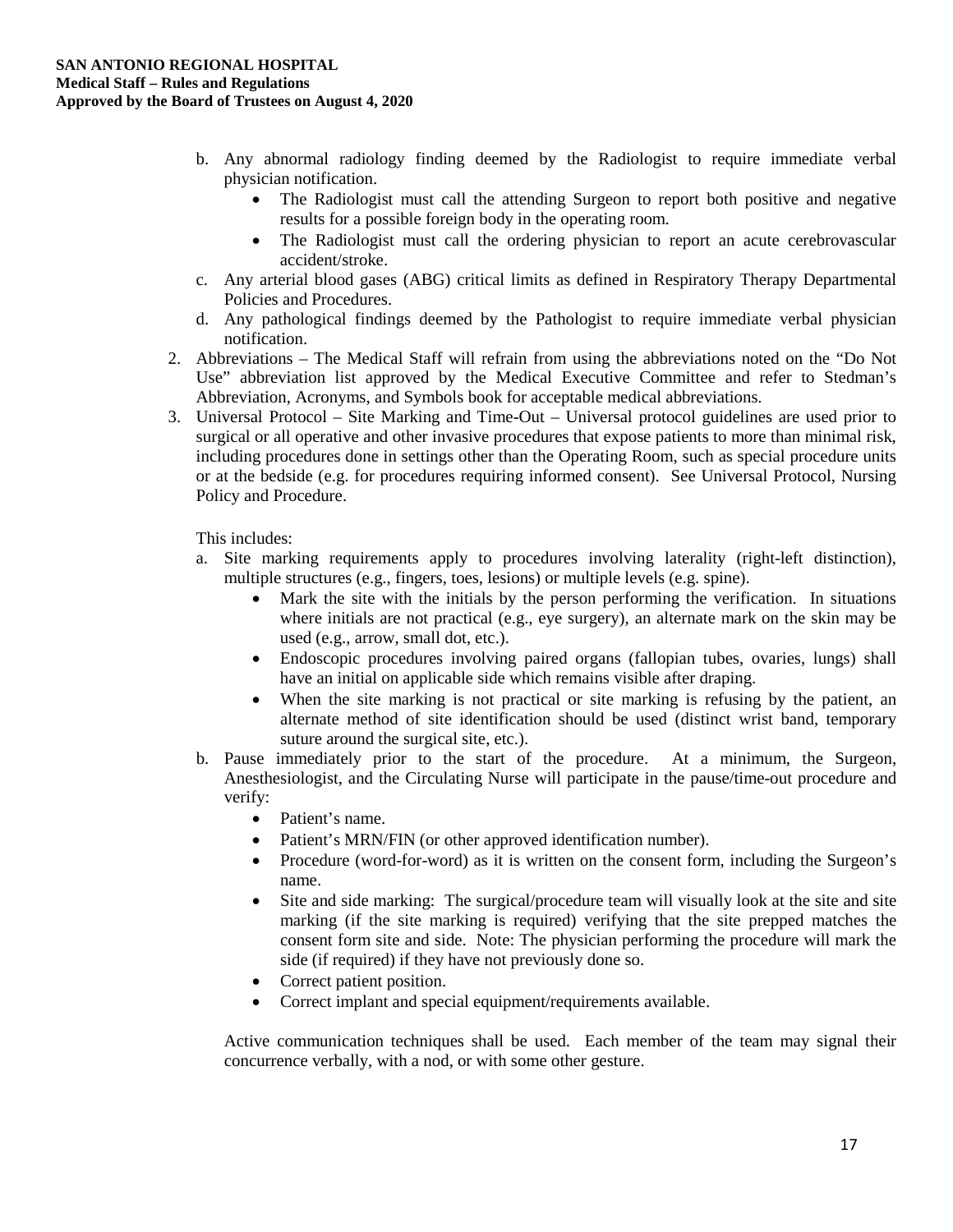Any member of the team may suspend the time out and hold the procedure if there is a discrepancy or uncertainty as to the patient, the procedure, the side and site, the position, equipment or any other condition.

Should an interruption occur during the time out, all steps shall be repeated to completion before the procedure begins.

The fact that a time out was successfully completed shall be documented in the patient's medical record. The documentation need not necessarily list all the matters reviewed, the discussion held or the exact time it was carried out.

# **T. Confidentiality/HIPAA Privacy Regulations**

The Federal Health Insurance Portability and Accountability Act ("HIPAA") as implemented by the HIPAA Privacy Regulation and the HIPAA Security Regulation (42 CFR Parts 160 and 164), requires the Hospital to implement policies and procedures to protect the privacy and security of "protected health information". Protected health information includes any health-related information that identifies or could be used to identify an individual, including patient medical and billing records. HIPAA applies both to the Hospital and to Members of the Medical Staff. The Health Information Technology of Economic and Clinical Health ("HITECH") Act requires breaches of security of unsecured protected health information to be reported to the Department of Health and Human Services and to the affected individual:

- 1. The Hospital and Members of its Medical Staff practicing in the Hospital's facilities are an "organized health care arrangement" under HIPAA. This allows the Hospital and Members of the Medical Staff to comply jointly with HIPAA by adopting joint privacy practices for the Hospital. It also allows them to share protected health information for the purpose of operating the Hospital.
- 2. The Hospital has adopted privacy practices for the use and disclosure of patient information within the Hospital. These privacy practices are summarized in the Hospital's Notice of Privacy Practices, which is furnished to patients and posted at the Hospital's facilities.
- 3. The Notice of Privacy Practices applies to all patient health information created or received in the course of providing health care or conducting business operations at any location operated by the Hospital. The Notice is given jointly on behalf of the Hospital and the Members of the Medical Staff. It does not, however, apply to patient health information at other locations, such as a Medical Staff Member's private office.
- 4. Each Member of the Medical Staff shall abide by the terms of the Notice of Privacy Practices and of the Hospital's policies and procedures for health information privacy and security, as amended from time to time. Medical Staff Members may not adopt or distribute a different notice of privacy practices relating to health information at Hospital locations. They may adopt their own notice of privacy practices at their private offices as necessary to comply with the Privacy Regulations.
- 5. Members of the Medical Staff may have access to patient health information as necessary to assist the Hospital or the Medical Staff with administrative or peer review functions. These include, for example, medical direction, administration of departments and services, and Medical Staff activities such as quality assurance and peer review. They include paid and volunteer services, whether or not they are performed pursuant to contract. Use of such information must conform to Hospital policies on use and disclosure of patient information, including the Policy on Use and Disclosure of Protected Health Information by Medical Staff Members for Hospital administrative purposes.

# **U. Hospitalist Physicians Program**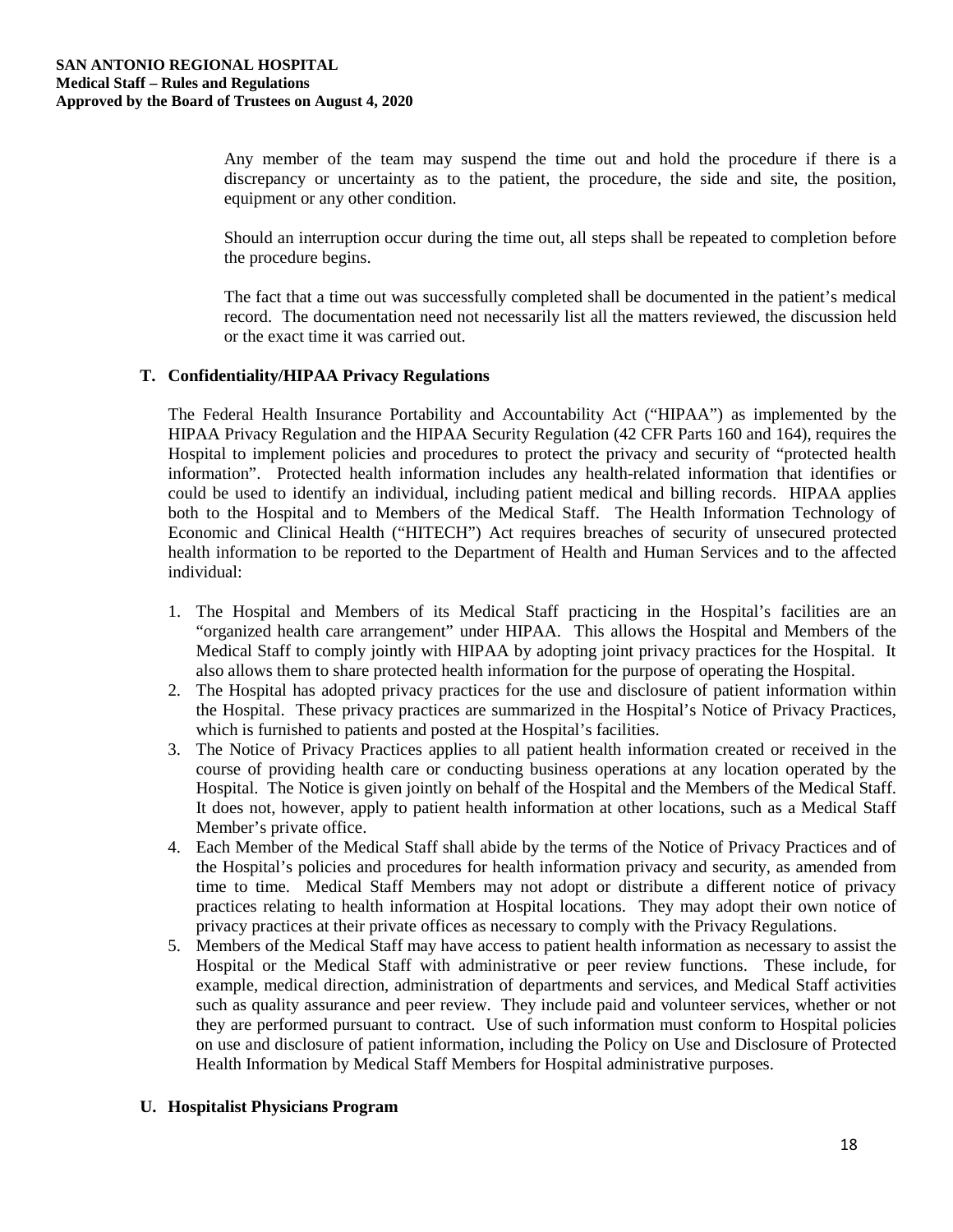- 1. Purpose: The Hospitalist Physicians Program was established to ensure continuity of care and efficient care for patients admitted through the Emergency Department who, at the time of admission, do not have an established professional relationship with a Member of the Medical Staff. Primary responsibility for the care of such patients may be assumed by Hospitalist physicians who have entered into a hospitalist services agreement with the Hospital subject to the terms and provisions of this Rule.
- 2. Hospitalist Physician Contracts: All contractual arrangements between Hospital and Hospitalist for Hospitalist physicians services shall expressly require full compliance with the Medical Staff Bylaws, Rules and Regulations and policies including the terms and conditions of this Rule.
- 3. Hospitalist Physicians Services
	- a. Hospitalist physicians shall be responsible to provide necessary primary care services for unassigned patients (i.e., patients who do not identify a current relationship with another Member of the Medical Staff in the Departments of Family Medicine or Medicine or other specialists with whom the patient has an ongoing relationship). The Emergency Department will contact the specialist identified by the patient if the Emergency Department determines that the Emergency Department patient is presenting with a problem that requires the care of that specialist.
	- b. Hospitalist physicians may also provide coverage for patients referred by other primary care physicians, with prior arrangements kept in writing in the Emergency Department, and may provide consultations as requested by other Members of the Medical Staff. Other Members of the Medical Staff may refer patients to Hospitalist physicians for primary care services, when clinically appropriate. Other primary care physician Members of the Medical Staff, however, are not required to refer patients to the Hospitalist physicians. Physicians from other specialties may elect to refer patients to other Members of the Medical Staff, when clinically appropriate, for primary care services.
	- c. If a primary care physician or specialist declines to admit their own patient who is deemed appropriate for admission, the patient will be referred to the Hospitalist physician on-call to assume full responsibility of that patient's care including selection of any appropriate consultations.
	- d. If a patient identifies an established relationship with a specialist who is a Member of the Medical Staff during their Hospital encounter, any Hospitalist whether or not under contract with the Hospital must utilize that identified specialist if the patient requires that specialist's care unless required by the patient's insurance contract.
- 4. Hospitalist Physicians Qualifications: All Hospitalist physicians must continuously meet each of the following qualifications:
	- a. Be qualified for membership and privileges in the Department of Medicine or Department of Family Medicine.
	- b. Be Members in good standing of the Medical Staff at San Antonio Regional Hospital.
	- c. Demonstrate training, experience and current clinical competency for the non-surgical management of acute facility inpatients.
- 5. Coordination with Other Practitioners
	- a. Hospitalist physicians shall be responsible to admit and serve as the attending physician for unassigned patients in, or referred from, the Emergency Department requiring inpatient primary care.
	- b. Unassigned Emergency Department patients requiring surgical or other sub-specialty care shall be referred to a Surgeon or other sub-specialist in accordance with call panels established and operated in accordance with this section. Surgeons and other specialists to whom such unassigned patients are referred shall consult with Hospitalist physicians for primary care or other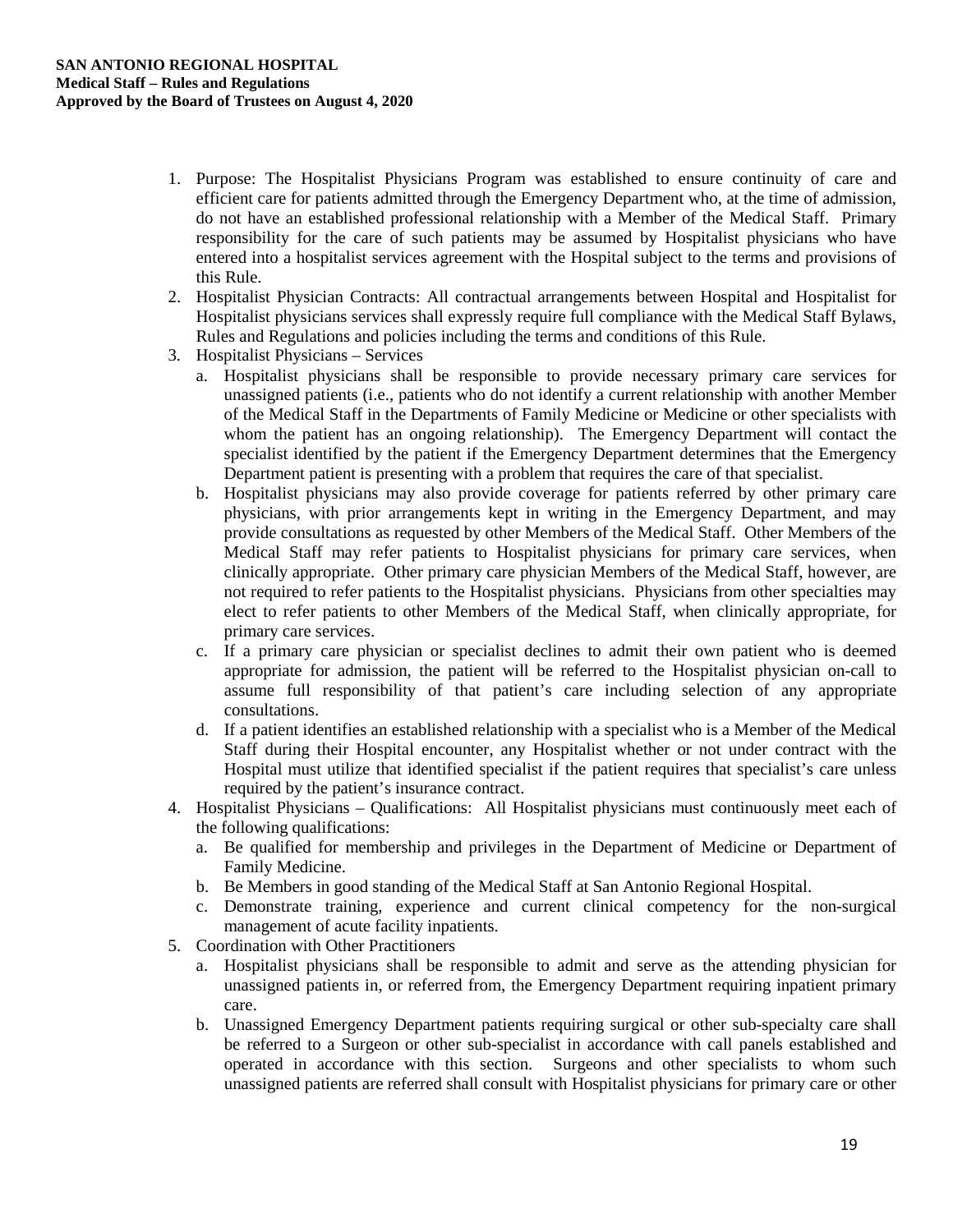Members of the Medical Staff who are on the call panels. The Hospitalist physicians shall function as the primary care physician and shall coordinate the care for such patients.

- c. Hospitalist physicians shall utilize established surgical and specialty call panels to address the surgical and specialty care needs of unassigned patients.
- d. Hospitalist physicians shall utilize the Hospital's Case Management Department to refer discharged unassigned patients to the care of other primary care, surgical or specialty physicians utilizing call panels established and operated in accordance with this section. The call panels to be used shall be those in effect as of the date of discharge. Hospitalist physicians shall not discharge patients to their own private office or clinic practice or to themselves or to other Hospitalist physicians to be followed at other facilities.
- 6. Administration and Review
	- a. The Hospitalist physicians program shall be overseen by the "Hospitalist Program Committee". The members of the Hospitalist Program Committee shall be: the President of the Medical Staff (or President-Elect), who shall serve as Chair; the Chairs (or Vice-Chairs) of the Departments of Medicine, Family Medicine, Surgery, Emergency Medicine and OB/GYN (or their designees); the Chief Executive Officer (or designee); the Chief Nursing Officer (or designee); one representative selected by each Hospitalist Group shall be invited to participate as non-voting members. Only Medical Staff Members of the Committee shall be entitled to vote. The Hospitalist Program Committee shall assure that the program operates in compliance with this Rule and shall report directly to the Medical Executive Committee. Any Member of the Medical Staff may communicate comments or concerns to the Committee relating to the Program. The Hospitalist Program Committee shall respond in writing to such communication. The Hospitalist Program Committee shall function as an Ad Hoc Committee established by the Medical Executive Committee and meet as least as needed until the Medical Executive Committee decides to establish the Committee in the Bylaws or to modify or discontinue it.
	- b. The President of the Medical Staff and any member of the Hospitalist Program Committee may consult with the Chief Executive Officer to address issues related to compliance with this Rule. Violation of any Medical Staff Bylaws, Rule or Regulation, or policy, including this Rule, may result in disciplinary action as provided in Medical Staff Bylaws.
	- c. This Rule and the Hospitalist Physicians Program shall be reviewed and shall be subject to reapproval within three (3) years from the date of the Board's approval of the Rule.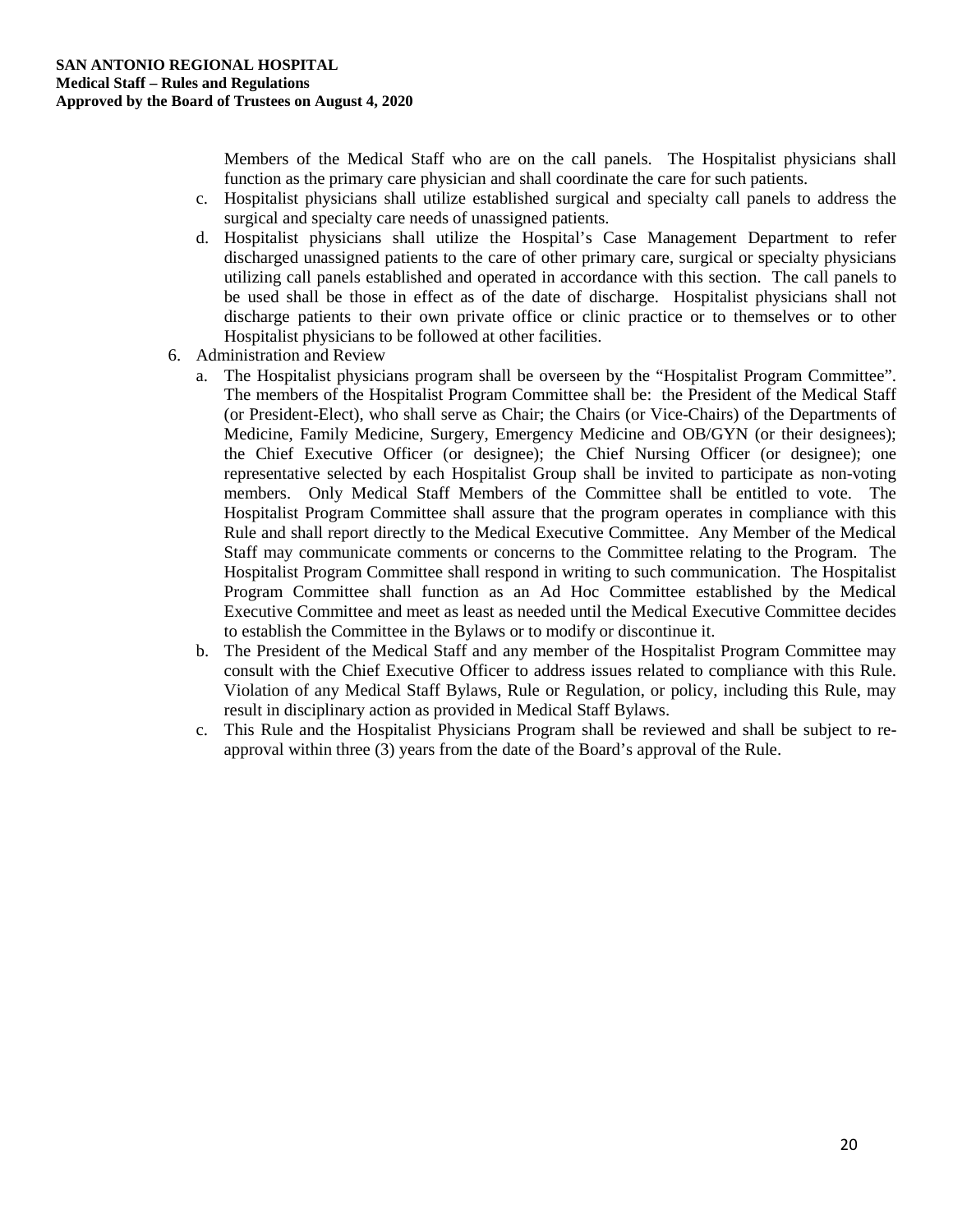# **II. DEPARTMENT/DIVISION POLICIES**

# **A. Allied Health Professional Staff**

1. Definitions

Allied Health Professionals (AHPs), Nurse Practitioners and Physician Assistants are dependent practitioners who:

- a. Are permitted by law to provide patient care services within the scope of their license;
- b. Are qualified by training, experience and current competence in a discipline permitted to practice in the Hospital;
- c. Function in a medical support role to physicians who have agreed to be responsible for such AHPs;
- d. Are not Members of the Medical Staff.
- 2. Purpose

The purpose is to establish the rules and procedures for credentialing and the authorized activities of AHPs who assist in the care patients.

- 3. Conditions of AHP/Prerogatives, Obligations, Terms and Conditions
	- a. AHP Prerogatives
		- i. Provide such specifically designated patient care services as are granted by the Board of Trustees upon recommendation of the Medical Executive Committee and consistent with any limitations stated in the Bylaws and policies governing AHPs practice at SARH, and other applicable, State, Medical Staff or SARH policies;
		- ii. Serve on committees when so appointed;
		- iii. Attend open meetings of the Medical Staff or the Department;
		- iv. Exercise such other prerogatives as the Medical Executive Committee, with the approval of the Board of Trustees, may accord AHPs.
	- b. AHP Obligations General Obligations
		- i. AHPs must have a supervising physician;
		- ii. AHPs and sponsoring or supervising physicians shall agree in writing to comply with the provisions of this Article;
		- iii. Meet the basic responsibilities required by Section 2.7, Basic Responsibilities of Medical Staff Members, of the Medical Staff Bylaws;
		- iv. Meet the general qualifications required by Section 2.3-1, General Qualifications, of the Medical Staff Bylaws;
		- v. Meet the obligations of article IV, Appointment and Reappointment, of the Medical Staff Bylaws;
		- vi. Physician assistants shall complete a Delegation of Services Agreement which is to be signed by all supervising physicians; the Delegation of Services Agreement shall include provisions for physician supervision and shall be subject to approval by the Interdisciplinary Practice Committee, the Medical Executive Committee and the Board of Trustees;
		- vii. Nurse Practitioners' practice privileges will be based on standardized procedures which shall include provisions for physician supervision and shall be approved by the Interdisciplinary Practice Committee, the Medical Executive Committee and the Board of Trustees, and signed by all supervising physicians;
		- viii.Retain appropriate responsibility within their area of professional competence for the care and supervision of each patient in SARH for whom services are provided;
		- ix. Participate when requested in quality review program activities and in discharging such other functions as may be required from time to time;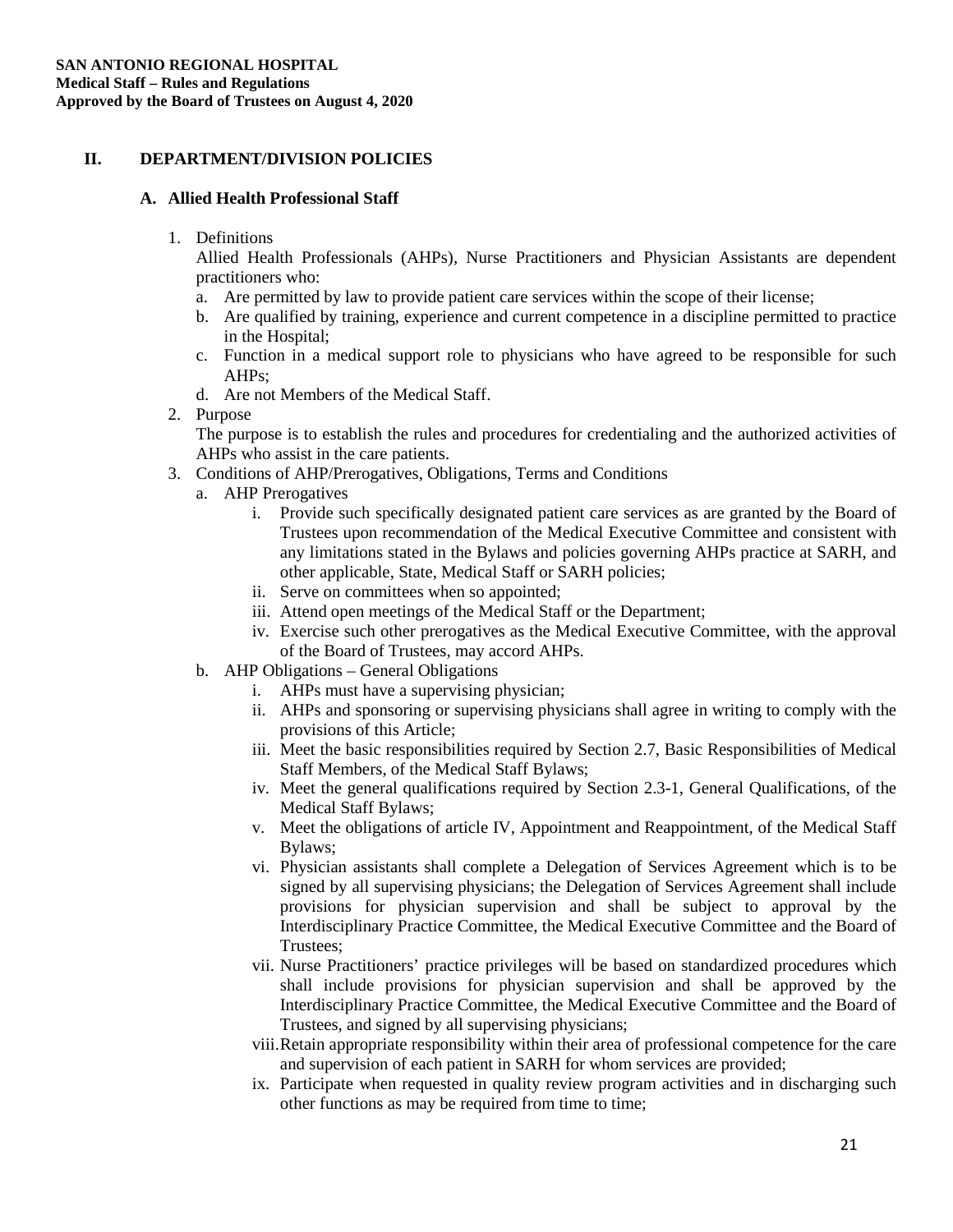- x. When requested, attend meetings, of the Staff, the Department, and the Division;
- xi. Refrain from any conduct or acts that could be reasonably interpreted as being beyond the scope of practice authorized by the Board of Trustees;
- xii. Shall provide when requested, a listing of medical record numbers of patients with whom care, or procedures, were provided. This information will be utilized to identify records for random peer review and OPPE;
- xiii.AHPs and supervising physicians shall be subject to peer review under the MPEC process;
- xiv.AHPs and supervising physicians shall be subject to OPPE and FPPE.
- c. Patient Care Related Obligations Allied Health Professionals
	- i. AHPs are authorized to perform only those activities expressly permitted under a duly approved "Delineation of Privileges" which have been approved by the Interdisciplinary Practice Committee, respective Clinical Department, Medical Executive Committee and Board of Trustees;
	- ii. AHPs may not perform or document the history and physical and/or consultation(s). However, progress note(s) or discharge summary may be performed under the supervision of the supervising physician who are required to countersign all entries made in the medical record by their respective AHPs within twenty-four (24) hours;
	- iii. AHPs that are authorized to dictate reports into medical records shall use their own dictation number and state the name of the attending/supervising Medical Staff Member for whom they are dictating the report. Dictated reports must be forwarded to the attending/supervising Medical Staff Member for counter-authentication.
- d. Supervising Physicians
	- i. A physician Member of the Medical Staff must complete the history and physical (Medical Staff Rules and Regulations, Section 1, A-4, General Rules and Regulations – Admission);
	- ii. All hospitalized patients must be seen daily by a physician Member of the Medical Staff (Medical Staff Rules and Regulations, Section 1, A-5, General Rules and Regulations – Admission), and document their visit accordingly in the medical record;
	- iii. Supervising physician is required to come to the Emergency Department to evaluate the patient when requested by the Emergency Department or treating physician;
	- iv. Patients must be seen by the supervising physician on the day of discharge from the Emergency Department and/or from an inpatient status;
	- v. All patients must be admitted and discharged by a Member of the Medical Staff (Medical Staff Rules and Regulations, Section I, A-1, General Rules and Regulations – Admission);
	- vi. All requests for consultations are to be made physician to physician;
	- vii. Supervising physicians are required to countersign all entries made in the medical record by their respective AHPs within twenty-four (24) hours.

For all patients for which an AHP is participating in care and treatment, the supervising physician must perform a pertinent examination and so document their visit on a daily basis.

#### **B. Anesthesia Department**

Scope of Service: The Department of Anesthesia shall provide Anesthesia Services in all Operating Rooms and other locations in the Hospital when necessary. In addition, the Department of Anesthesia shall oversee the delivery of conscious sedation and anesthesia by non-Anesthesiologists in areas such as Endoscopic Services, Radiology Department, and the Emergency Department. The Department shall also direct Post-Operative Recovery Services in the Hospital.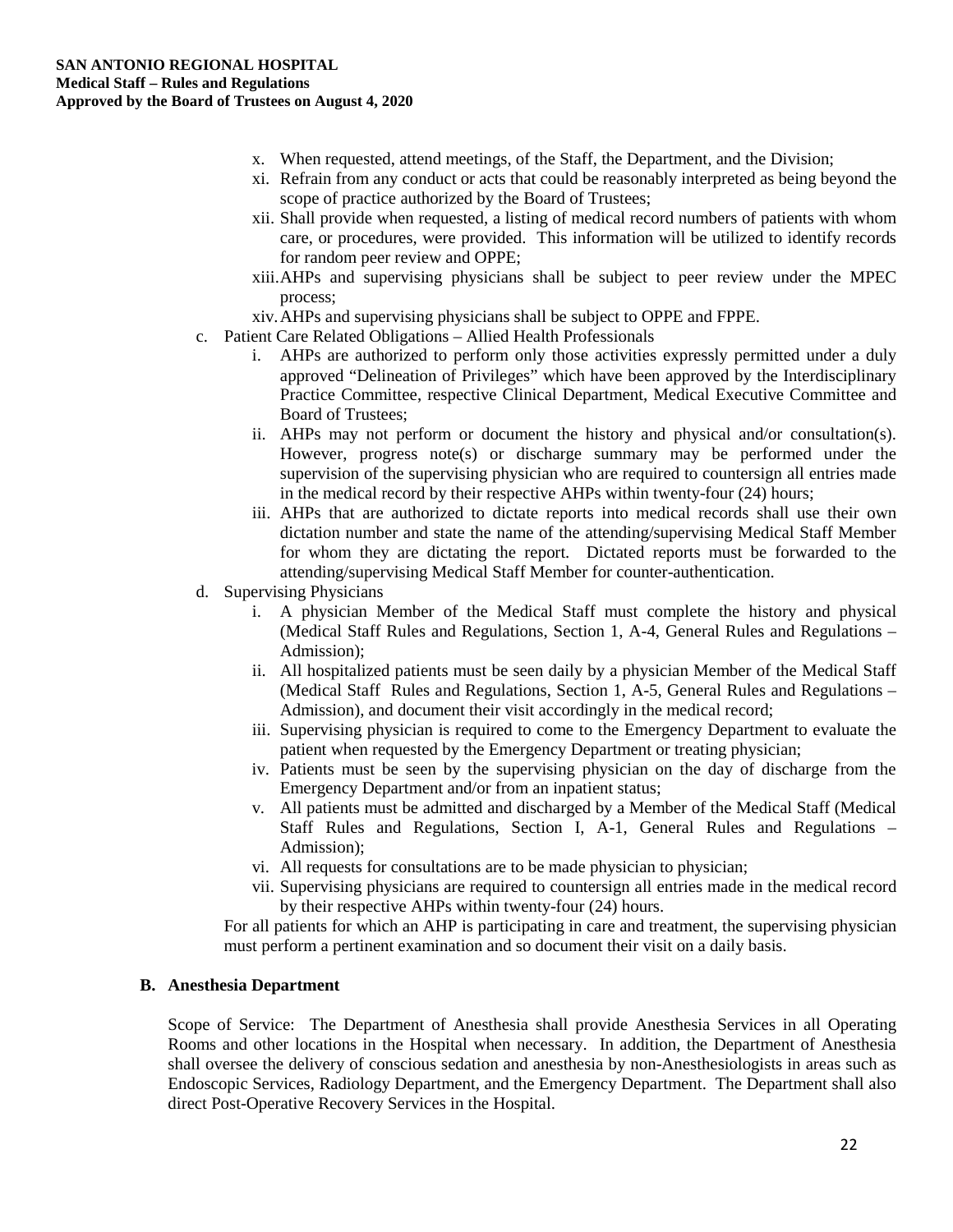Membership: The Anesthesiologist must be board certified or board eligible by the American Board of Anesthesiology at the time of initial application to the Medical Staff. Board certification must be maintained throughout the tenure of Medical Staff membership. If board eligible at the time of initial application, then the board certification must be achieved within five (5) years. At the time of initial application, the applicant must successfully complete an interview with three (3) Active Staff Anesthesiologists in the Department. Certified Registered Nurse Anesthetists (CRNAs) must be supervised by an Anesthesiologist.

Minimum Criteria: To qualify for Vertebroplasty or Kyphoplasty through the Department of Anesthesia the practitioner must be board certified in the subspecialty of Pain Management in Anesthesiology, have a current California X-Ray Supervisor and Operator Permit, and has successfully completed a Fellowship in Pain Management and can demonstrate experience in performing at least five (5) Vertebroplasties and five (5) Kyphoplasties during the Fellowship; or has attended at least twenty-five (25) hours of lecture/workshop training specifically geared for Vertebroplasty and Kyphoplasty, of which ten (10) hours needs to be "hands on" training on either live patient or on cadavers; or if no Fellowship in Pain Management has been completed, the practitioner needs to have attended at least twenty-five (25) hours of lecture/workshop training specifically for Vertebroplasty and Kyphoplasty, of which ten (10) hours needs to be 'hands on" training on either live patients or on cadavers.

Preceptoring: At least one case each needs to be preceptored under direct observation of a Member of the Medical Staff that has similar privileges.

# **C. Emergency Medicine Department**

Scope of Service: The Department of Emergency Medicine is established to provide appropriate, optimum, and timely care to all patients who present to San Antonio Regional Hospital for emergency care. The Emergency Department is a Level II facility and provides emergency health services, twentyfour (24) hours a day, seven (7) days a week to patients of all ages. The Department is responsible for the immediate treatment of any medical or surgical emergency. SARH is a designated Paramedic Base Station and follow ICEMA policies.

Membership: Applicants applying to the Department of Emergency Medicine fall under three categories; the criteria for each are as follows:

- Emergency Medicine Core Privileges: The applicant must be board certified in Emergency Medicine by a board recognized by the American Board of Medical Specialties (ABMS), the American Osteopathic Association or the Royal College of Physicians and Surgeons of Canada or actively participating in the process leading to certification by an approved board appropriate to the privileges requested (department members have six (6) years from the date of initial appointment to complete the certification process). Exceptions to the board requirements: Members whose initial board certification has expired; or Members who meet Grandfathering Provisions in the rules and regulations.
- Emergency Medicine Primary Care (aka Fast Track) Privileges: The applicant must have completed at least two (2) years of postgraduate training in Emergency Medicine, Family Medicine, Internal Medicine or Surgery.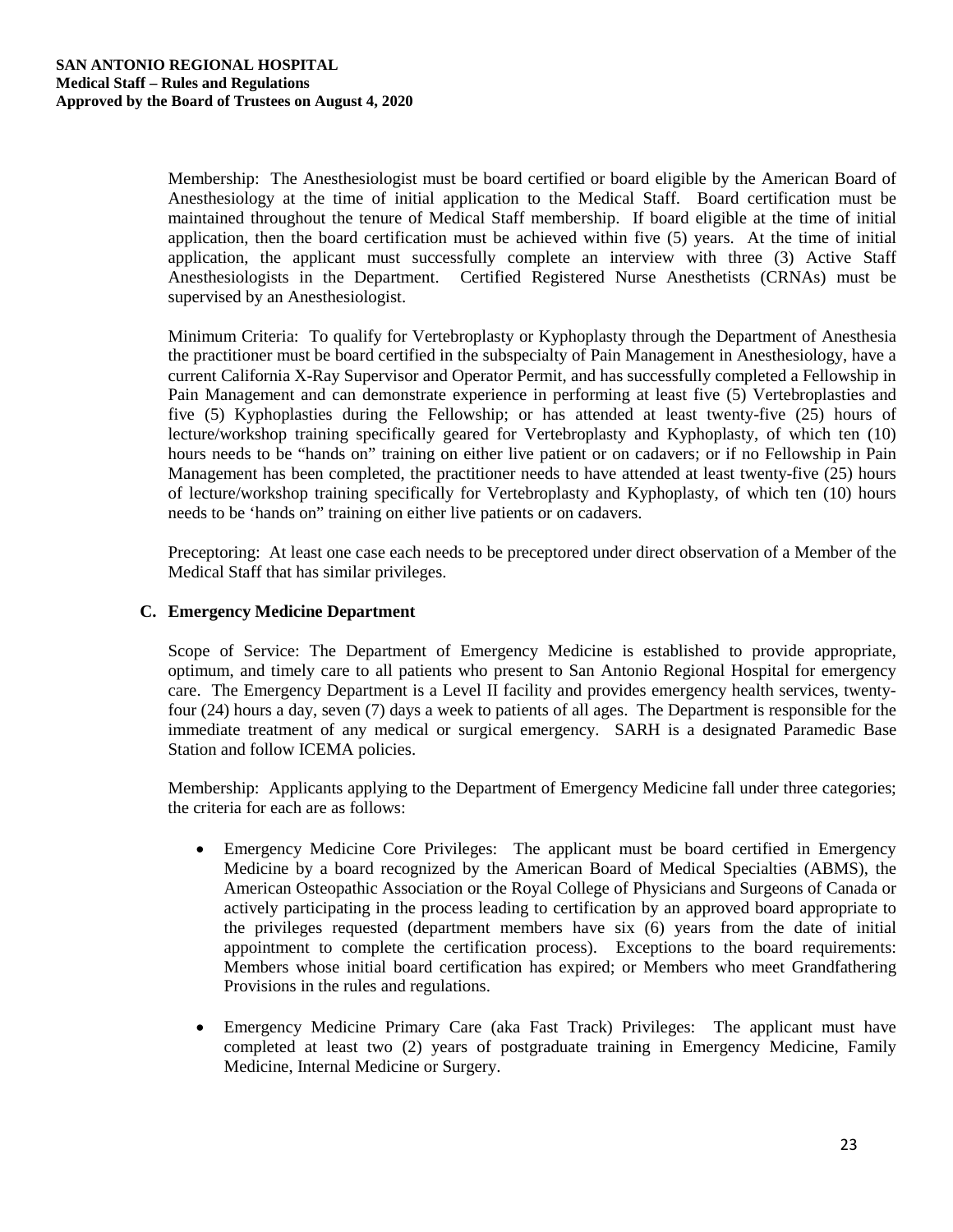• Urgent Care Privileges: Applicants applying for Urgent Care privileges must have completed at least one (1) year of post-graduate training.

#### Policies:

- 1. Patient Care
	- a. While it is the primary responsibility of the Emergency Medicine physicians to attend the needs of the patient in the Emergency Department, these physicians may be asked to attend inpatients in need of immediate care in the following situations:
		- All life threatening emergencies that occur in the Hospital involving inpatients will be at the request of the nurse in charge.
		- In all situations where the Emergency Medicine physician may be requested to respond to an emergency or a non-emergency situation out of the Department, the Emergency Medicine physician will respond only when their absence from the Department will not jeopardize the health and welfare of a patient or patients in the Emergency Department.

# **THESE PROCEDURES ARE NOT PERFORMED IN THE EMERGENCY DEPARTMENT.** (THE FINAL DETERMINATION IS AT THE DISCRETION OF THE ATTENDING EMERGENCY PHYSICIAN):

- Any non-emergency procedure that would disrupt the normal function of the Department
- Any procedure which cannot be performed without adequate pain control
- Any procedure requiring general or major regional anesthesia
- Major flexor tendon repairs
- Open reductions
- Routine deliveries
- D&C
- Elective outpatient blood transfusions
- Elective cardioversions

# 2. Pain Control

If a physician does not provide adequate pain control, the Emergency Medicine physician will intervene, discontinue the procedure and will initiate the chain of command.

# **D. Family Medicine Department**

Scope of Service: Family Medicine is comprehensive medical care with particular emphasis on the family unit. The Family Medicine physician is not limited by the patient's age or sex, or by a particular organ system of disease entity.

Membership: Initial applicants must have successfully completed an ACGME or AOA approved Family Medicine Residency and be board certified/board admissible by the American Board of Family Medicine or the American Osteopathic Board of Family Physicians; or actively participating in the process leading to board certification (members who do not complete the certification process within two (2) years of their initial appointment will automatically have their privileges terminated). Note: Recertification is not required of Members whose board certification has expired.

Policies: Current certification in neonatal cardiopulmonary resuscitation is a requirement for attendance at Cesarean Sections.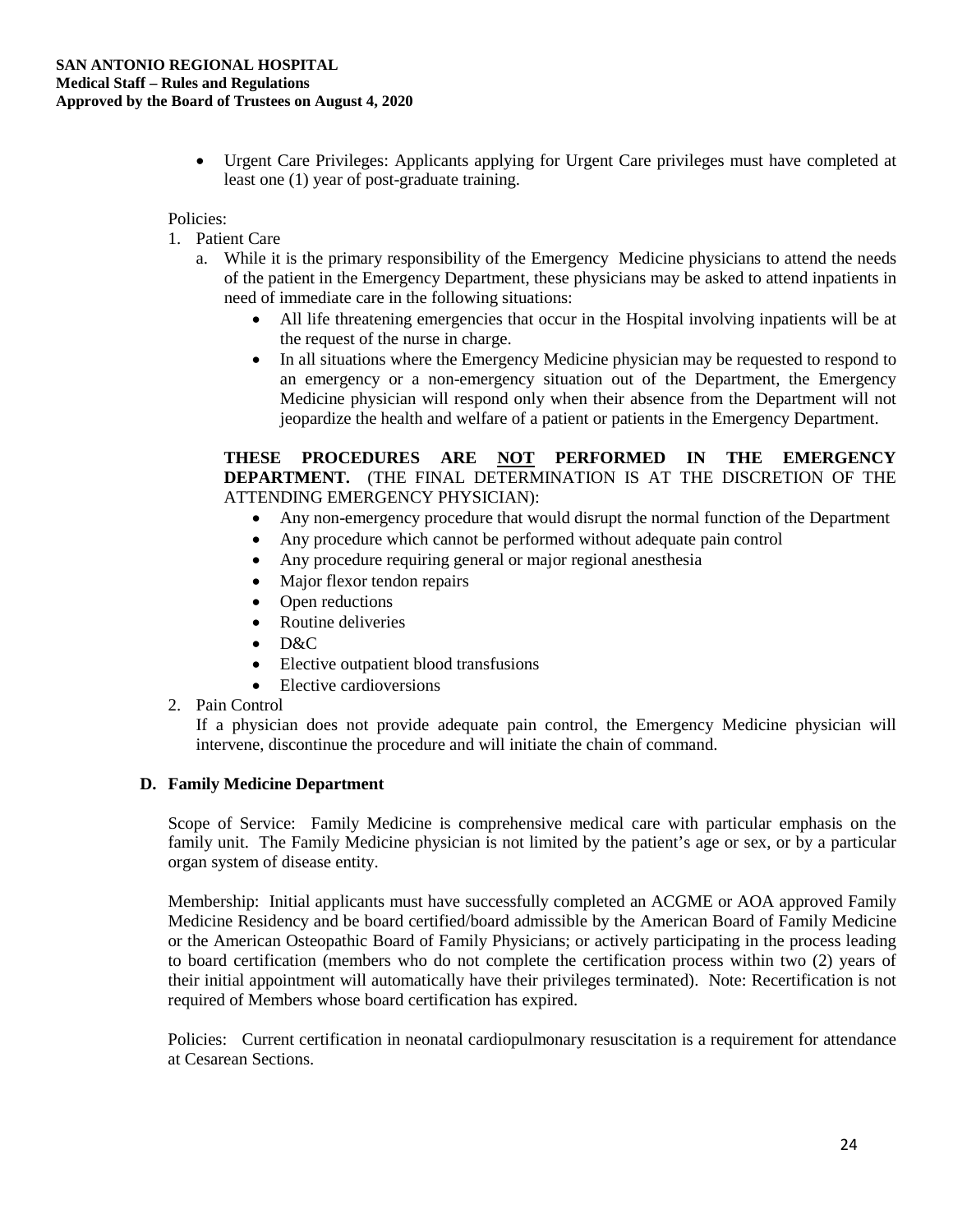Newborn Examination: Newborns must be examined by the attending physician within twenty-four (24) hours of birth or prior to discharge if the baby is admitted under the twelve (12) hour stay program.

Additional Privileges: Privileges not included on the Family Medicine privilege form must be requested through the applicable Department/Committee.

# **E. Medicine Department**

Scope of Service: The Medicine Department provides inpatient and outpatient medical care. The Medicine Department includes, but is not limited to, the following specialties: Internal Medicine, Pulmonary Medicine, Cardiology, Allergy, Gastroenterology, Rheumatology, Hematology, Oncology, Nephrology, Endocrinology, Dermatology, Neurology, Physical Medicine, Psychiatry, and Addiction Medicine.

Membership: Applicants must be board admissible/certified or have successfully completed an approved Residency program in the physician's specialty.

Committee Membership: Membership on the Medicine Committee shall consist of the Chair/designee of the following Divisions, Cardiology and Gastroenterology and others as selected by the Department of Medicine Chair.

Preceptor Assignment: The Department/Division Chair will be responsible to assign an appropriate preceptor to all new Members of the Medical Staff. The preceptor and the new Member will be notified in writing.

# **1. Cardiology Division**

Scope of Service: The purpose of the Cardiology Division shall be to develop and enhance the Cardiology Program at San Antonio Regional Hospital. The Division shall be accountable to the Department of Medicine. The Division shall provide care to outpatients and inpatients of all ages with cardiology problems.

Membership: Applicants must be board certified or admissible or be in the last three (3) months of an approved Cardiology training program and hold ACLS certification.

Preceptorship: Preceptors will be assigned by the Cardiology Division, unless the Division chooses to delegate that responsibility to the Director of the Cardiac Catheterization Laboratory.

- a. Cardiac Catheterization Laboratory
	- i. Category I Diagnostic Cardiac Catheterizations
		- Full catheterization privileges at another Joint Commission accredited institution. AND
		- Documentation of two hundred (200) procedures completed since training, with an acceptable level of competence. OR
		- Postgraduate training in Invasive Cardiology, satisfying or equivalent to the admissibility requirements of the American Subspecialty Board of Cardiovascular Disease. PLUS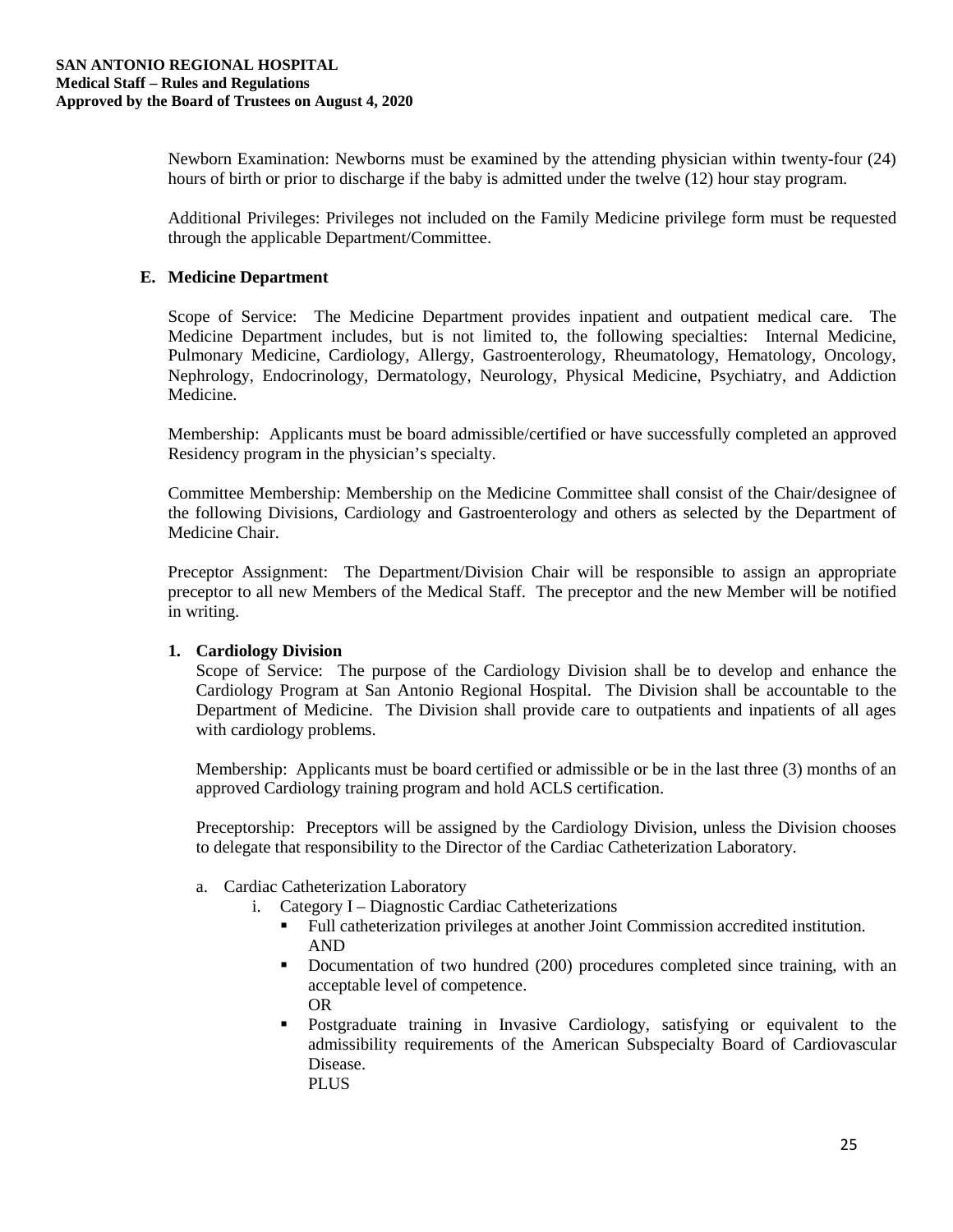- Direct observation of a minimum of three (3) successfully completed cases. Performance criteria includes: case selection, catheter selection, techniques, arrhythmia and pain management, and resuscitation and emergency measures.
- ii. Category II Percutaneous Transluminal Coronary Angioplasty (PTCA)
	- Full privileges for PTCA privileges at another Joint Commission accredited facility. AND
	- Two hundred (200) cardiac catheterizations. AND
	- A minimum of two (2) PTCA training courses. AND
	- $\blacksquare$  A minimum of three (3) diagnostic cases with preceptor approval at this facility (may be waived at discretion of Cath Lab Director). OR
	- Completion of formal PTCA training program with two (2) letters from Department Chiefs or direct supervisors with specific reference to the applicant's coronary angioplasty ability **PLUS**
	- Direct observation of a minimum of six (6) cases. Performance criteria include case and lesion selection, catheter and balloon selection, lesion crossing and inflation techniques, arrhythmia and pain management, and resuscitation and emergency measures.
- iii. Cardiology (Non-Invasive)
- Holter Monitors/Pacemaker Evaluations

A minimum of three (3) holter monitors and a minimum of three (3) pacemaker evaluations over-read by assigned physician or Medical Director of Non-Invasive Cardiology.

- Treadmill Stress Test A minimum of three (3) procedures with assigned physician or the Medical Director of Non-Invasive Cardiology.
- Pharmacological Stress Test A minimum of three (3) procedures with assigned physician or the Medical Director of Non-Invasive Cardiology.
- Echocardiograms with Doppler and Color Flow A minimum of three (3) echocardiograms over read and tapes reviewed by assigned Cardiologist or Medical Director of Non-Invasive Cardiology.
- Transesophageal Echocardiogram Cardiologists will be preceptored by preceptor for a minimum of three (3) TEE procedures.
- iv. Criteria for Catheter-Based Peripheral Vascular Interventional Privileges The practitioner must meet the minimum criteria as defined in Appendix A.

Cardiology Committee Membership: The cardiology committee will include all active cardiologists, one (1) physician from the department of medicine, one (1) from the department of family medicine, one (1) radiologist, one (1) anesthesiologist, one (1) cardiac surgeon, one (1) emergency physician, plus representation from nursing and administration.

Cardiology Program Directors: Medical directors shall be cardiologists, and will be recommended by the cardiology division to administration for the following three (3) areas:

a. Coronary care unit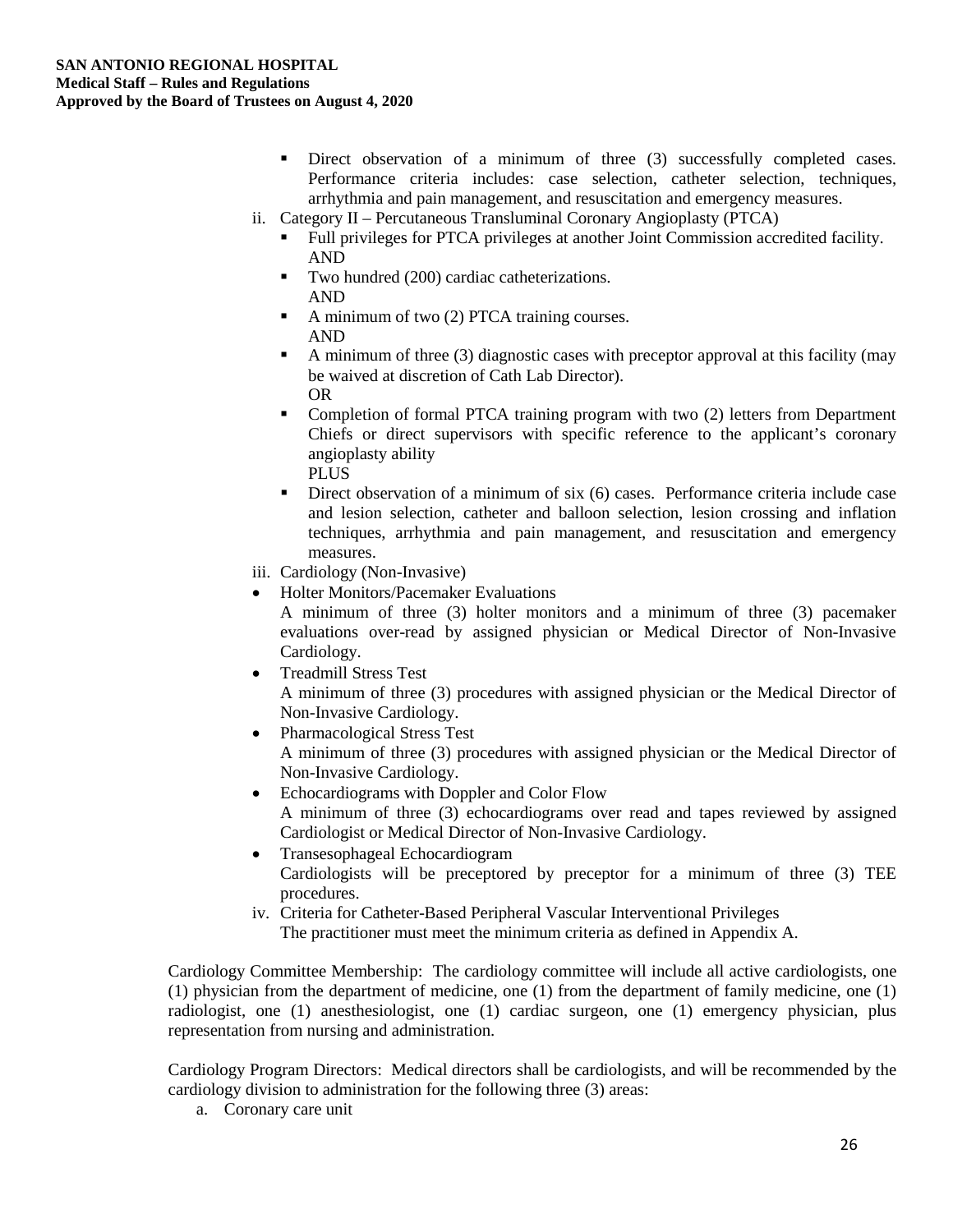- b. Catheterization laboratory
- c. Non-invasive services (including cardiac rehabilitation)

Medical directors and the director of cardiac surgery shall present statistical reports to the cardiology division.

Cardiac Catheterization Lab:

- a. Temporary Privileges: Temporary privileges will not be granted for procedures in the Catheterization Laboratory or for cardiac invasive procedures in the CCU.
- b. Late Arrival of Cardiologist: If a physician is twenty (20) minutes or later for a scheduled procedure without calling to advise the Cath Lab of circumstances, this will be documented. If the physician still has not arrived after thirty (30) minutes after the scheduled time in the assigned room, the procedure will be cancelled.
- c. Surgical Stand-by Cardiac Lab
	- i. The Cardiologist will determine what level of surgical standby is required.
	- ii. The Cardiac Catheterization Laboratory will notify the Cardiovascular Coordinator as to which level of standby will be utilized.
	- iii. Levels of surgical standby for Cardiac Catheterization Laboratory interventional procedures are as follows:

| Level I  | Surgical standby required (room available during daytime hours). After hours                                                                                                                       |
|----------|----------------------------------------------------------------------------------------------------------------------------------------------------------------------------------------------------|
|          | thirty $(30)$ minutes.                                                                                                                                                                             |
| Level II | Surgical team notified but is not on site. If the services of the surgical<br>$\bullet$<br>team are required they will be on site in thirty (30) minutes. Daytime<br>at Cardiologist's discretion. |
|          | Operating rooms in use at cardiologist discretion.<br>$\bullet$                                                                                                                                    |

Level III | No surgical standby required.

d. Intravascular Contrasts: Maximum on intravascular contrast for procedures done in the Cath Lab is 4cc per kg of Isovue 370, if exceeded the director is to be notified.

Cardiology Department (Non-Invasive):

a. Electrocardiogram Panel Membership Criteria

The EKG panel will be comprised of physicians who:

- i. Are board certified in Cardiology.
- ii. Is a member participating on the STEMI Emergency Department call panel or Echo Panel.
- iii. Exception: Members presently serving on the EKG Panel will remain on the Panel under the Grandfathering Provision in the Medical Staff Rules and Regulations.
- iv. Physicians who read their own EKGs will continue to perform their own EKG interpretations.

Members request to be added to the EKG Panel must be submitted to the Cardiology Division for approval and forwarded to Medicine Department and Medical Executive Committee for final approval.

- b. Physicians reviewing any non-invasive cardiac study must notify the referring physician of any significant abnormality.
- c. Computerized EKG analysis must be over-read by a qualified physician.
- d. Turnaround Time:
	- i. Appropriate STAT Echocardiograms must be read within six (6) hours after contacted by ordering physician
	- ii. Stroke Echocardiograms must be read within twenty-four (24) hours of completion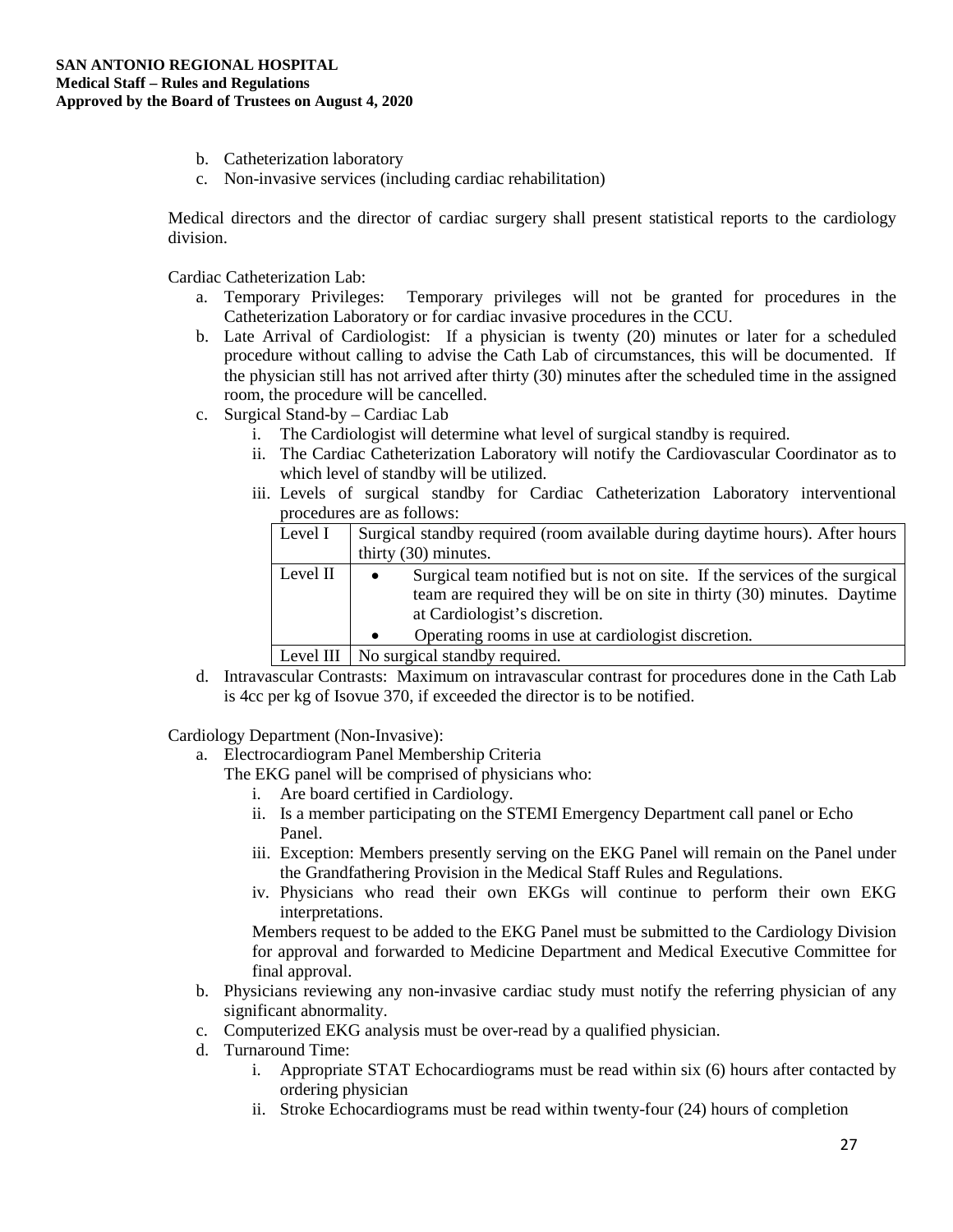- iii. Routine Echocardiograms must be read within forty-eight (48) hours of completion, excluding weekends and holidays
- iv. Cardiologists on the Echo Panel must read Stroke Echocardiograms within 24 hours and, at a minimum, 80% or greater within a two rotation cycle panel. In the event these guidelines are not followed, the member will be removed from the Echo Panel.
- e. Back-up for stat echoes shall be determined as follows: It is up to the physician requesting the stat echo to contact the reading physician to notify them of the study to interpret.
- f. Stat echos for unassigned patients will be read by the Echo Panel Member assigned for that week with physician to physician consult by the ordering physician.
- g. Holter Monitors: For inpatients and outpatients, when the Technician is unable to contact the physician when there are concerns regarding Holter recordings, he must leave a message with the exchange that the physician is requested to call. The exchange must be advised of the urgency of the message. If there is no response from the physician within two (2) hours, the Medical Director of Non-Invasive Cardiology is to take over management of the case until the physician responds (Technicians must communicate to subsequent shifts when a physician has been reached).
- h. Routine EKGs not read within 48 hours shall be placed in the box to be read by the panel physician.
- i. All preoperative EKGs are to be read by 11:00pm the night before surgery. Those not read should be placed in the general box to be read by any physician before 7:00am the next day.
- j. Holter monitors and treadmills not read within seventy-two (72) hours will be read by an assigned physician.

# **2. Gastroenterology Division**

Scope of Services: The purpose of the Gastroenterology Division is to provide care to outpatient and inpatients of all ages with gastroenterology problems.

Membership: Applicants must have completed an accredited training program in Gastroenterology.

Chairman Selection: The Division Chair shall be appointed by the President of the Medical Staff in consultation with the Department Chair (candidate must be a Member of the Division and an Active Member of the Medical Staff for the last two (2) years and have Gastroenterology privileges).

Committee Selection: All Members of the Division shall be Members of the Gastroenterology Committee. In addition, the Committee must include two (2) non-Gastroenterology Members of the Medicine Department and one (1) Member from the Surgery Department.

Maintenance of Privileges for ERCP:

- a. To maintain ERCP privileges, Medical Staff Members are required to attend new equipment and technology education in-service programs as needed.
- b. Practitioner must provide documentation of a minimum of ten (10) cases in the preceding twentyfour (24) months.
- c. Patient Selection and Documentation of Indications:
	- i. It is highly recommended that patients requiring an ERCP procedure be transferred to a tertiary medical center when:
		- Assessed ASA score is three (3) or higher.
		- Procedure attempted and unsuccessful.
		- Previous anesthesia complications.
		- Patient is pregnant.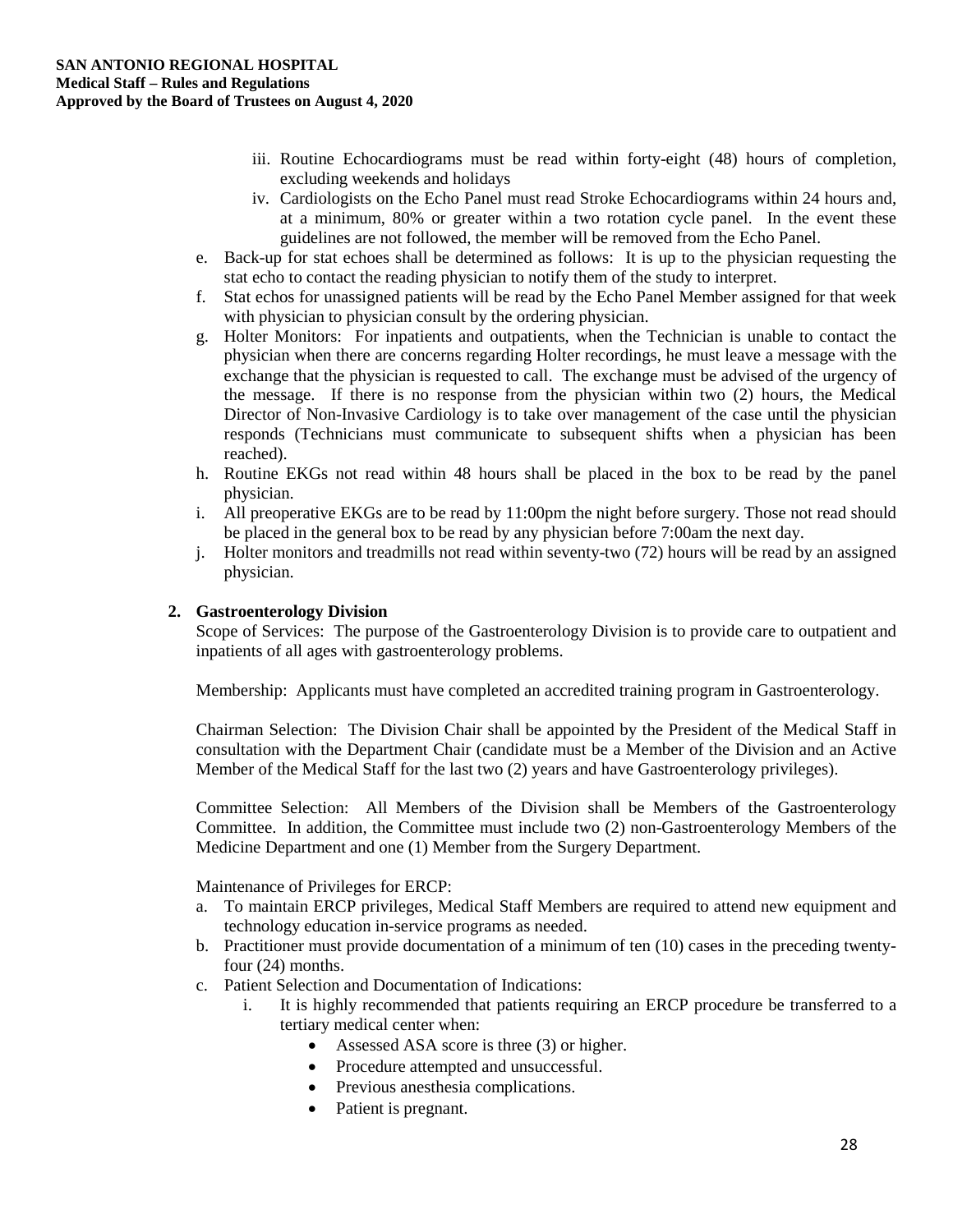- ii. Patients with an ASA score of three (3) or higher and ICU/CCU patients are to be performed with the assistance of an Anesthesiologist.
- iii. ERCPs are performed only after documentation of indications on the approved Endoscopic Services form.

# **F. OB/GYN Department**

Scope of Service: The scope of care provided by the OB/GYN Department is devoted to the health care of women. It encompasses both normal and abnormal processes of the female reproductive system, including the medical and surgical management of disorders, pregnancy and childbirth, and primary and preventative medical care.

# Department Membership:

- 1. Initial applicants must provide proof of satisfactory completion of an ACGME or AOA approved Residency and be board certified in Obstetrics/Gynecology, or subspecialty of, by a board recognized by the American Board of Medical Specialties (ABMS), the American Osteopathic Board of Obstetrics/Gynecology (AOBOG) or actively participating in the process leading to certification by an approved board. Department Members have six (6) years from the date of initial appointment to complete the certification process. Those Members who do not complete the certification process within six (6) years will automatically have their privileges terminated.
- 2. All members of the OB/GYN Department who hold OB privileges are required to satisfactorily complete a fetal heart monitoring course and repeat the course every four (4) years and provide proof of completion (exception: Perinatologists are not required to complete this training requirement).
- 3. All Members of the OB/GYN Department who hold obstetrical privileges are required to satisfactorily complete a breast feeding management education course once in a lifetime and provide proof of completion.
- 4. All Members of the OB/GYN Department who hold obstetrical privilege are required to satisfactorily complete two (2) simulation drills per reappointment period; a six (6) month grace period shall be granted if the requirement has not been met by the reappointment expiration. Failure to complete the requirement following the grace period shall result in an automatic suspension of Medical Staff privileges until said requirement is fulfilled.

# OB/GYN Department ED Call Exemption Criteria:

Physicians may be exempted from the emergency call panel after sixty (60) years of age or twenty (20) consecutive years of service to this Hospital as long as adequate coverage is maintained. A request for exemption must be in writing and will be considered for approval at the next Department meeting and subsequent MEC meeting. If there is more than one (1) request, first consideration will be given to the physician with the greater seniority in years of services.

# Policies:

- 1. Antepartum
	- a. Prenatal lab work is to be filed in the delivery area before the patient is admitted in labor; such prenatal lab work will include: CBC, blood and Rh typing, rubella titer, serology, antibody screening, Hepatitis B Surface Antigen, urine culture, and urinalysis. Genetic testing/counseling should be offered to women thirty-five (35) years of age and over at the time of delivery. A maternal serum alph-feto protein is strongly recommended. Diabetic evaluation is recommended. A beta Strep culture should be obtained.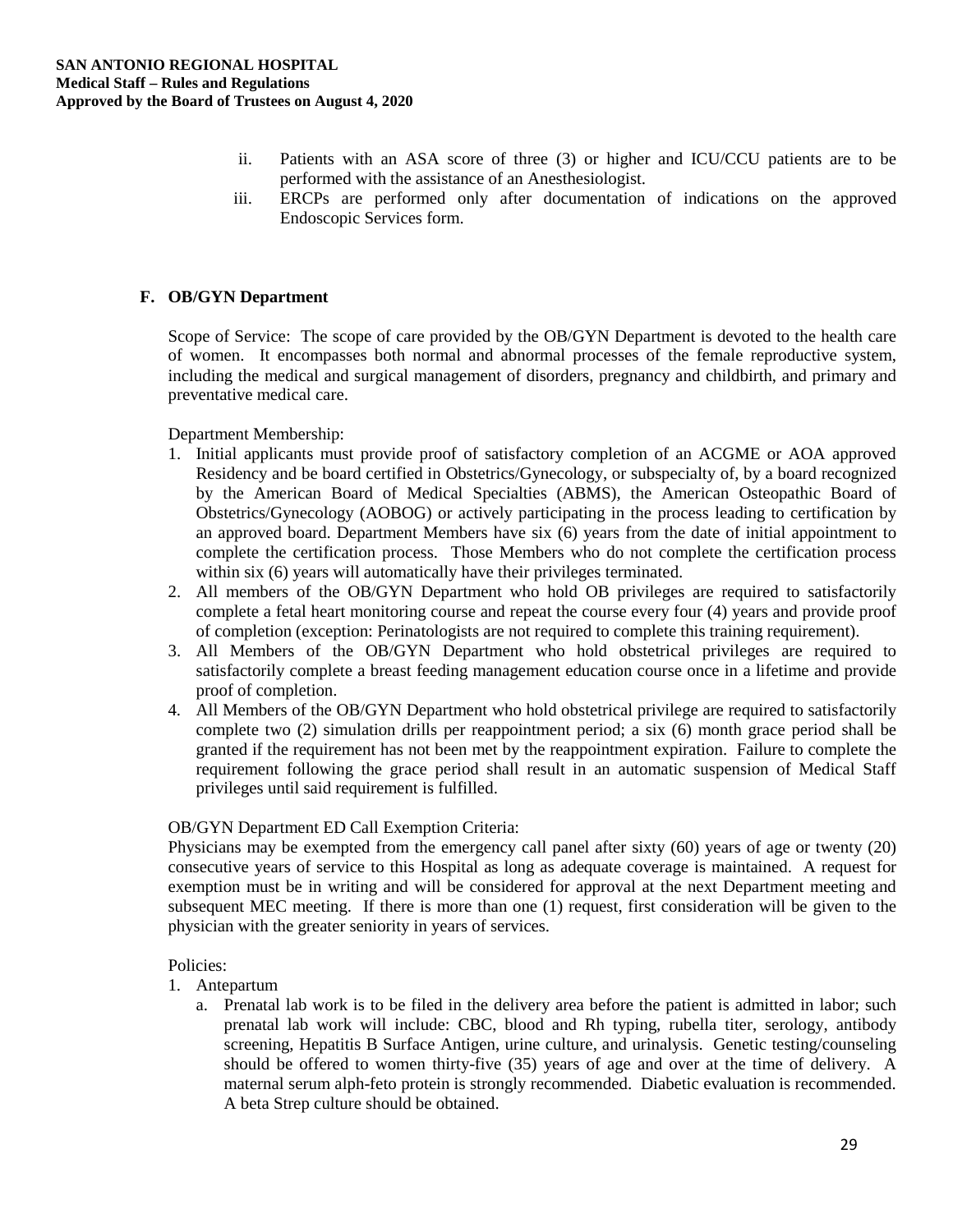- b. A prenatal history and physical should be on file in the delivery area prior to the patient's due date, preferably at thirty-six (36) weeks gestation.
- c. Stress and non-stress tests, when performed outside of the Hospital, should be documented on the prenatal record.
- 2. Intrapartum
	- a. All patients admitted to the Labor and Delivery Area in active labor shall have a CBC and auto differential group  $+ Rh$  (OB) as soon as possible.
	- b. The admission history and physical for all routine obstetrical patients must be completed on the obstetrical admission physical examination form or a complete history and physical must be dictated.
	- c. When called by the Registered Nurse to respond to a patient in active labor, the physician will arrive within thirty (30) minutes of the call.
- 3. Postpartum
	- a. Isolation technique will be followed as established by Hospital policy. A patient on the maternity unit with a fever of unknown origin of  $100^{\circ}$  F or above on two (2) occasions, six (6) or more hours apart, must be transferred to another Nursing Unit if the cause of the fever is undetermined.
	- b. All patients should have a postpartum hemoglobin or hematocrit prior to discharge.
	- c. All patients who are Rh negative should be screened for Rhogam administration. All patients who are candidates for Rhogam should receive it within seventy-two (72) hours of delivery, including patients who are to be permanently sterilized. All patients having therapeutic or spontaneous abortions and who are Rh negative should receive Rhogam.
	- d. Rubella vaccination should be given to patients having a titer indicating a non-immune status.
	- e. The Obstetrician/designee must see patients daily in conjunction with the consulting practitioner.

# **G. Pediatrics Department**

Scope of Service: The scope of care provided by the Pediatric Department is the medical management of pediatric and neonatal patients. Pediatrics includes the care and treatment of infants, children and adolescents.

Department Membership: Applicants must have successfully completed an ACGME or AOA approved Residency program in Pediatrics and must be board certified or board admissible in pediatrics by a board recognized by the American Board of Medical Specialties (ABMS), the American Osteopathic Board of Pediatrics; or actively participating in the process leading to board certification. Department Members have six (6) years from the date of initial appointment to complete the certification process. Those Members who do not complete the certification process within six (6) years will automatically have their privileges terminated. Recertification is not required of Staff Members whose original board certification has expired. Applicants for Pediatric subspecialties must provide evidence of satisfactory completion of accredited Fellowship training in their pediatric subspecialty.

All Members of the Pediatric Department who hold general core privileges/routine newborn care are required to satisfactorily complete a breast feeding management education course once in a lifetime and provide proof of completion (excludes pediatric subspecialists).

# Policies:

NICU Privileges and Attendance at C-Sections - NICU admission privileges are granted as follows: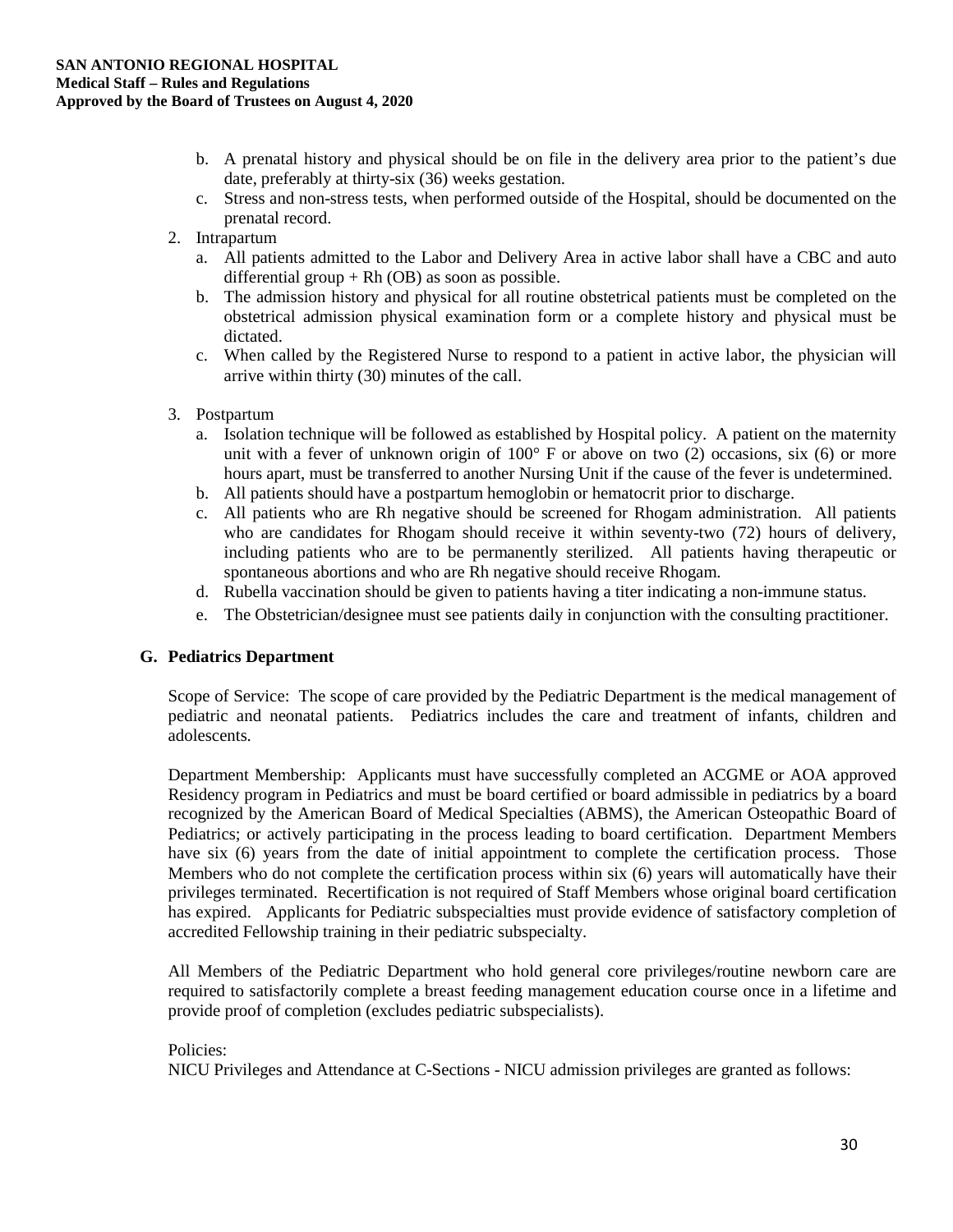- 1. Full privileges will be granted to board certified or board admissible Neonatologists who have another Neonatologist to provide backup coverage. Pediatrics may continue to care for their patients up to their privilege level under the supervision of the Neonatologist.
- 2. Proof of current certification in neonatal cardiopulmonary resuscitation is a requirement for attendance at all C-Sections.
- 3. Consultations: When newborns require neonatal care the nurse may be allowed to contact the Neonatologist for consultation. Pediatricians will be responsible for physician to physician consultations in all other cases in accordance with these Rules and Regulations, Section E.

# **H. Radiology Department**

Scope of Service: The Radiology Department provides inpatient and outpatient imaging services, imaging guided procedures, and radiation therapy treatment to patients of all ages.

Membership: Applicants must be board certified by the American Board of Radiology, the Canadian Board of Radiology, or the Royal College of Radiology, England or attainment of board certification within three (3) years of initial appointment. Membership in this department is limited by exclusive contracts with the Hospital.

# **I. Surgery Department**

Scope of Service: The Surgery Department provides surgical care to inpatients and outpatients of all ages, on a scheduled or emergency basis. The department includes General Surgery, Cardiac Surgery, Vascular Surgery, Thoracic Surgery, Orthopedic Surgery, Otolaryngologic Surgery, Podiatric Surgery, Urologic Surgery, Neurologic Surgery, Plastic Surgery, Oral and Maxillofacial Surgery, Ophthalmologic Surgery, and Pathology.

Department Membership: Initial applicants must be board certified in General Surgery, or subspecialty of, by a Board recognized by the American Board of Medical Specialties (ABMS), the American Osteopathic Board of Surgery (AOBS), the Royal College of Physicians and Surgeons of Canada or the America Board of Foot and Ankle Surgery (ABFAS) or actively participating in the process leading to certification by an approved board appropriate to the privileges requested. (Exception: Applicants requesting surgical assistant privileges only). Department members have six (6) years from the date of initial appointment to complete the certification process. Those members who do not complete the certification process within six (6) years will automatically have their surgical privileges terminated. Recertification is not required of members whose original board certification has expired.

Committee Membership: Membership on the Surgery Committee shall consist of representatives from multiple surgical specialties and a representative from Pathology.

Perioperative Operations Sub-Committee: A Sub-Committee will review performance goals on a regular basis to ensure maximum efficiency and utilization of the Operating Room. This Committee will be made up of the Chiefs of Surgery and Anesthesia, or their designees, along with the Director of Surgery, and the Chief Nurse Executive. This Committee will be charged with ensuring that targets for block utilization, room utilization, and performance indicators such as on time starts and turnover times are continually monitored for improvement.

# Policies:

1. Late Arrival of Surgeons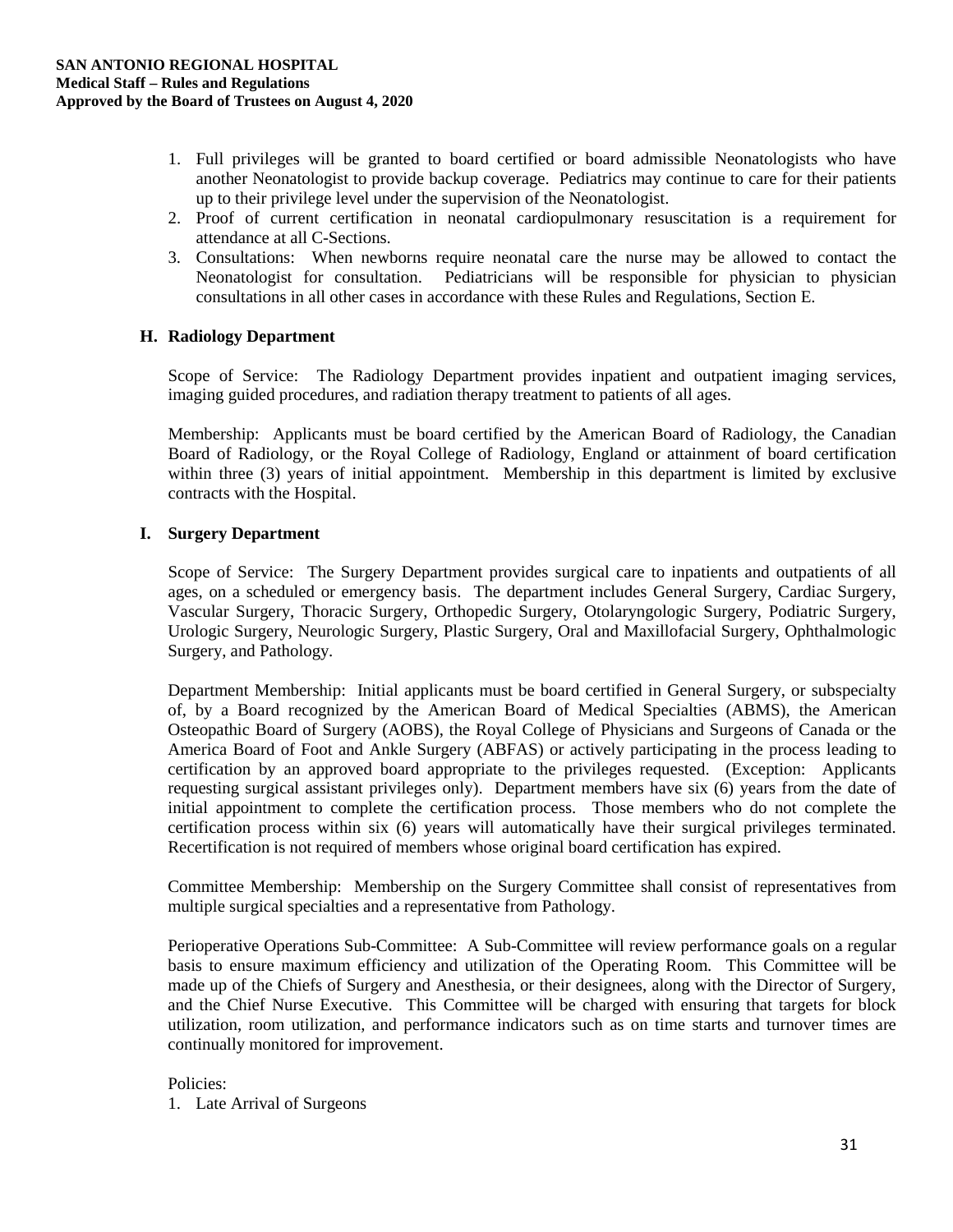First hour Surgeon must be available to see their patient in the holding room by 7:00am.

- a. Any Surgeon tardiness that results in two (2) late first-hour starts (in the same day block room) in a quarter will receive a warning letter from the Department of Surgery.
- b. Any Surgeon who receives a warning letter and has two (2) delays in the subsequent quarter will lose first case of the day scheduling privileges and will have to follow the first case placed in their block room regardless of the case length. Reinstatement of first-hour cases will be in effect starting in the next quarter if no further delays occur.
- c. After the patient has been in the Operating Room for twenty (20) minutes and the Surgeon is not available, the patient may be returned to their room on the Nursing Unit.
- d. Anesthesiologists shall not put a patient under anesthesia until the Surgeon is not only in the Hospital but available to start the procedure.
- e. It is the responsibility of the Surgeon to remain in the Surgery Department after the induction of the patient has been initiated.
- f. If an outside emergency arises, the Surgeon shall notify the Anesthesiologist and the Nursing Staff immediately.
- 2. Scheduling Surgical Cases
	- a. There are seven (7) Operating Rooms available for scheduling cases Monday through Friday.
	- b. For any procedure being performed where active TB is suspected/being ruled out and when AFB smears or cultures are ordered (e.g. biopsy of pulmonary nodule, bronchoscopy) the scheduling physician must notify surgery.
- 3. Block/Reserved Surgery Schedule
	- a. The Surgery Committee, with the recommendation of the Perioperative Operations Committee, may grant a Surgeon the privilege of reserving a block day (2). This privilege is based on consistent and predictable utilization of the time provided. Partial block time may be available on days with lower demand.
	- b. To qualify for block scheduling, a Surgeon must perform an average of six (6) or more hours a week of elective surgery over a three (3) month period. Surgeons shall be granted an initial allocation of one (1) full block day per month if utilization meets criteria and additional days may be added. There are a limited number of block rooms with at least one (1) room set aside for first come first served scheduled cases. Blocks are granted based on the ability to consistently utilize the time provided and with the approval of the Surgery Department Chair. Surgeons requesting block time must make application in writing to the Perioperative Operations Committee.
	- c. Hospital Administration will provide the Perioperative Operations Committee a quarterly review of the utilization rate by Surgeon to determine satisfactory use of the block schedule. A utilization report will be given to the Committee by the Nursing Director of Surgery in January, April, July and October for each preceding quarter.
	- d. To maintain a block privilege, a Surgeon must utilize an average of 65% of the block time. Failure to utilize the full allotment may result in reduction of block time.
	- e. The Committee will notify a surgeon in writing within four (4) weeks of any decisions made regarding the granting or removal of block surgery time. In the event that a surgeon loses some or all of their block time, patients already scheduled for surgery will not be cancelled.
	- f. Block release times will vary by specialty and type of practice. Specialties and practices that are mainly elective in nature will have a one (1) week release time, e.g. Ophthalmology, Otolaryngology, Plastic Surgery, Podiatry and total joints. Specialties and practices that have a mix of elective and urgent cases will be released seventy-two (72) hours prior, e.g. Gynecology, Urology, Neurosurgery, and Orthopedics. Specialties and practices with frequent referrals from the Hospital Emergency Department will have their blocks released twenty-four (24) hours prior. Robotic cases must be scheduled two (2) weeks in advance. Specific release times will be determined by the Perioperative Operations Committee.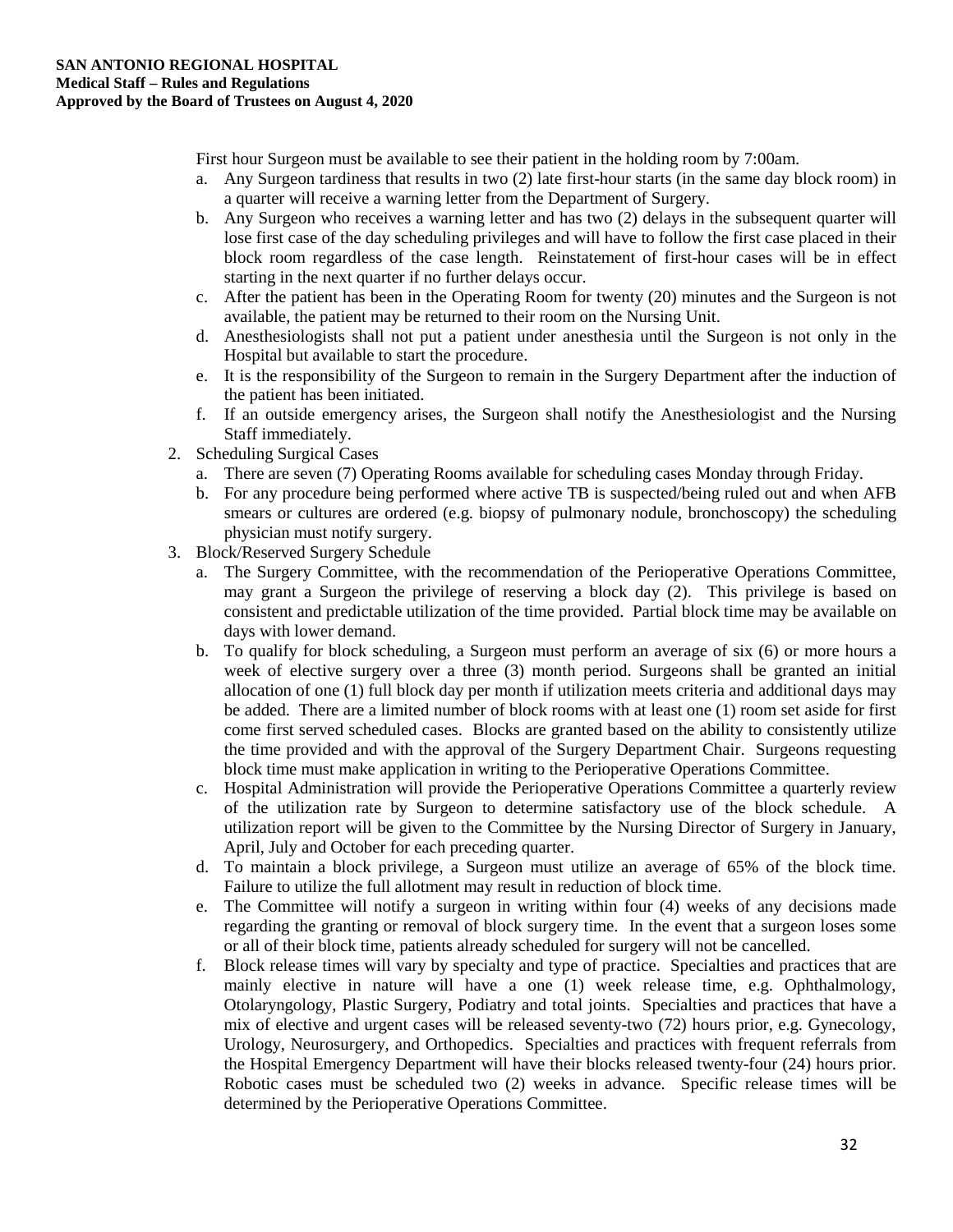- g. Surgeons who are unable to utilize their block day because of other commitments (meetings, vacations, etc.) must release those days one (1) week prior to the day in question so that the released day will not be counted as unused time in the utilization rate. Exceptions will be made for Surgeons with illness or personal emergency.
- 4. Elective Surgery:
	- a. A scheduling clerk is available for posting and may be reached at extension 24975 or 26010. Scheduling hours are as follows: Monday through Friday: 0800-1630
	- b. The first case of the day is scheduled for 7:30am. All other cases thereafter are scheduled on a "to follow" basis. Specific times are not given on the "to follow" cases.
- 5. Emergency Surgery:

In the event of an emergency surgery that must take place as soon as possible, a surgeon may "bump" any case in the first available Operating Room Suite. The operative Surgeon is required to notify the "bumped" surgeon as a courtesy.

In case of Abuse: If the surgical nurse or affected physicians feel that a Surgeon has abused the use of a category, the alleged abuse should be documented and submitted in writing with all the evidence to the Surgery Committee for appropriate action.

6. "Not Before":

A case may be scheduled as a "not before…." if the operative surgeon has previous commitments and is not available before the given time. The "not before" time shall be construed as the earliest time that a case can begin. It may be later than this time.

# SURGEON'S ASSISTANTS

- 1. In order to be eligible for surgical assisting privileges, the following criteria must be met:
	- a. Any practitioner who has completed a Residency from an ACGME accredited institution; OR
	- b. Documentation of a minimum of three (3) months training in surgical assisting at an accredited training institution. Applicants under these criteria must be approved for surgery assisting privileges by the Department of Surgery only. OR
	- c. Documentation of experience in surgical assisting at another institution to attest current competency.
- 2. Surgical assistants must be Members of the Medical Staff or Allied Health Professional Staff. Dentists may only assist in surgical cases involving their own expertise.
	- a. When the responsible Surgeon deems a procedure to be an unusual hazard, it is their responsibility to obtain additional qualified assistants for the safe conduction of the surgery.
	- b. The surgical assistant shall be present for the time deemed necessary by the Surgeon.
- 3. Robotic Surgery Assistants:
	- a. Must be a licensed, practicing physician, or Physician Assistant who currently hold surgical assist privileges.
	- b. Must have documented evidence of having completed one (1) hour of hands on robotic orientation and skill testing conducted by Intuitive daVinci representative or prior training and experience during Residency and/or currently holds surgical robotic privileges at another TJC accredited institution and has performed a minimum of twelve (12) robotic cases within the prior twelve (12) months. (See Rules and Regulations for preceptoring requirements)
	- c. Must have documented evidence of having observed one (1) successfully completed robotic surgery case including set-up, patient positioning, orientation of equipment, surgeon preferences, and the operative procedure (including undocking of robotic equipment).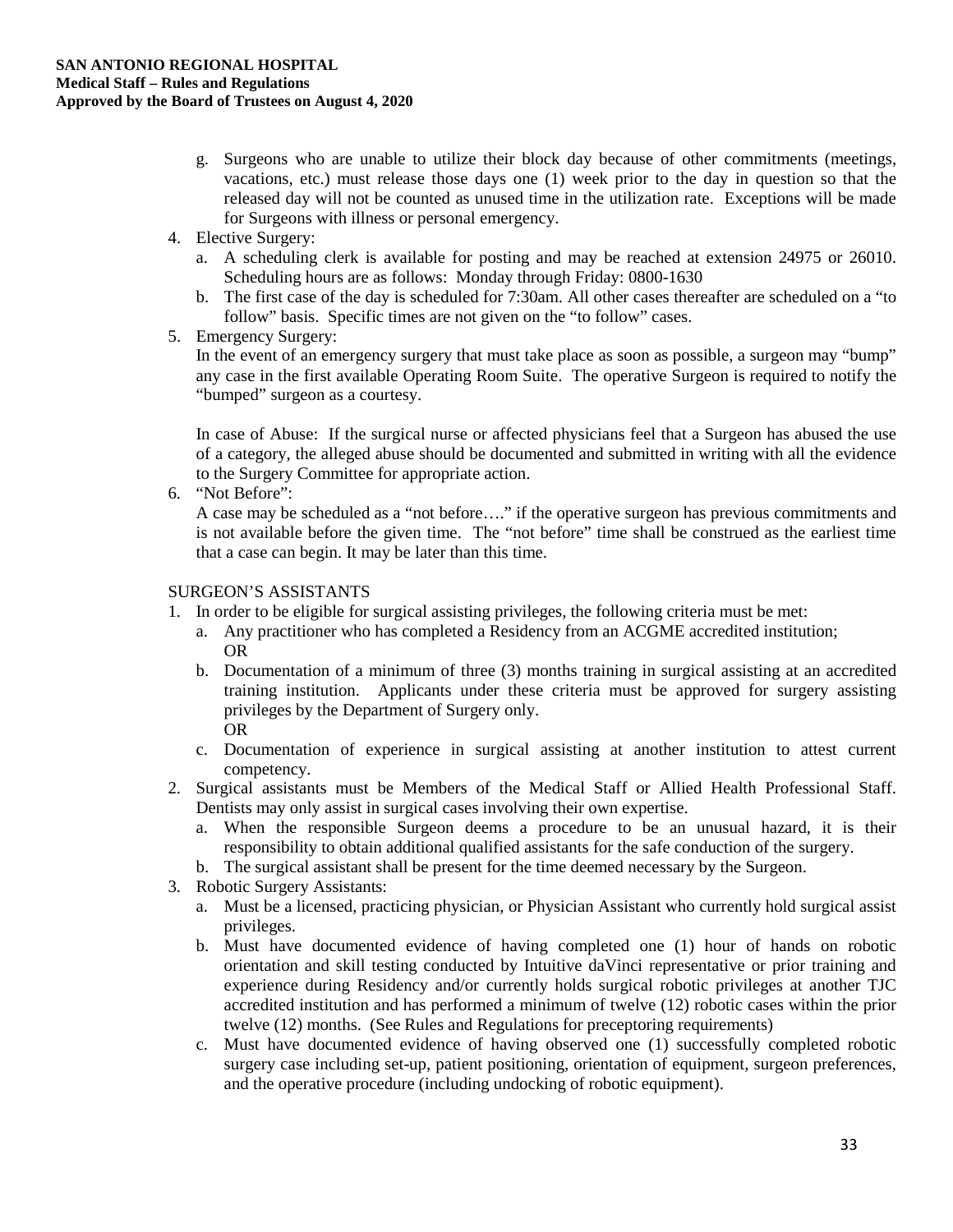# SURGERY EQUIPMENT PROTOCOL

Equipment owned by the Hospital may be used by any Surgeon who has privileges to work in the Operating Room. One-of-a-kind surgical equipment and instruments may be requested by two (2) Surgeons simultaneously. The following criteria will be used to make the decision of who will have preference.

- Surgeons working on their block day will have preference over those who are not.
- Immediate life threatening emergencies will have priority over elective cases.
- In all other cases requests will be handled on a first-come, first-serve basis.

# SURGICAL PROCEDURES THAT REQUIRE AN ASSISTANT

# **ENT/OTOLARYNGOLOGY**

Procedures can generally be performed without assistance, although circumstances might arise (on an individual basis) in which an assistant would be indicated.

# **OPHTHALMOLOGICAL PROCEDURES:**

Procedures can generally be performed without assistance, although circumstances might arise (on an individual basis) in which an assistant would be indicated.

# **NEUROSURGICAL PROCEDURES:**

- 1.25 Carotid Endarterectomy
- 1.35 Carotid Resection of Aneurysm
- 1.85 Craniotomy for aneurysms
- 1.90 Craniotomy for AVM
- 1.95 Craniotomy for Decompression of Cranial Nerve Trigeminal and Facial
- 2.65 Hypophysectomy Transcranial
- 3.90 Repair of Encephalocele

# **UROLOGICAL PROCEDURES:**

- 6.55 Radical Retroperitoneal Lymphadenectomy
- 7.30 Prostatectomy Suprapubic Radical
- 7.35 Prostatectomy Suprapubic Simple
- 7.40 Prostatectomy Retropubic Radical
- 7.45 Prostatectomy Retropubic Simple
- 7.50 Prostatectomy Perineal
- 8.40 Pelvic Lymph Node Dissection
- 8.50 Laparoscopic Lymphadenectomy
- 1.20 Nephrolithotomy
- 1.30 Nephrectomy
- 1.40 Unroofing of renal cyst
- 1.50 Pyeloplasty
- 1.60 Nephrorrhaphy
- 1.70 Symphysiotomy for Horseshoe Kidney
- 2.05 Ureterolithotomy
- 2.15 Ureteroplasty
- 2.20 Ureterolysis<br>2.25 Ureteroneocy
- Ureteroneocystostomy
- 2.30 Boari Flap Replacement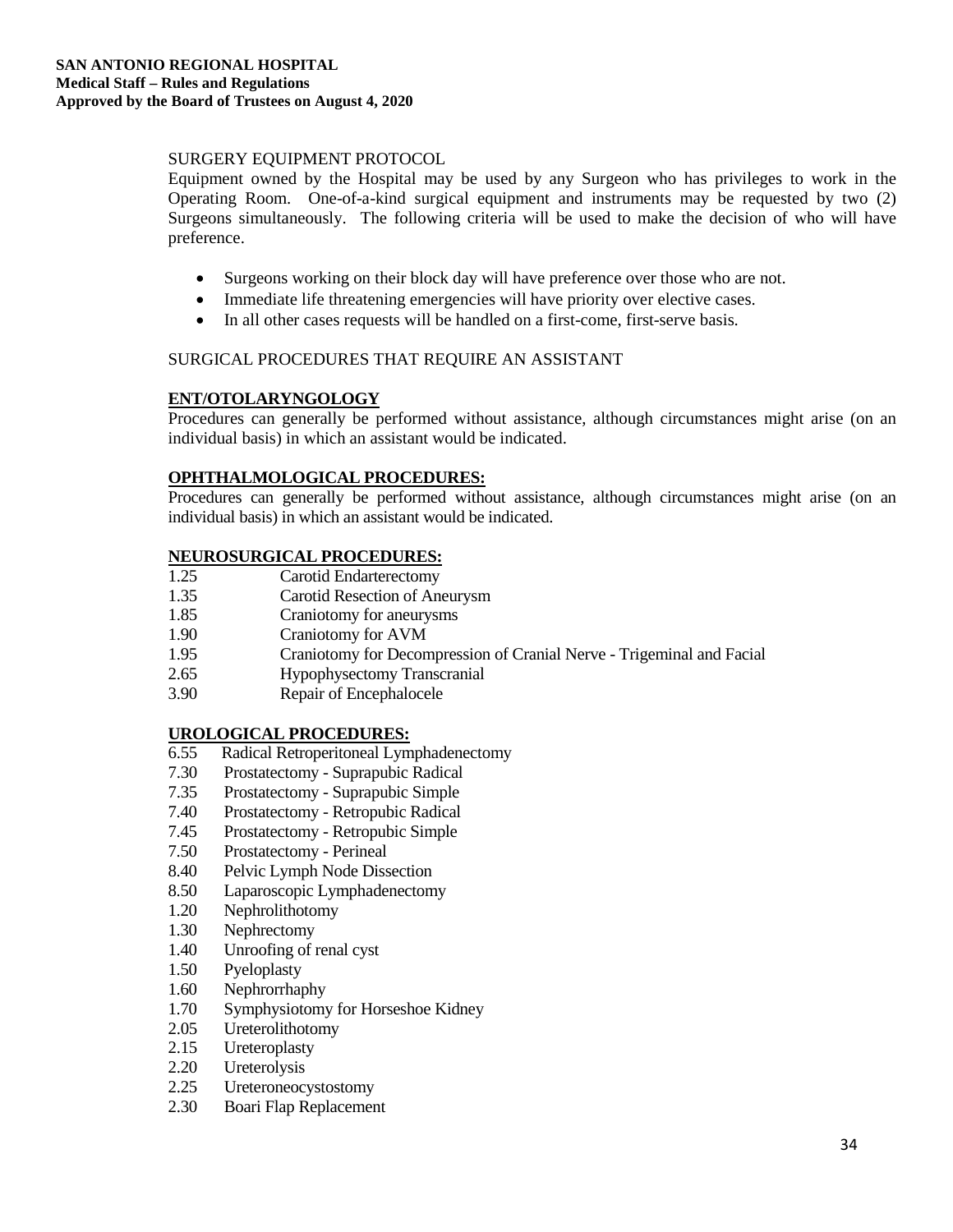- 2.35 Ureterosigmoidostomy
- 2.40 Ileal Loop Urinary Diversion
- 2.45 Cutaneous Ureterostomy
- 3.35 Closure of Vesicovaginal Fistula-Abd. Approach

#### **GENERAL SURGICAL PROCEDURES:**

- 1.20 Small bowel resection a/o anastomosis, lysis of adhesions, fistula
- 1.30 Large bowel resection a/o anastomosis
- 1.35 Abdominoperineal resection<br>1.50 Gastric resection a/o anaston
- Gastric resection a/o anastomosis
- 1.55 Vagotomy & pyloroplasty
- 2.20 Drainage hepatic abscess<br>2.25 Hepatectomy/partial
- Hepatectomy/partial
- 2.30 Hepatectomy/lobectomy
- 2.35 Hepatectomy/segmentectomy
- 2.40 Biliary tract surgery
- 2.46 Open Cholecystectomy
- 2.55 Pancreatic surgery
- 2.60 Splenectomy<br>2.75 Radical pelvi
- Radical pelvic surgery
- 3.35 Mastectomy/radical & modified radical
- 3.62 Esophagogastrectomy
- 3.75 Diaphragmatic hernia, thoracic approach
- 3.80 Heller's operation
- 4.05 Adrenalectomy
- 4.30 Exploratory thoracotomy w/bx
- 4.35 Open thoracotomy w/drainage
- 4.40 Pulmonary resection/pneumonectomy
- 4.45 Pulmonary resection/lobectomy
- 4.50 Pulmonary resection/segmentectomy
- 4.55 Pulmonary resection/wedge
- 4.60 Pulmonary resection/sleeve
- 4.80 Mediastinal surgery

# **CARDIOVASCULAR/CARDIAC CATH/VASCULAR PRIVILEGES**

- 1.05 Exploratory Cardiotomy
- 1.15 Cardiorrhaphy
- 1.30 Indirect myocardial revascularization
- 1.35 Ligation & Division of patient ductus
- 1.40 Resection, aortic co-arctation
- 1.45 Cardiotomy/repair septal defects
- 1.50 Cardiotomy/valvuloplasty, valvotomy or insertion of prosthetic valve<br>1.55 Coronary endarterectomy/endarterotomy
- Coronary endarterectomy/endarterotomy
- 1.60 Aortocoronary bypass
- 1.65 Excision myocardial aneurysm
- 1.70 Excision intracardiac tumor
- 2.10 Arterial embolectomy/abd. aorta & iliac
- 2.15 Arterial embolectomy/renal, mesenteric
- 2.20 Arterial embolectomy/thoracic aorta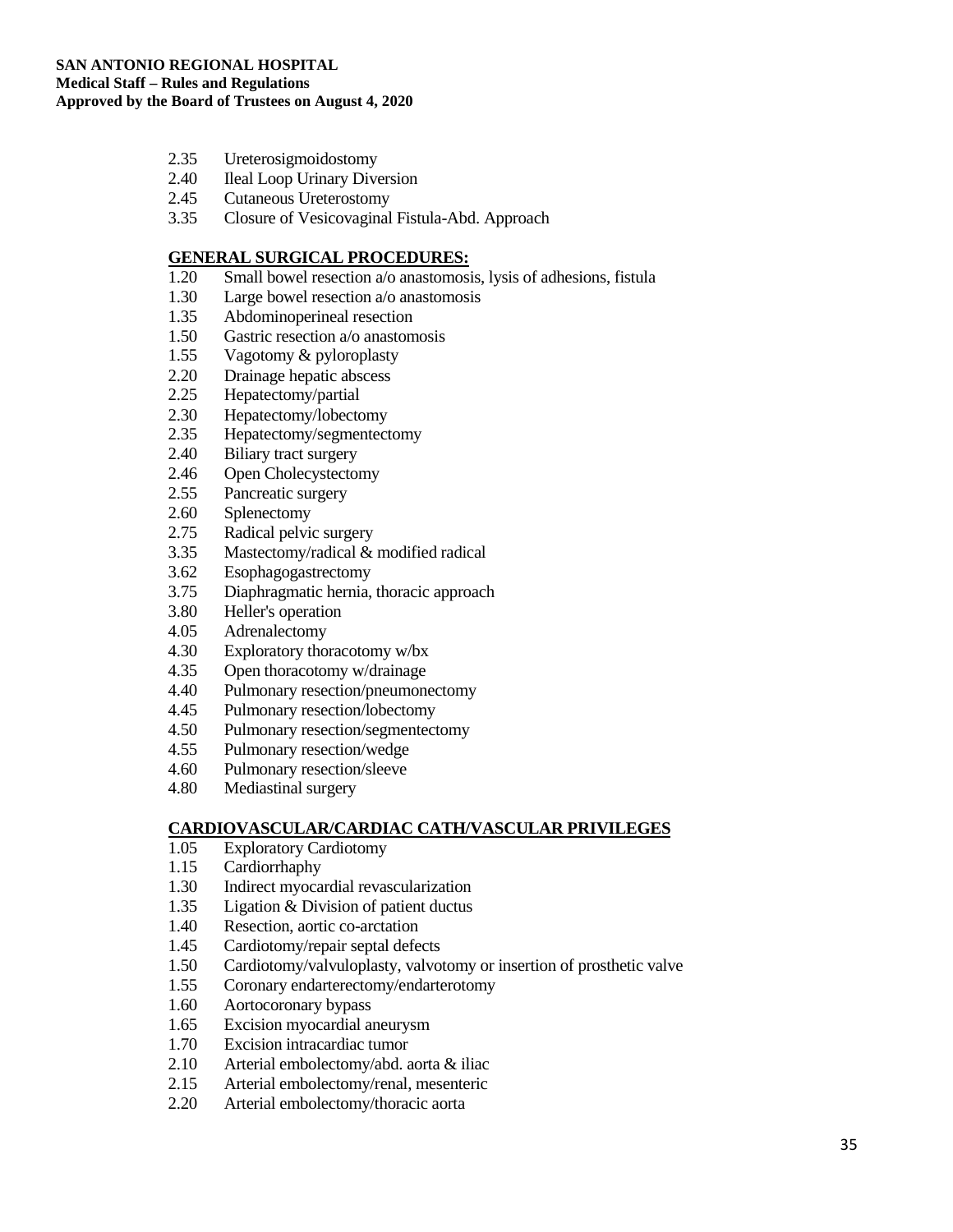- 2.25 Thromboendarterectomy or bypass/abd. aorta & iliac
- 2.30 Thromboendarterectomy or bypass/renal & mesenteric
- 2.35 Thromboendarterectomy or bypass/thoracic arch & branches
- 2.40 Thromboendarterectomy or bypass/thoracic aorta
- 2.42 Thromboendarterectomy or bypass/carotid
- 2.45 Thromboendarterectomy or bypass/extremity
- 2.50 Resection aneurysm abd. aorta & iliac
- 2.55 Resection aneurysm renal, mesenteric, hepatic
- 2.60 Resection aneurysm thoraco abd. aorta<br>2.65 Resection aneurysm peripheral arteries
- Resection aneurysm peripheral arteries
- 2.70 Resection carotid aneurysm
- 2.75 Resection aneurysm pulmonary artery<br>2.85 Arteriorrhaphy/carotid
- Arteriorrhaphy/carotid
- 2.90 Arteriorrhaphy/thor.aorta/branches
- 2.95 Arteriorrhaphy/abd. aorta/branches
- 3.00 Ligation external carotid
- 3.05 Ligation internal carotid
- 3.10 Ligation-hypogastric
- 3.15 Venous thrombectomy/extremity
- 3.20 Venous thrombectomy/neck
- 3.25 Venous thrombectomy/abdomen
- 3.30 Venous thrombectomy/chest
- 3.60 Portal shunt
- 3.65 Splenic shunt
- 3.67 Ligation, plication, clipping/inferior vena cava
- 3.70 Ligation, plication, clipping (common iliac or femoral vine)

# **PLASTIC AND RECONSTRUCTIVE SURGERY:**

Procedures can generally be performed without assistance, although circumstances might arise (on an individual basis) in which an assistant would be indicated.

#### **OB/GYN PROCEDURES**

- 1.05 Cesarean Section Classical
- 1.10 Cesarean Section Low Cervical
- 1.15 Cesarean Section Other
- 1.20 Cesarean Hysterectomy
- 1.25 Hysterotomy
- 1.65 Therapeutic Abortion-Hysterotomy
- 2.20 Radical Vulvectomy
- 2.50 Repair of Urethral Fistula
- 3.20 Repair of Vesicovaginal Fistula
- 
- 3.25 Repair of Urethrovaginal Fistula<br>3.30 Repair of Rectovaginal Fistula 3.30 Repair of Rectovaginal Fistula
- 3.35 Repair of Trauma-Vagina and Perineum
- 3.70 Abdominal Hysterectomy
- 3.75 Vaginal Hysterectomy
- 3.95 Plastic Operation-Fallopian Tubes
- 4.30 Cystectomy
- 4.35 Presacral neurectomy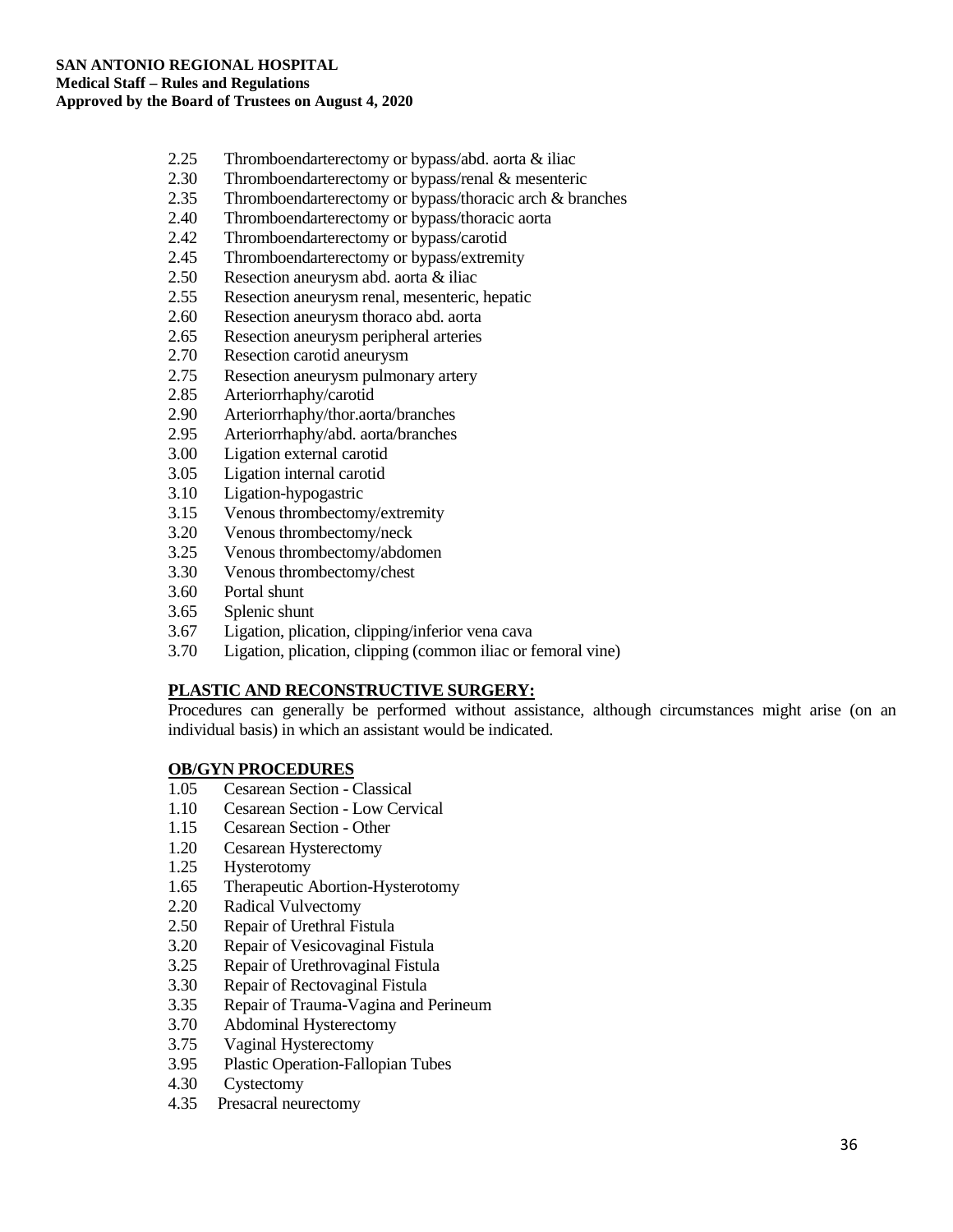- 4.40 Pelvic Repair, Cystocele
- 4.45 Repair, Pelvic Bladder Neck
- 4.50 Pelvic Repair, Rectocele
- 4.55 Pelvic Repair, Enterocele<br>4.75 Suprapubic Bladder Susper
- 4.75 Suprapubic Bladder Suspension (Optional when using Tension-Free Vaginal Taping (TVT)
- Exploratory laparotomy
- 5.30 Appendectomy
- 5.40 Bowel Resection
- 5.50 Colostomy<br>5.60 Repair of U
- 5.60 Repair of Ureter
- 8.35 Assisted Breech Delivery
- 8.45 Multiple Gestations
- 10.02 Laparoscopic Assisted Hysterectomy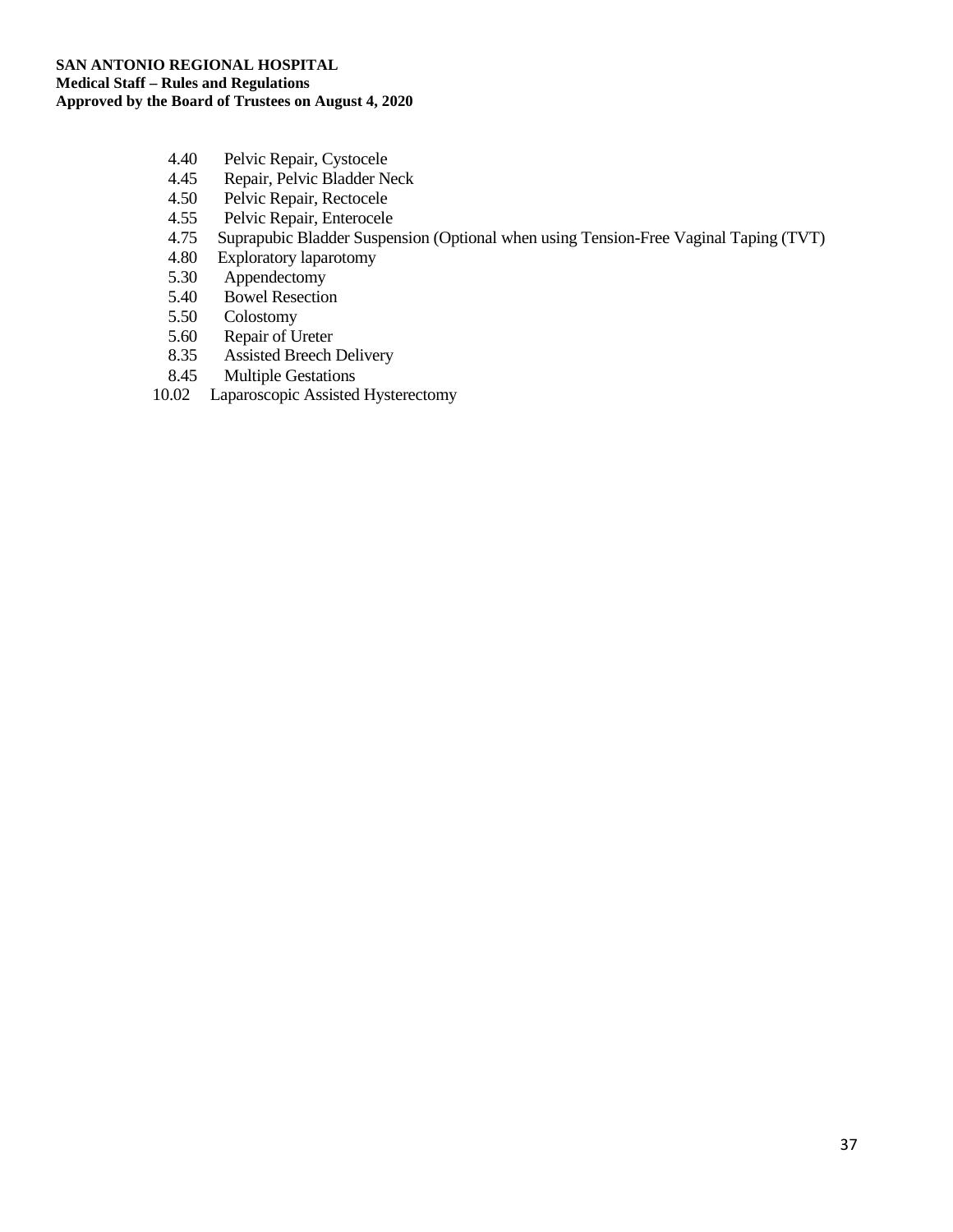# **APPENDIX A**

Catheter-Based Peripheral Vascular Interventions: The practitioner must meet the minimum criteria as defined for their respective department.

The granting of these privileges will be by the respective Department Chairman of the applicant. Only those physicians in the following fields qualify for consideration: Interventional Cardiologists, Interventional Radiologists, and Vascular Surgeons.

Catheter based interventional procedures on extracranial or intracranial vessels are excluded from this consideration and shall have no change in present status of the granting of privileges.

The physician performing peripheral catheter-based intervention procedures should have the following minimal training and skill required for competency. The Department Chair shall, after consulting with the respective Division Chair when appropriate, shall determine, and based upon the evidence provided by the applicant, if the applicant has fulfilled the requirements listed below.

For those physicians with fellowship training in catheter-based interventional procedures, minimum criteria are as follows:

Formal Training to Achieve Competence in Peripheral Catheter Based Interventions

Training requirements for cardiovascular physicians:

- Duration of training\*—12 months
- Diagnostic coronary angiograms  $\neq$  300 cases (200 as the primary operator)
- Diagnostic peripheral angiograms 100 cases (50 as primary operator)
- Peripheral interventional cases  $\delta$  50 cases (25 as primary operator)

Training requirements for interventional radiologists:

- Duration of training  $\pm$  -12 months
- Diagnostic peripheral angiograms—100 cases (50 as primary operator)
- Peripheral interventional cases  $\overset{\text{8}}{ }-50$  cases (25 as primary operator)

Training requirements for vascular surgeons:

- Duration of training  $-12$  months  $\textsuperscript{II}$
- Diagnostic peripheral angiograms <sup>1</sup> 100 cases (50 as primary operator)
- Peripheral interventional cases<sup>§</sup> -50 cases (25 as primary operator)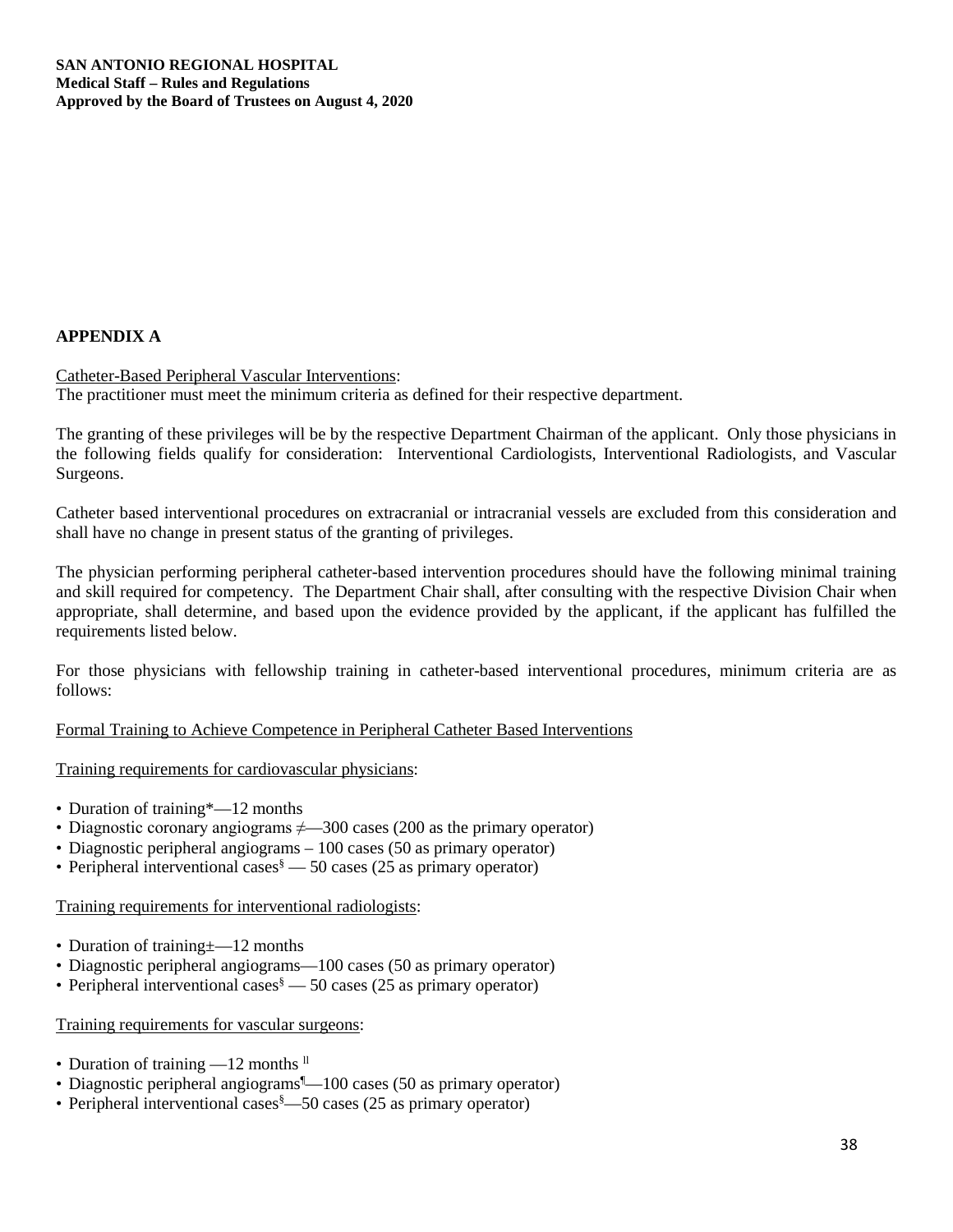#### **SAN ANTONIO REGIONAL HOSPITAL Medical Staff – Rules and Regulations Approved by the Board of Trustees on August 4, 2020**

• Aortic aneurysm endografts—10 cases (5 as primary operator)

# Requirements for non-fellowship trained physicians:

For those physicians who have not had formal fellowship training in peripheral catheter-based interventional procedures, yet request privileges at SARH, they will need to meet the following criteria before being considered for possibly being granted these privileges.

- 1. Provide documentation of current clinical activity specific to the privileges requested.
- 2. Completion of training in catheter-based interventional procedures within a twenty-four (24) month period.
- 3. Training under the proctorship of either a formally trained vascular interventionalist or a vascular interventionalist fully competent and credentialed to perform the full range of procedures sought after by the candidate.
- 4. 50 CME Category 1 hours specifically related to vascular medicine, of which at least 30 hours must be specifically related to catheter-based interventional medicine. The CME must be completed within a 24-month period.
- *5.* The physician must be board certified in their respective specialty field. Only those physicians in the following fields qualify for consideration: *Interventional Cardiologists, Interventional Radiologists, and Vascular Surgeons.*
- 6. The following are the minimum number of procedures the candidate must have completed. The case mix should be evenly distributed among the different vascular beds:

Procedural requirements for competency:

- a. Diagnostic peripheral angiograms 100 cases (50 as primary operator)
- b. Peripheral interventions 50 cases (25 as primary operator)
- c. No fewer than 20 diagnostic/10interventional cases in each area, excluding extracranial cerebral arteries≠
- d. Percutaneous thrombolysis/thrombectomy 5 cases
	- i.For interventional cardiologists, two of these five cases may be coronary thrombolysis.

# FPPE Requirements:

- 1. Interventional Cardiology
	- Minimum of (2) two direct observations per "bundled" procedure(s):
	- Left Heart Catheterization, Right Heart Catheterization, Cine Angiogram, Pericardiocentesis
	- $\triangleright$  Percutaneous Coronary Intervention; includes Stents & PTCA, Arthrectomy/Rotablator, IVUS, FFR
	- Intra-Aortic Balloon
	- Pacemaker, Permanent
	- $\triangleright$  Automatic Implantable Defibrillator (AICD)
	- $\triangleright$  Balloon Valvuloplasty

Percutaneous Transluminal Peripheral Angiogram/Angioplasty (PTA) - 3 cases

- 2. Interventional Radiologists: 3
- 3. Vascular Surgeons: Surgery department members require 8 cases proctored